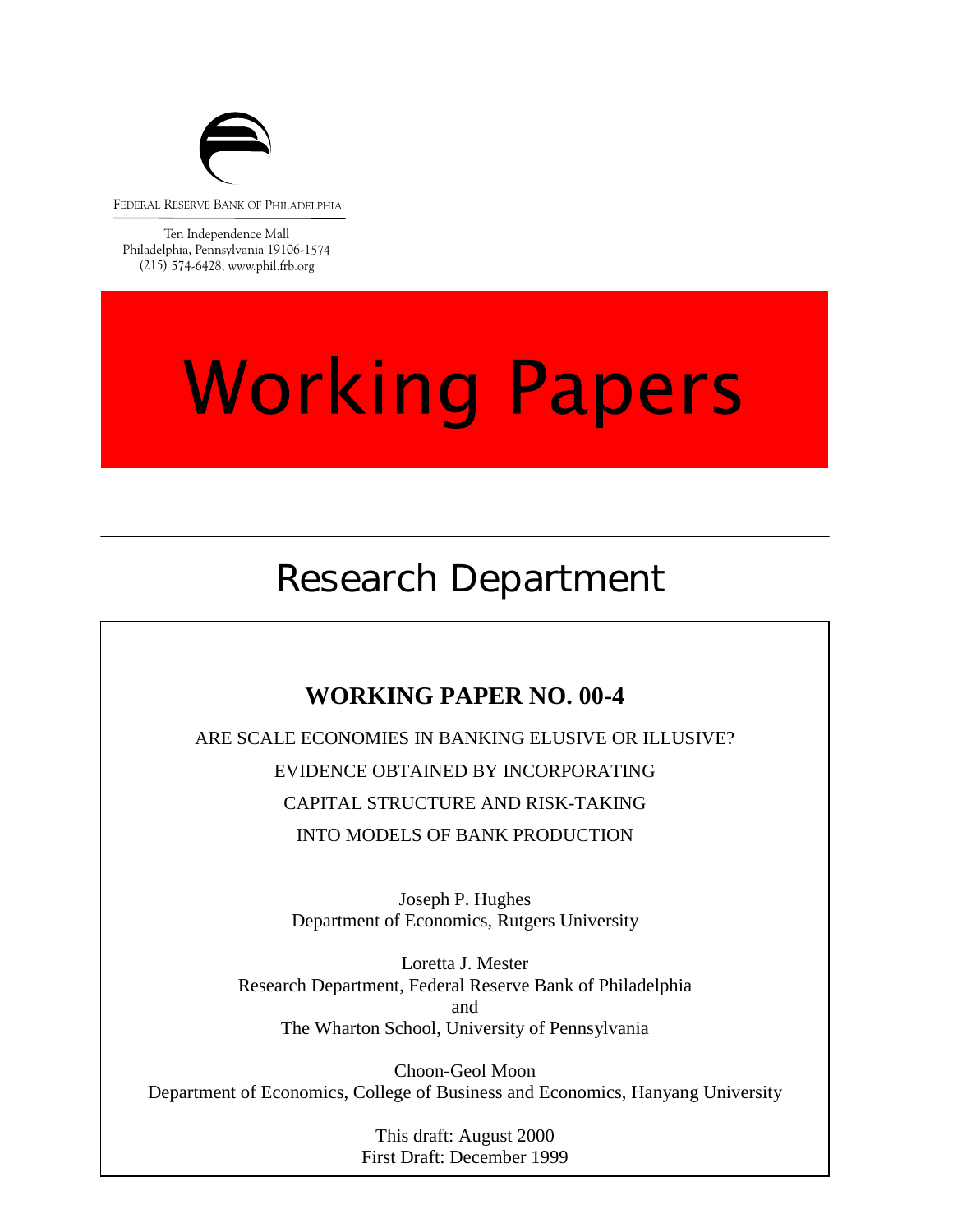#### **WORKING PAPER NO. 00-4**

#### **ARE SCALE ECONOMIES IN BANKING ELUSIVE OR ILLUSIVE? EVIDENCE OBTAINED BY INCORPORATING CAPITAL STRUCTURE AND RISK-TAKING INTO MODELS OF BANK PRODUCTION\***

**Joseph P. Hughes Department of Economics, Rutgers University**

**Loretta J. Mester Research Department, Federal Reserve Bank of Philadelphia and Finance Department, The Wharton School, University of Pennsylvania**

**Choon-Geol Moon Department of Economics, College of Business and Economics, Hanyang University**

> **This Draft: August 2000 First Draft: December 1999**

\*The authors thank William Lang for his helpful comments. The views expressed in this paper do not necessarily reflect those of the Federal Reserve Bank of Philadelphia or of the Federal Reserve System.

Correspondence to Hughes at Department of Economics, Rutgers University, New Brunswick, NJ 08901-1248; phone: 732-932-7517; email: jphughes@rci.rutgers.edu. To Mester at Research Department, Federal Reserve Bank of Philadelphia, Ten Independence Mall, Philadelphia, PA 19106-1574; phone: (215) 574-3807; fax: (215) 574-4364; email: Loretta.Mester@PHIL.frb.org. To Moon at Department of Economics, College of Business and Economics, Hanyang University, 17 Haengdang-Dong, Seongdong-Gu, Seoul 133-791, Korea; phone: 82-2-2290-1035; email: mooncg@unitel.co.kr.

JEL Codes: D20, D21, G21, L23; Key Words: banking, production, risk, scale economies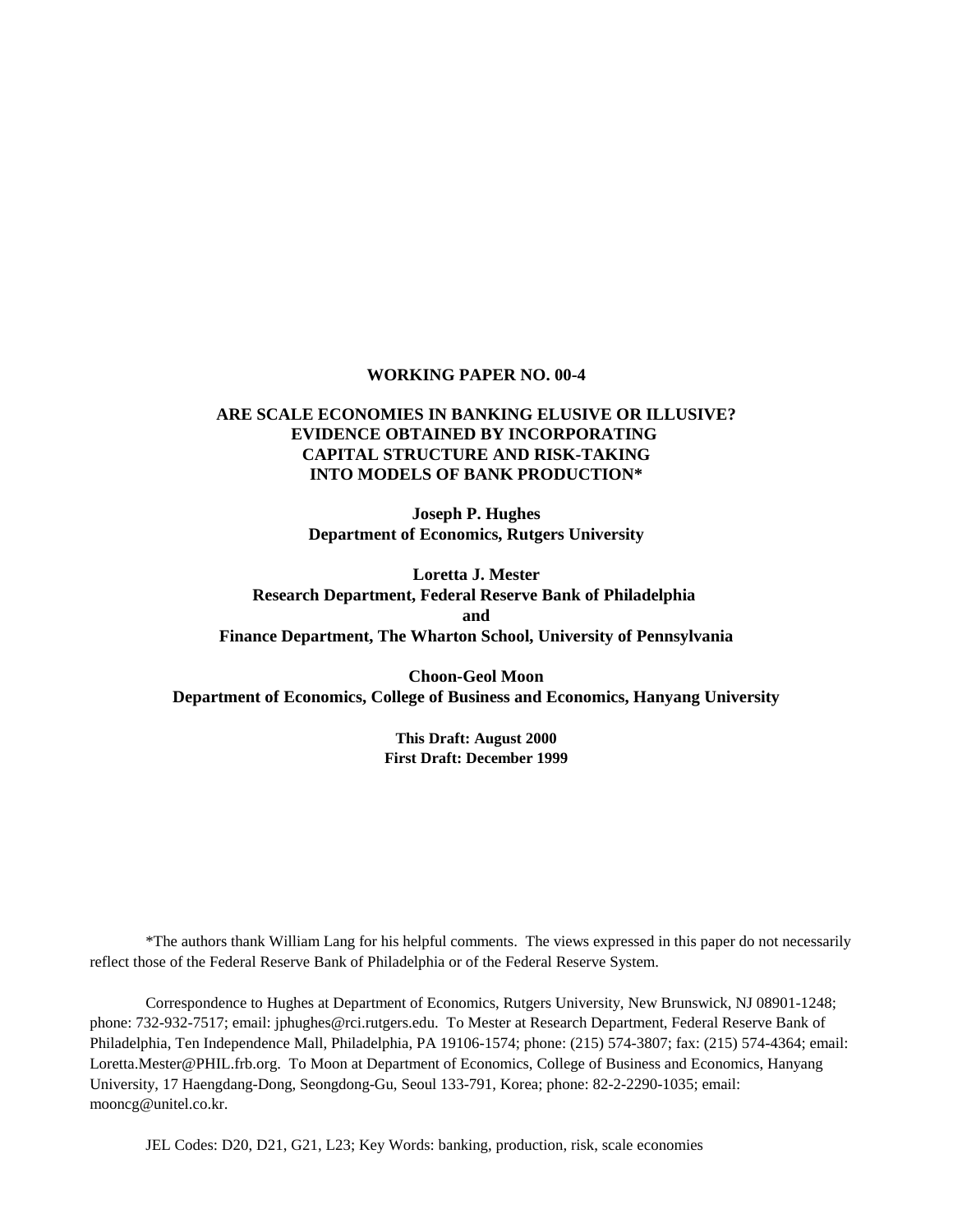## **Are Scale Economies in Banking Elusive or Illusive? Evidence Obtained by Incorporating Capital Structure and Risk-Taking into Models of Bank Production\***

#### **Joseph P. Hughes**

Department of Economics, Rutgers University

**Loretta J. Mester** Research Department, Federal Reserve Bank of Philadelphia and Finance Department, The Wharton School, University of Pennsylvania

**Choon-Geol Moon**

Department of Economics, College of Business and Economics, Hanyang University

**This Draft: May 2000 First Draft: December 1999**

#### **Abstract**

This paper explores how to incorporate banks' capital structure and risk-taking into models of production. In doing so, the paper bridges the gulf between (1) the banking literature that studies moral hazard effects of bank regulation without considering the underlying microeconomics of production and (2) the literature that uses dual profit and cost functions to study the microeconomics of bank production without explicitly considering how banks' production decisions influence their riskiness.

Various production models that differ in how they account for capital structure and in the objectives they impute to bank managers—cost minimization versus value maximization—are estimated using U.S. data on highest-level bank holding companies. Modeling the bank's objective as value maximization conveniently incorporates both market-priced risk and expected cash flow into managers' ranking and choice of production plans.

Estimated scale economies are found to depend critically on how banks' capital structure and risktaking is modeled. In particular, when equity capital, in addition to debt, is included in the production model and cost is computed from the value-maximizing expansion path rather than the cost-minimizing path, banks are found to have large scale economies that increase with size. Moreover, better diversification is associated with larger scale economies while increased risk-taking and inefficient risktaking are associated with smaller scale economies.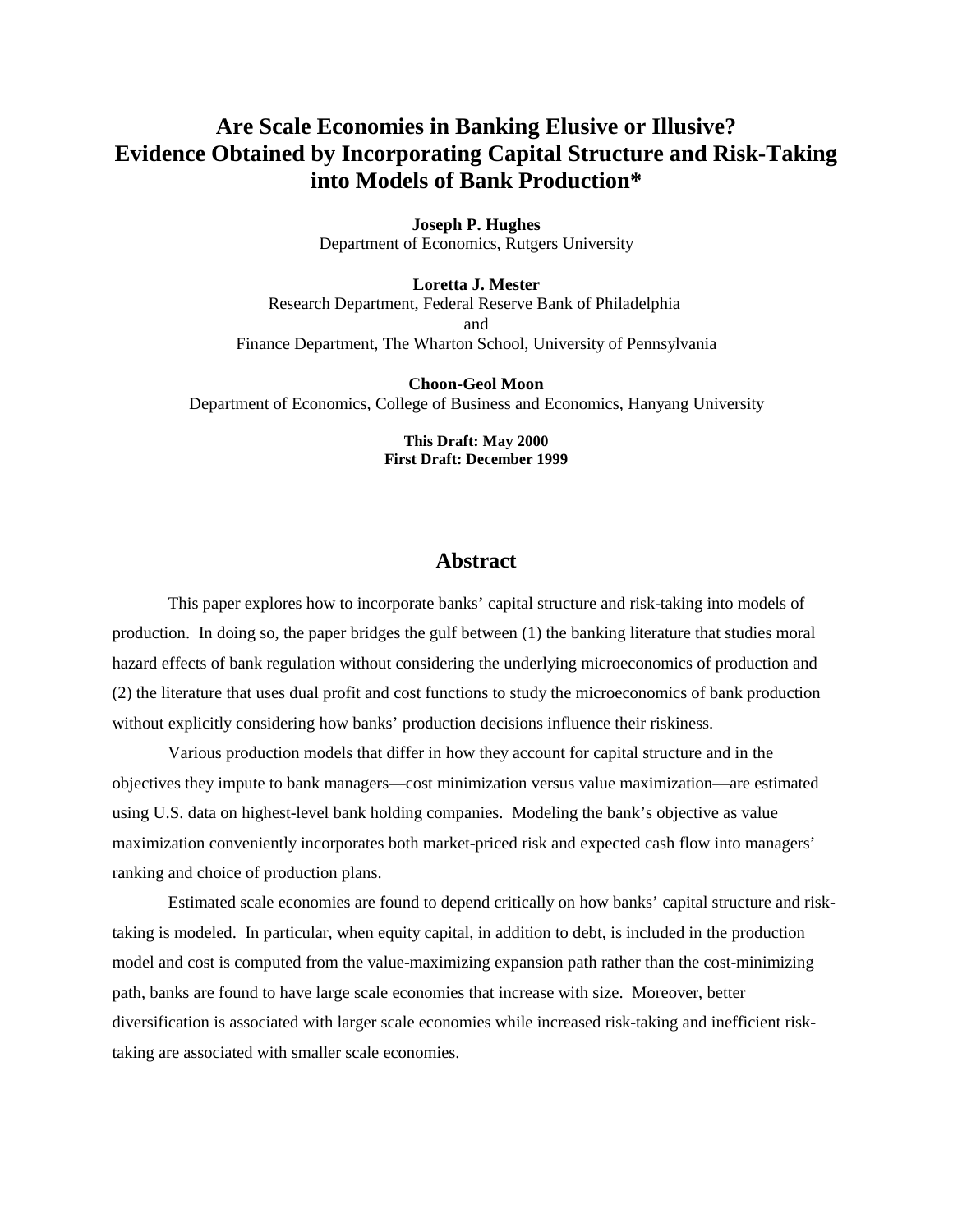## **Introduction**

Textbooks usually claim that commercial banking enjoys scale economies that result from such phenomena as spreading the overhead and better diversification. When commercial banks merge, their managers usually cite these scale economies as a justification for the merger, and the current wave of bank mergers, which is creating extremely large banks, lends credence to their claims. However, most academic studies of bank production fail to find evidence of these scale economies. This raises a fundamental question: are scale economies in commercial banking elusive or illusive?<sup>1</sup>

We demonstrate that scale economies exist but they are *elusive*, and we show that they elude the standard analysis of production because it fails to account for risk and, in particular, the endogeneity of risk. If, for example, a larger scale of operations leads to better diversification that reduces liquidity risk and credit risk, it is also likely to reduce the marginal cost of risk management, *ceteris paribus*. But, other things do not necessarily remain equal. In particular, risk-taking is endogenous, and the reduced marginal cost of managing risk may give banks the incentive to engage in more risk-taking. While scale-related diversification reduces cost, *ceteris paribus*—the **diversification effect**—additional risk-taking may increase cost if banks have to spend more to manage increased risk—the **risk-taking effect**. Does the risktaking effect mask scale economies that result from better diversification?<sup>2</sup> Using estimates of scale economies from a standard model, we identify a diversification effect in a second-stage regression and provide evidence that, controlling for risk-taking, better diversification alone can uncover the elusive scale economies. Thus, uncovering banks' scale economies requires incorporating risk into the analysis of production.

Risk is an essential ingredient in bank production. Banks specialize in risk assessment, risk monitoring, and risk diversification. The theory of financial intermediation hypothesizes that banks' unique capital structure gives rise to their comparative advantage in assessing and monitoring risk, which allows banks to produce a variety of information-intensive assets and financial services.<sup>3</sup> Banks lever their equity capital with demandable debt (demand deposits) that participates in the payments system. Access to the deposit information of their customers gives banks a cost advantage over nonbank lenders in evaluating credit and monitoring loans while it reduces the debt contract's inherent moral hazard problem of riskshifting.<sup>4</sup> In addition, banks' unique capital structure occasions substantial regulation that produces well-

<sup>&</sup>lt;sup>1</sup>For a review of the scale economies literature, see Hughes (1999a).

<sup>&</sup>lt;sup>2</sup>It is possible that a bank taking on more risk engages in less credit assessment and less monitoring, in which case costs need not rise. In this case, the effect of taking on more risk would not offset the diversification effect and so not obscure potential scale economies.

 $3$ See Bhattacharya and Thakor (1993) for a review of this literature.

<sup>&</sup>lt;sup>4</sup>Calomiris and Kahn (1991) and Flannery (1994) analyze the incentive advantage of demandable debt, and Mester, Nakamura, and Renault (1998) offer empirical evidence of the informational advantage of banks over nonbank lenders.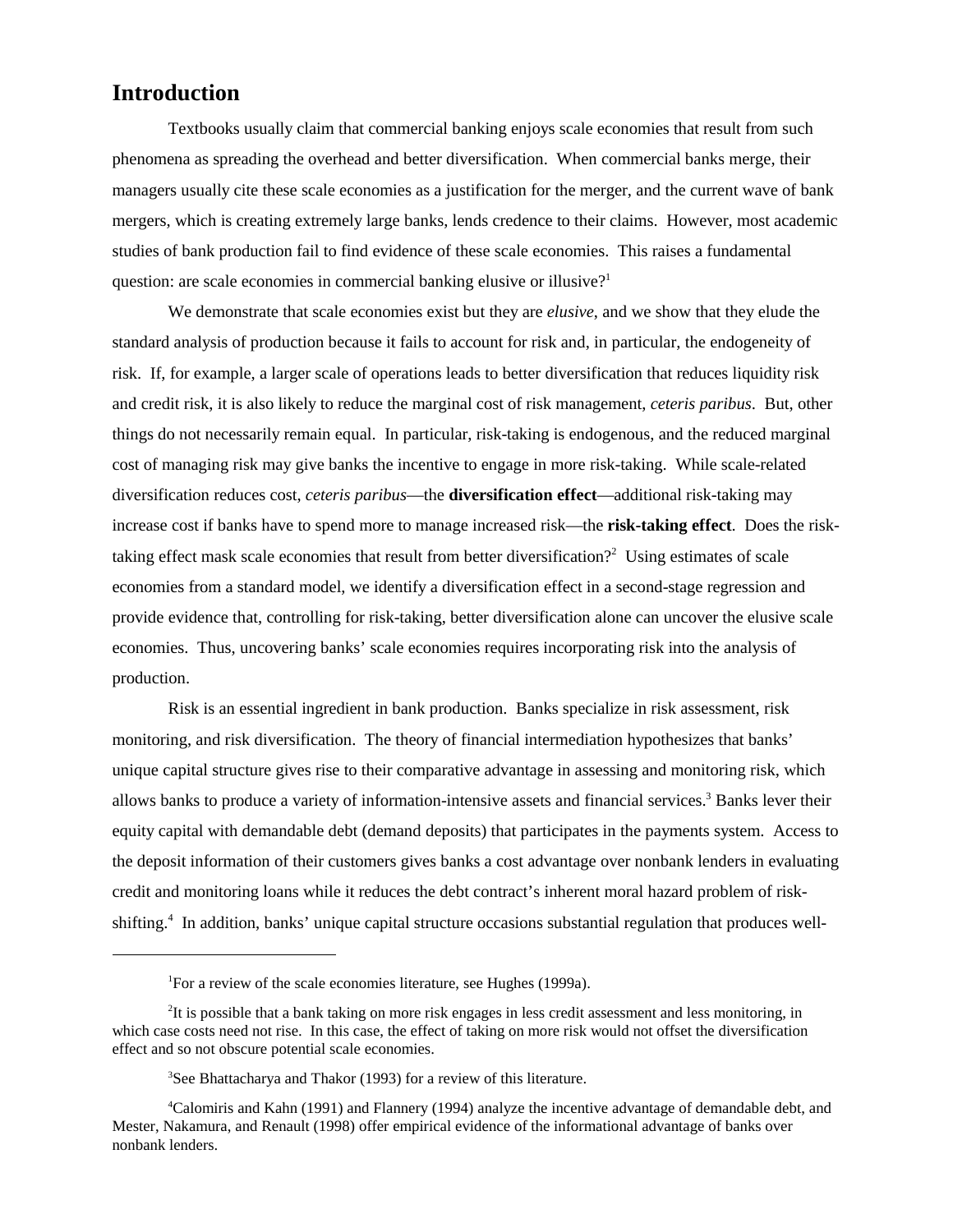documented, contrasting incentives for risk-taking. On the one hand, the potential for costly episodes of financial distress, which might involve liquidity crises, regulatory intervention, and, in extreme cases, revocation of the valuable charter, gives banks an incentive to reduce risk-taking. On the other hand, mispriced safety-net protections, such as underpriced deposit insurance and discount-window borrowing, provide an incentive to increase risk-taking.<sup>5</sup>

While many investigations have linked banks' market value to their capital structure and to their responses to the opposing incentives for risk-taking, they have generally ignored how risk-taking is linked to production decisions. In contrast, investigations that have employed dual profit and cost functions to study production decisions and scale economies have generally ignored capital structure and endogenous risk, which has left them unable to analyze such risk-related phenomena as diversification and moral hazard and to detect the alleged scale economies that follow from better diversification.<sup>6</sup>

We attempt to bridge these two literatures by incorporating **endogenous risk-taking** into a model of bank production, and we ask how incorporating risk affects the model's estimates of scale economies. Incorporating capital structure is a key component of this strategy, but an equally important component generalizes the managerial objective function. There is an extensive literature on the contrasting incentives for risk-taking created by banking's unusual distress costs and by its safety net-subsidies. To study how banks' capital structure and, in general, their production decisions are influenced by these contrasting risktaking incentives, models of banks' decision-making must be sufficiently general to account for managers' attitudes toward risk. Thus, we incorporate endogenous risk-taking into a model of production by **incorporating capital structure** and by **generalizing managerial objectives** to include value maximization as well as profit maximization. As Modigliani and Miller (1958) have noted, value maximization is a more appropriate goal to attribute to managers when production is characterized by uncertainty, because profit maximization does not account for production risk or the appropriate discount rate that is applied to the profit stream.

The rest of the paper is organized as follows. In section I, we explore how to incorporate capital structure in models of bank production. To resolve a persistent question in modeling bank production, we empirically test whether deposits are a net input or output. Then we estimate a minimum cost function that accounts for banks' mix of debt and equity. Using this minimum cost function, we compute a shadow price for equity, and using this shadow price, we compute the cost of equity capital. Most studies of bank cost functions exclude the cost of equity capital from their measure of costs. Hence, they model cash-flow

<sup>&</sup>lt;sup>5</sup>See, for example Demsetz, Saidenberg, and Strahan (1996), Keeley (1990), Grossman (1992), Marcus (1984), and Merton (1977).

<sup>&</sup>lt;sup>6</sup>See Hughes (1999a) for an extensive review of this literature.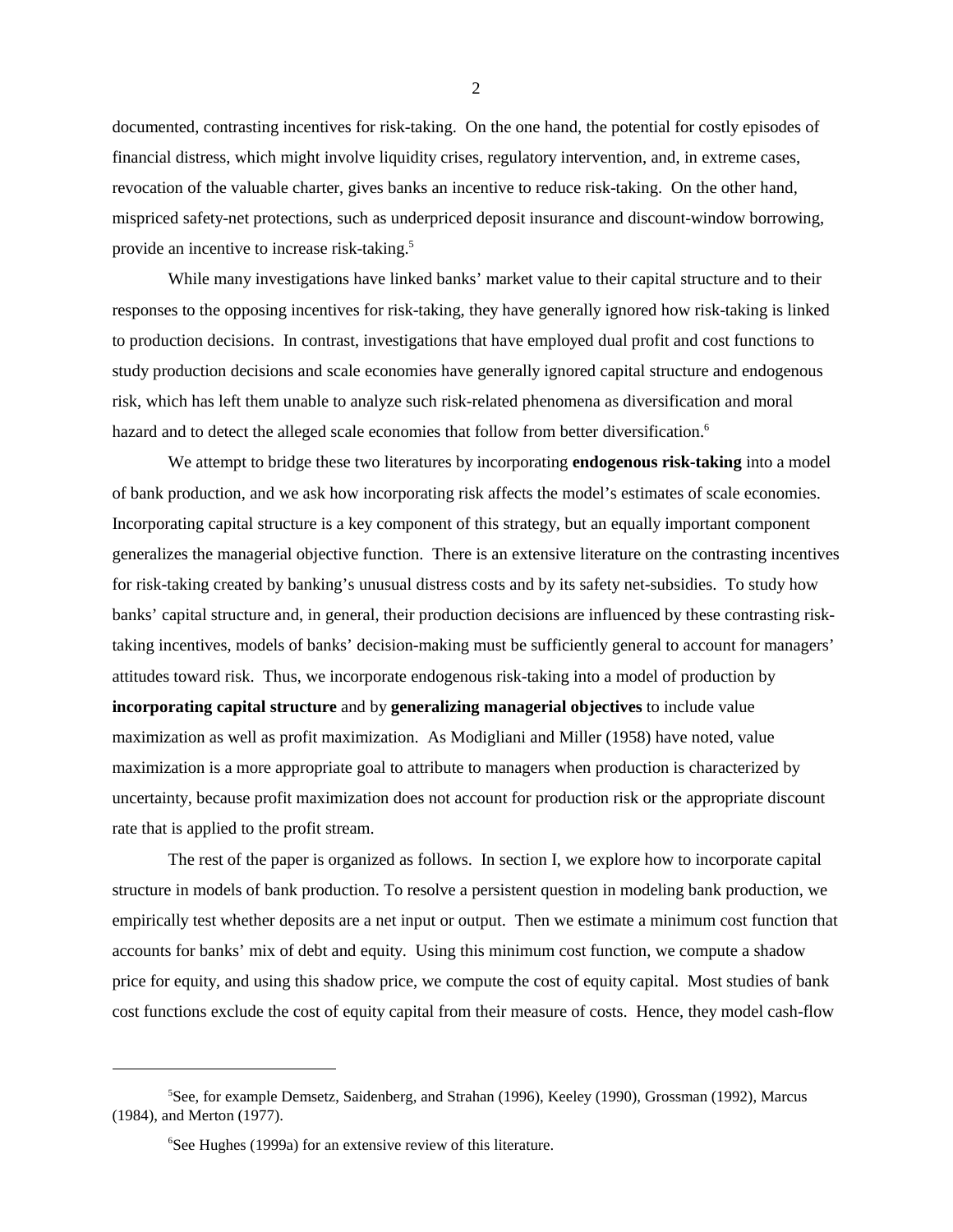costs rather than economic costs.7

In section II we compute a standard cost function that omits equity capital, and we compare its estimated cash-flow scale economies with those of the model that incorporates capital structure and the cost of capital. Both formulations yield essentially constant returns to scale.

In section III we ask if these two models' estimates of constant returns to scale reflect a risk-taking effect that masks cost economies due to better diversification. To distinguish the effects of risk-taking and diversification on scale economies, we regress banks' scale economies on variables that control for their asset size, sources of risk-taking, and their diversification. We show that better diversification is related to larger scale economies while increased risk-taking is related to smaller scale economies. Most important, we demonstrate that a proportional variation in size and diversification, controlling for sources of risktaking, yields a statistically and economically significant increase in scale economies.

In section IV we ask whether the objective of cost minimization is sufficiently general to model the behavior of banks. We test whether the first-order conditions necessary for cost minimization are satisfied by the data. We find that many larger banks tend to underemploy equity capital relative to their costminimizing levels while most smaller banks tend to overemploy capital. This result is consistent with the too-big-to-fail incentive of larger banks to exploit safety-net subsidies and the incentive of smaller banks to protect their generally higher ratio of charter value to book value by taking on less risk.<sup>8</sup>

In section V, we model risk as an explicit component of banks' production decisions by allowing banks to be value maximizers rather than profit maximizers. That is, bank managers rank production plans not just by their expected profitability, but also by their riskiness—by higher moments of the plans' implied, subjective probability distributions of profit. Although agency problems might mean utilitymaximizing managers might not choose value-maximizing plans, we show that the choices of efficient risk-takers in our sample will approximate value-maximizing choices. We then measure scale economies along the **value-maximizing expansion path** and compare this measure to those obtained from different formulations of the cost-minimizing path in previous sections. By explicitly allowing managers to choose production plans that do not necessarily maximize current expected profitability, we find the largest measured scale economies of all the formulations. Moreover, these economies increase with bank size—a result that suggests that even megamergers are exploiting scale economies. In a second-stage regression, we show that higher scale economies are associated with better diversification and lower scale economies are associated with increased risk-taking and inefficient risk-taking. In short, commercial banking's

<sup>&</sup>lt;sup>7</sup>Studies that employ economic costs include McAllister and McManus (1993) and Clark (1996).

<sup>&</sup>lt;sup>8</sup>While the FDIC Improvement Act of 1991 makes it more difficult for regulators to invoke too-big-to-fail to keep an ailing bank open, it does not close off this possibility for banks that would pose a systemic risk if allowed to fail.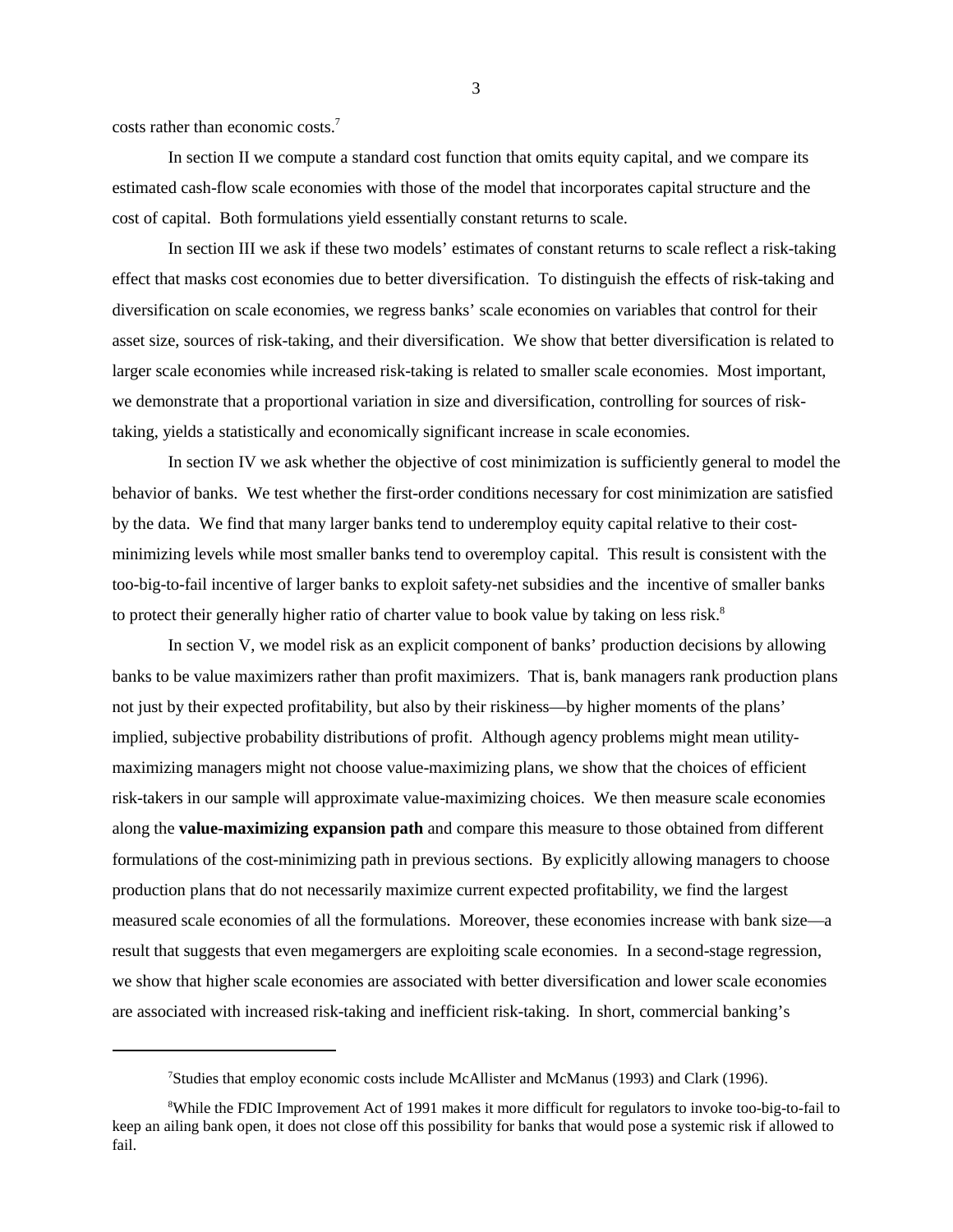alleged scale economies are not elusive when production models include risk in banks' production decisions.

## **I. Incorporating Capital Structure**

The theory of financial intermediation identifies banks' unique capital structure (levering equity capital with demandable debt that is part of the economy's payments system) as the source of their comparative advantage in producing information-intensive loans and financial services. As noted above, commercial banks' comparative advantage involves both an informational advantage and an incentive advantage over nonbank lenders. As a source of loanable funds, debt resembles an input in the production of loans and financial services. As a payments service, demandable debt resembles an output, although all debt involves issuance and redemption activities. In either case, debt clearly is a component of banks' technology.

In contrast to the debate over debt's status in bank technology, equity capital's status is often ignored in models of bank technology even though the risk-incentives literature gives equity capital a prominent role in banks' decision-making. Banks' equity capital serves as a source of loanable funds, as a cushion to protect banks from loan losses and financial distress, and as a credible signal to less informed outside creditors of asset quality and the resources allocated to maintaining their quality.<sup>9</sup> Banks that fund assets with a lower capital-to-asset ratio need more debt financing and have a higher risk of insolvency, *ceteris paribus*. Equity capital is, thus, an important component of banks' technology, too.

Incorporating debt and equity in models of bank technology raises two important questions: are demand deposits to be modeled as an input or an output and how is the cost of equity capital to be taken into account? The first question's answer is often treated as a matter of taste, but the data can provide a theoretically reliable answer. We implement an empirical test and find that deposits' empirical influence on cost is theoretically consistent with that of an input. We formulate the second question's answer by conditioning the minimum cost on the level of equity capital and computing equity capital's shadow price from this conditional optimum.

Let bank technology be represented by the transformation function,  $T(y, x, k) \leq 0$ , where y denotes information-intensive loans and financial services;  $k$ , equity capital;  $x_d$ , demandable debt and other types of debt;  $x_n$ , labor and physical capital; and  $x = (x_n, x_d)$ . Representing the price of the i-th type of input by  $w_i$ , the economic cost of producing the output vector *y* is given by  $w_n x_n + w_d x_d + w_k k$ ; omitting the cost of equity capital, the cash-flow cost  $(C_{CF})$  is represented by  $w_p x_p + w_d x_d$ .

<sup>&</sup>lt;sup>9</sup> For a discussion of the signaling literature and how commercial banks signal their safety, see Lucas and McDonald (1992) and Hughes and Mester (1998).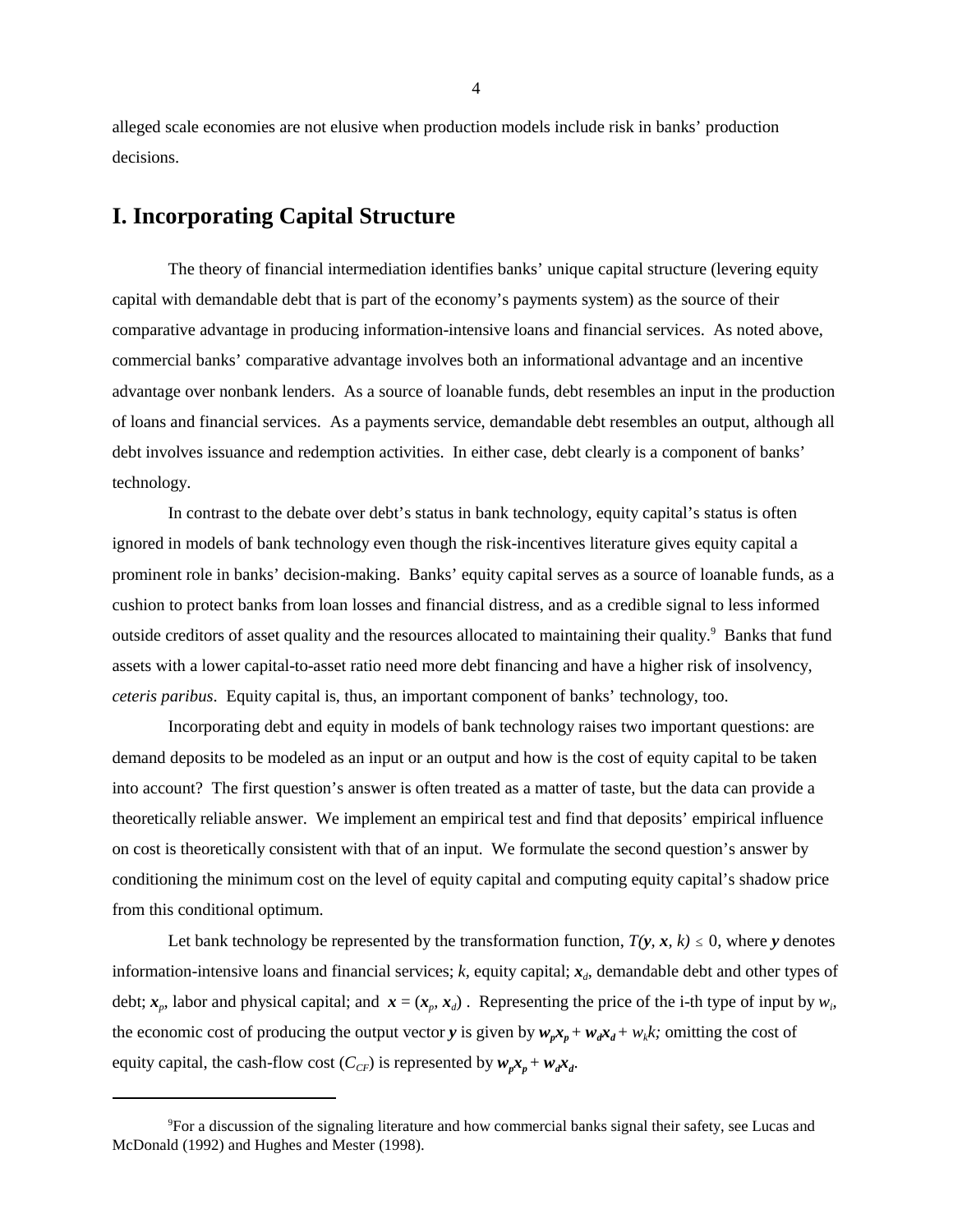#### 5

## *A. Techniques for Conditioning Cost on the Capital Structure*

The minimum **operating cost function** is defined by

(1) 
$$
C_p(\mathbf{y}, \mathbf{w}_p, \mathbf{x}_d, k) = \min_{\mathbf{x}_p} (\mathbf{w}_p, \mathbf{x}_p) \text{ s.t. } T(\mathbf{y}, \mathbf{x}, k) \leq 0, \mathbf{x}_d = \mathbf{x}_d^0, \text{ and } k = k^0.
$$

The operating cost function accounts for capital structure by conditioning cost on the levels of debt and equity while excluding their expense from the cost function.

A cash-flow measure of cost includes the cost of debt but excludes the cost of equity capital. The minimum **cash-flow cost function** is defined by

(2) 
$$
C_{CF}(y, w_p, w_a, k) = \min_{\mathbf{x}_p, \mathbf{x}_d} (w_p x_p + w_d x_d) \text{ s.t. } T(y, x, k) \leq 0 \text{ and } k = k^0.
$$

The level of debt minimizes cost while cost is conditioned on the level of equity capital. Hence, the level of equity capital does not have to minimize cost. This formulation accounts for capitalization but does not require a price for equity capital.

 In contrast, the minimum **economic cost function** is conditioned on the price of equity capital rather than the quantity and, hence, the level of equity capital minimizes cost:

(3) 
$$
C(\mathbf{y},\,\mathbf{w}_p,\,\mathbf{w}_d,\,\mathbf{w}_k)=\min_{\mathbf{x}_p,\mathbf{x}_d,\,k}(\mathbf{w}_p\mathbf{x}_p+\mathbf{w}_d\mathbf{x}_d+\mathbf{w}_k k)\,\,\text{s.t.}\,\,T(\mathbf{y},\,\mathbf{x},\,k)\leq 0.
$$

While these three formulations of cost incorporate equity capital's influence on production, many bank cost studies omit any role for equity capital in defining cash-flow cost:

(4) 
$$
C_{CF'}(y, w_p, w_d) = \min_{\mathbf{x}_p, \mathbf{x}_d} (w_p x_p + w_d x_d) \text{ s.t. } T(y, x) \leq 0.
$$

The differences among these four formulations of cost are important. In the cash-flow cost functions (2) and (4), (2) controls for the level of equity capital while (4) does not. The formulation in (4) is misspecified because a change in equity capital affects the cash-flow measure of cost. Consider two banks that differ only in their capital-to-asset ratio. The less capitalized bank is substituting debt for equity, and consequently, its cash-flow cost will exceed that of the more capitalized bank. By not controlling for the level of capitalization, the cost function (4) makes the less capitalized bank's production appear more costly. Of course, the level of capitalization also affects risk and, hence, the resources required to manage risk and the required return on debt.

#### *B. Are Demand Deposits Inputs or Outputs?*

Many studies of bank cost functions classify demand deposits as an "output" without testing whether they are in fact an output. The intuition is that deposits involve transactions "services" that are costly to produce. Of course, all leveraged firms incur debt issuance and redemption costs. Only commercial banks rely heavily on *demandable* debt and are willing to assume its added costs of frequent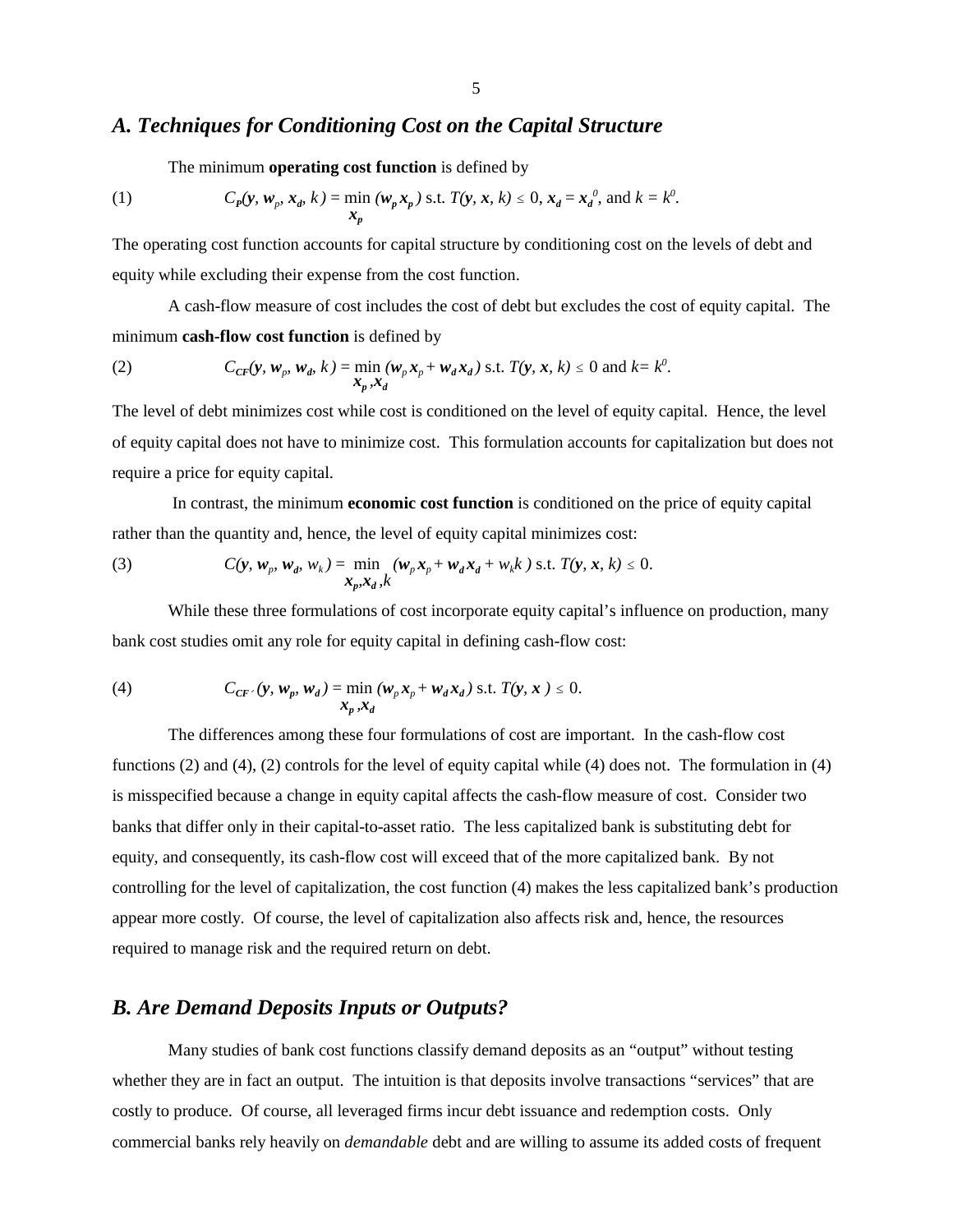issuance and redemption. When these studies treat deposits as an output, they include the quantity of deposits in the cost function. But there is a complication: as debt, deposits involve a direct expense—the interest paid to depositors. Hence, some of these studies include the interest expense in the measure of costs and include the interest rate on deposits in the cost function. Thus, *deposits enter the cost function as a quantity (output) and as a price (an expense) while the measure of costs includes the interest expense of deposits*. If the quantity as well as the price of demand deposits is included in the cost function, the cost function is defined by

(5) 
$$
C_{CF}(y, w_p, w_d, x_d) = [\min_{x_p} (w_p x_p)] + w_d^0 x_d^0 \text{ s.t. } T(y, x) \le 0, w_d = w_d^0, \text{ and } x_d = x_d^0,
$$

but the solution,  $x_p(y, w_p, x_d)$ , is not influenced by the price of deposits,  $w_d$ , since the quantity of deposits is fixed. Hence, this cost function is equivalent to the sum of the minimum operating cost function (1) and the fixed costs of deposits,  $w_d^0 x_d^0$ .

The question of whether deposits are to be modeled as an output, an input, or as both an output and an input is not a matter of taste. It is a technological question that can be answered by testing whether the data are consistent with the different technological roles of outputs and inputs. Since the cost functions (2) - (4) are conditioned on the *prices of deposits* and, hence, imply that the levels of deposits minimize cost, they implicitly classify deposits as inputs. On the other hand, since the operating cost function (1) is conditioned on the *levels of deposits*, it is consistent with either role for deposits. In fact, it affords an empirical test of the status of deposits. This test asks how an increase in the level of deposits affects the variable cost,  $w_p x_p$ , of producing the output levels, *y*. If deposits are outputs, then more variable inputs and, hence, variable expenditure will be required to produce  $y$  and the increased  $x_d$ , which implies that  $\partial C_p/\partial x_d > 0$ . If deposits are inputs, an increase in their level allows a reduction in the expenditure on variable inputs needed to produce *y*, which implies that  $\partial C_P / \partial x_d < 0$ .<sup>10</sup>

We implement this test by estimating a modified version of the operating cost function (1) using 1994 data on the highest-level bank holding companies (BHCs) in the United States. These are holding companies that are not owned by other companies. The sources of data and the definitions and constructions of the variables are discussed in Appendix 1. We amend the operating cost function described in (1) to account for **asset quality**, since asset quality influences risk and the cost of managing it. We use two proxies: an *ex ante* measure, the average contractual interest rate on loans, *p*, which, given the risk-free interest rate, *r*, captures an average risk-premium, and an *ex post* measure, the amount of nonperforming loans, *n*. Hence, the transformation function amended to account for asset quality becomes *T(y, n, p, x, k)*  $\leq$  0. In addition, we allow one type of debt, other borrowed funds, designated by  $x_d$ , to be a

 $10$ See Hughes and Mester (1993) for the first application of this test to bank costs.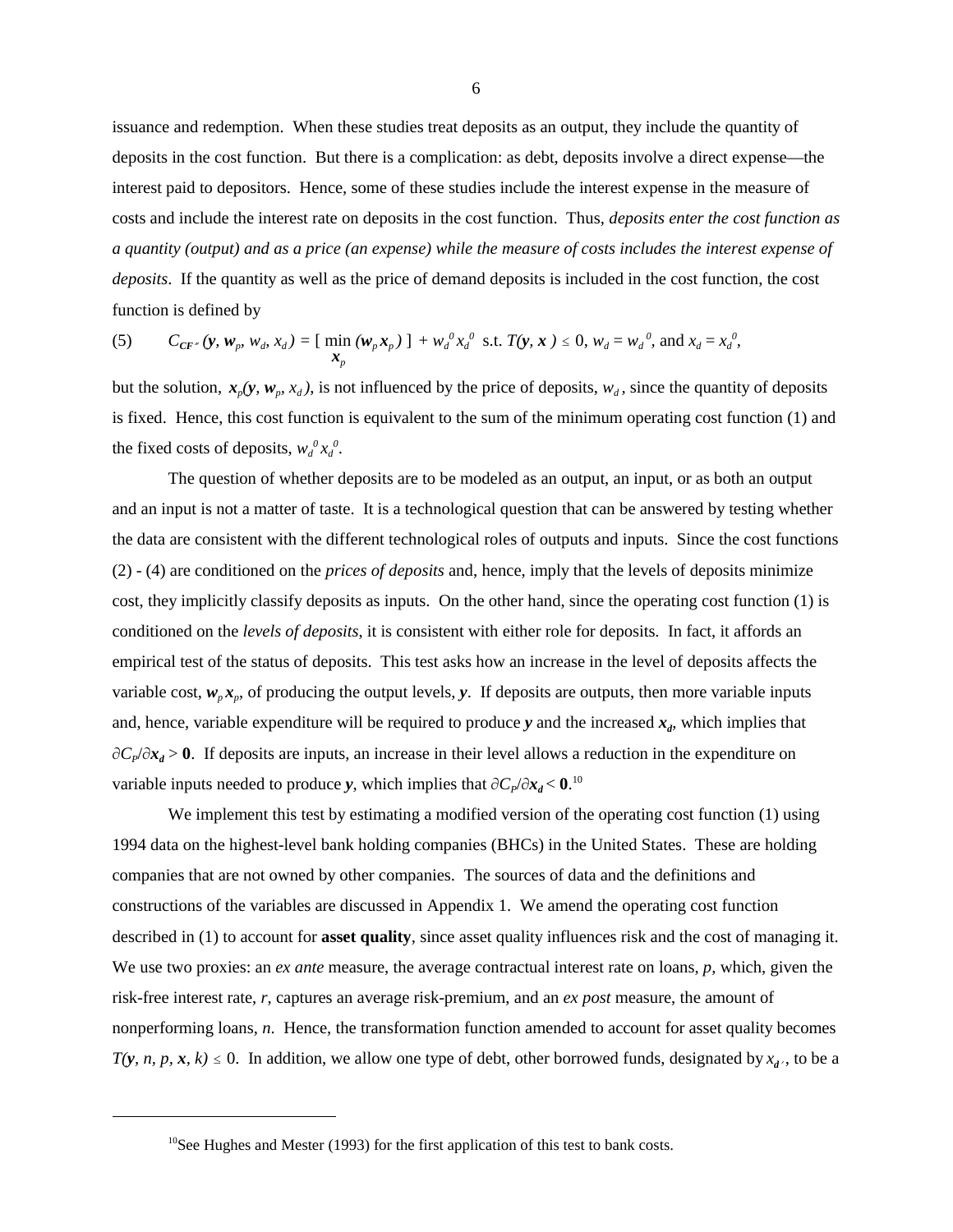variable input while we control for the levels of the other two types of debt, insured and uninsured deposits, designated by  $x_{d}$ . The resulting operating cost function includes the price  $w_{d}$  and the quantities  $x_d$  and *k*:

(6) 
$$
C_p(y, n, p, w_p, w_{d'}, x_{d'}, k) = \min_{\mathbf{x}_p, x_{d'}} (w_p \mathbf{x}_p + w_{d'} x_{d'}) \text{ s.t. } T(y, n, p, x, k) \leq 0, x_{d'} = x_{d'}^0, \text{ and } k = k^0.
$$

We estimate (6) using the translog specification, ln  $C = \alpha_0 + \sum_i \alpha_i \ln z_i + (\frac{1}{2})\sum_i \sum_i \alpha_{i} \ln z_i \ln z_i$ , where  $z = (y, \alpha_i, \alpha_i)$ *n, p, w<sub>p</sub>, w<sub>d'</sub>, x<sub>d'</sub>, k)* and its associated share equations. We impose the usual restrictions. The test for input or output status is conducted on both insured and uninsured deposits.

Table 1 reports the results of these tests for five subsamples, which divide the sample by asset size.<sup>11</sup> The mean derivatives  $(\partial C_p/\partial x_d)$  with respect to uninsured and insured deposits are significantly negative with the exception of the largest group's insured deposits. If the influence of three outliers is removed, this group's mean is also negative. Thus, **the data strongly imply that deposits function as inputs in production**. In the analysis that follows, we shall model them as inputs. Having identified the role of deposits in production as that of inputs, we specify the cost function in terms of the operating cost function (1), which includes the levels but not the prices of deposits, or in terms of the cash-flow function (2), which includes the prices of deposits but not the levels. Appendix 2 explains why trying to include the price of deposits, representing deposits' role as an input, and the level of deposits, proxying for the transactions services output, can lead to biased estimates of scale economies.

#### *C. The Shadow Price of Equity Capital*

Having determined that deposits behave as inputs in our sample, we estimate the cash-flow cost function (2), which conditions cost on the prices of deposits rather than their levels. This assumes the levels of insured and uninsured deposits minimize cost. As in the estimation of the operating cost function, we include controls for asset quality:

(7) 
$$
C_{CF}(y, n, p, w_p, w_d, k) = \min_{\mathbf{x}_p, \mathbf{x}_d} (w_p \mathbf{x}_p + w_d \mathbf{x}_d) \text{ s.t. } T(y, n, p, \mathbf{x}, k) \leq 0 \text{ and } k = k^0.
$$

This cash-flow cost function excludes the cost of equity capital but accounts for its level. If its level minimizes economic cost at the market price of capital,  $w_k$ , it solves the minimization problem that defines economic cost,

(8) 
$$
C(y, n, p, w_p, w_d, w_k) = \min_{k} C_{CF}(y, n, p, w_p, w_d, k) + w_k k,
$$

and, hence, satisfies the first-order condition,

 $<sup>11</sup>$ Note that the reported mean derivatives are computed as the mean of the derivatives calculated at each</sup> observation rather than the derivative evaluated at the mean of the data.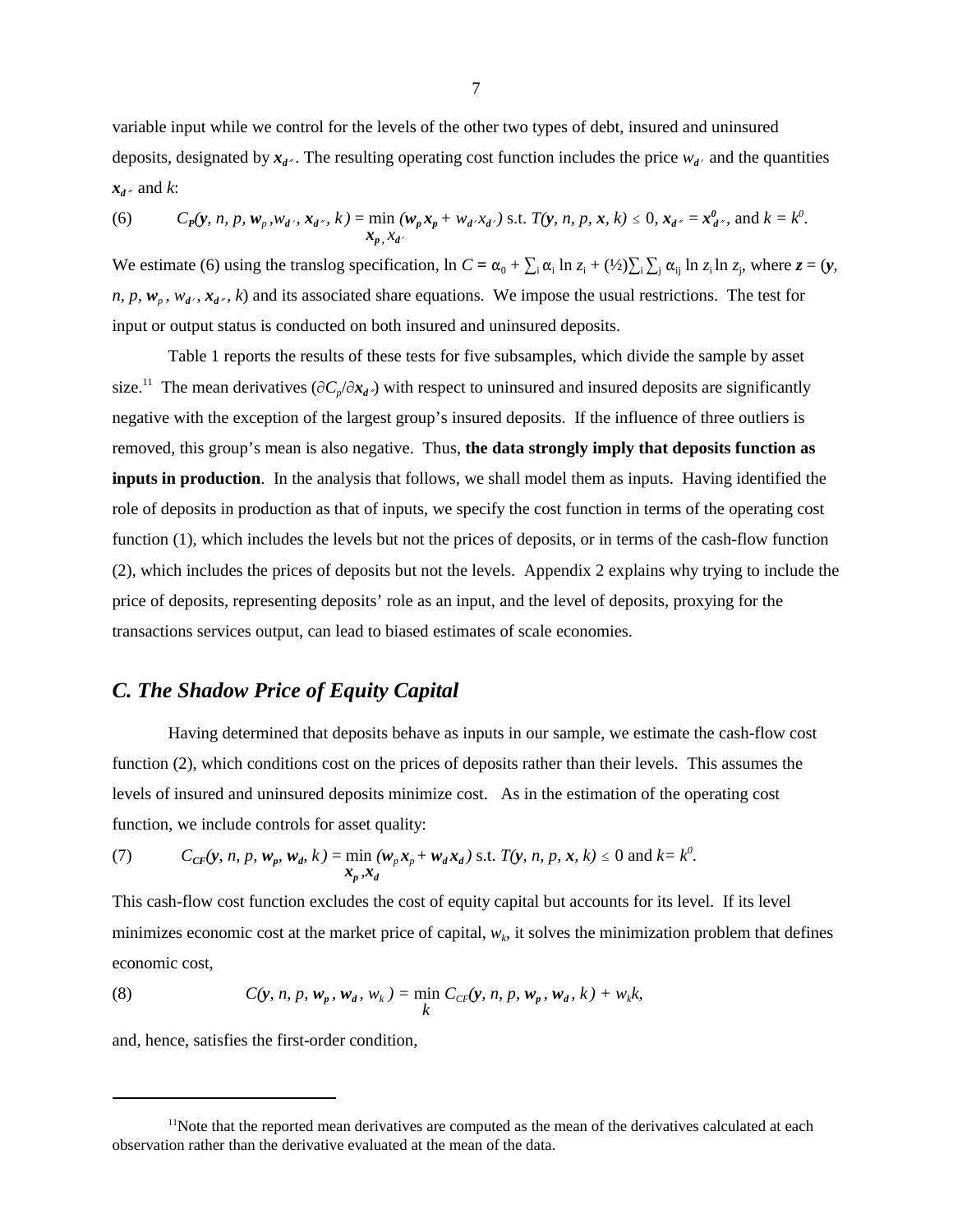$$
w_k = -\frac{\partial C_{CF}}{\partial k}.
$$

Thus,  $-\partial C_{CF}/\partial k$  gives the shadow price of equity capital; it equals the market price when the level of equity capital minimizes cost.

8

Table 2 reports the estimated mean shadow price for equity capital  $(-\partial C_{CF}/\partial k)$  for each of the five size groups and shows that it increases with asset size. If the level of equity capital is costminimizing—that is, the shadow price equals the market price—the positive relationship between asset size and the estimated shadow price suggests that larger banks have higher levels of market-priced risk, which increase their required return on equity.

But there are good reasons to believe that a bank's capitalization does not minimize cost, and the range of estimated shadow prices seems to confirm these reasons. In particular, the low shadow prices for smaller banks relative to plausible market prices imply that their shadow prices are less than their market prices, while the relatively high shadow prices for larger banks suggest that their shadow prices exceed their market prices. By the criterion of cost minimization, **smaller banks appear to overutilize capital while larger banks seem to underutilize it**. This pattern is consistent with smaller banks protecting their charter values by holding extra capital and larger banks taking extra risk to exploit safety-net subsidies. We shall return to this issue in section IV. In the next section, we use the shadow price of capital to compute economic cost economies.

## **II. Calculating Scale Economies from Minimum Cost Functions**

The standard analysis that omits any role for equity capital in bank production typically finds constant returns to scale when measuring cost economies. Using the same definitions of inputs and outputs as above (described in Appendix 1), we estimate the cash-flow cost function (4), which omits equity capital. As shown in Table 3, we also find essentially constant returns to scale. We measure scale economies by the inverse cost elasticity of output,

(10) 
$$
\text{scale economics } = \frac{1}{\sum_{i} \frac{\partial \ln C}{\partial \ln y_{i}}},
$$

so that *scale economies* > 1 implies increasing returns to scale. The average scale economies for the full sample is slightly greater than 1 but not statistically different from 1 for large banks.

We turn next to the alternative formulation of cash-flow cost (7) that accounts for the level of equity capital. Including equity capital raises the question of whether scale economies are to be measured from cash-flow cost or from economic cost. Very few studies use economic cost, since it is difficult to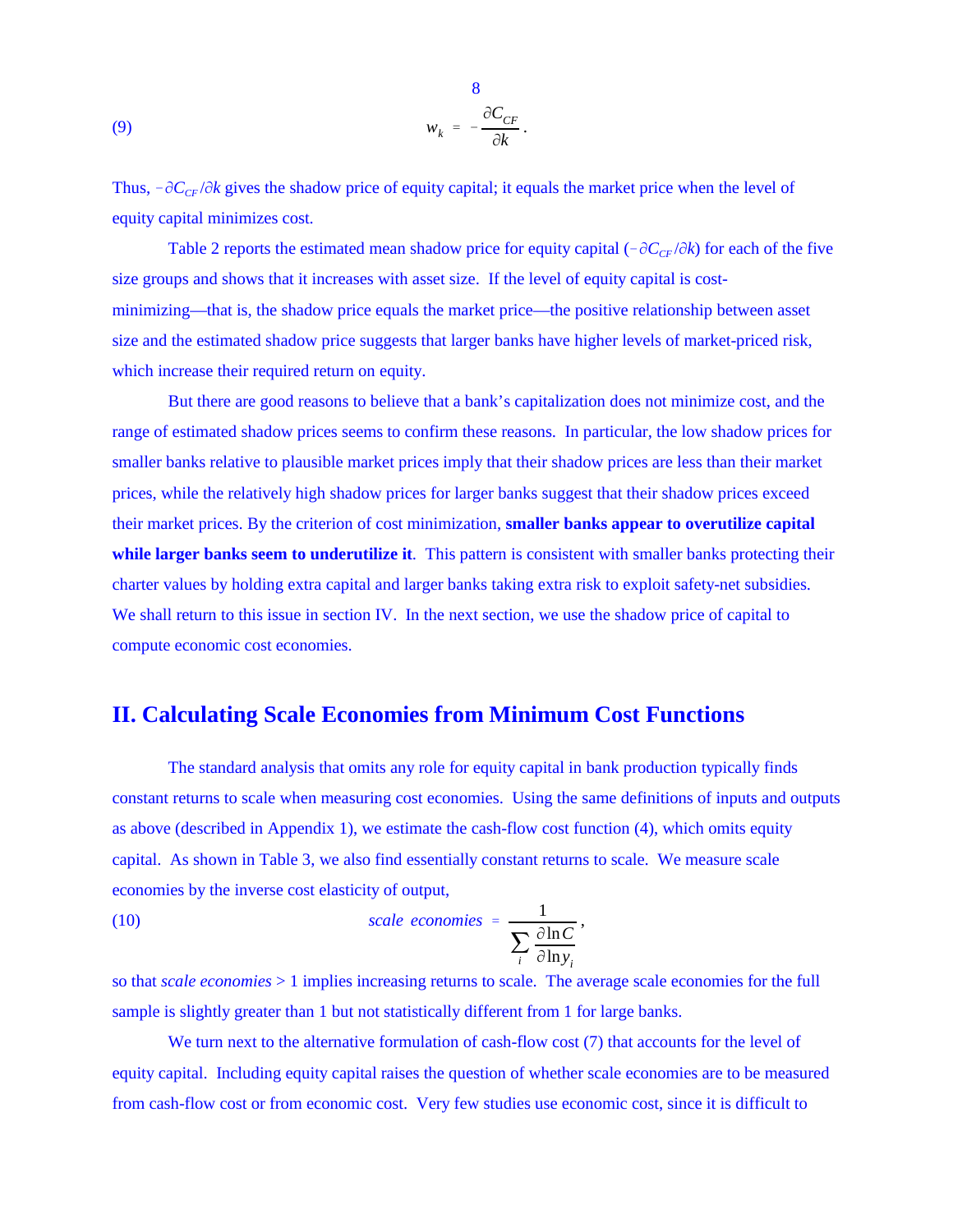obtain a measure of the cost of capital.<sup>12</sup> We calculate scale economies from the economic cost function by using the shadow price as a substitute for the market price of equity capital; scale economies are calculated at each observation's observed level of equity capital.<sup>13</sup> Since the shadow price,  $-\partial C_{CF}/\partial k$ , may in fact differ from the market price,  $w_k$ , we call the price we obtain from the cost derivative a *pseudo price*,  $w_k^*$ . Thus,  $w_k^* = -\partial C_{CF}/\partial k$ , the derivative of cash-flow cost (i.e., "short-run" cost) with respect to the conditioning level of capital, *k*. Note that the observed level of *k* minimizes economic ("long-run") cost at  $w_k^*$  (see (8-9)):

(11) 
$$
C(y, n, p, w_p, w_d, w_k^*) = C_{CF}(y, n, p, w_p, w_d, k) + w_k^*k.
$$

Hence, the measure of scale economies from the economic-cost function is

(12) *economic-cost economics* = 
$$
\frac{1}{\left[\frac{\partial C(\mathbf{y}, n, p, \mathbf{w}_p, w_a, w_k*)}{\partial \mathbf{y}}\right] \cdot \left[\frac{\mathbf{y}}{C(\mathbf{y}, n, p, \mathbf{w}_p, w_a, w_k*)}\right]}
$$

To measure these scale economies, we need measures of total economic cost and marginal economic cost. These can be obtained from the conditional cash-flow cost function. First, since the level of equity capital, *k*, minimizes economic cost, the marginal cash-flow ("short-run") cost equals the marginal economic (" $long-run"$ ) cost: $14$ 

(13) 
$$
\frac{\partial C(\mathbf{y}, n, p, \mathbf{w}_p, w_a, w_k^*)}{\partial \mathbf{y}} = \frac{\partial C(\mathbf{y}, n, p, \mathbf{w}_p, w_a, k)}{\partial \mathbf{y}}.
$$

Second, total economic cost, which is given by (11), is obtained by adding the shadow cost of equity,  $(-\partial C_{CF}/\partial k)$ *·k*, to the cash-flow cost. Thus, substituting (11) and (13) into (12), we obtain a measure of economic-cost economies in terms of the cash-flow cost function:

 $^{12}$ McAllister and McManus (1993) arbitrarily pick a required return, which they assume is identical across all banks. Clark (1996) uses the Capital-Asset-Pricing Model to determine a market-based, required return on equity,  $w_k$ .

 $13$ This procedure is adapted from Braeutigam and Daughety (1983), who show how to compute long-run scale economies from a short-run (variable) cost function. The application of their technique to measure the cost of capital was proposed by Hughes (1999a).

 $14$ See Braeutigam and Daughety (1983) for a proof of this well-known proposition.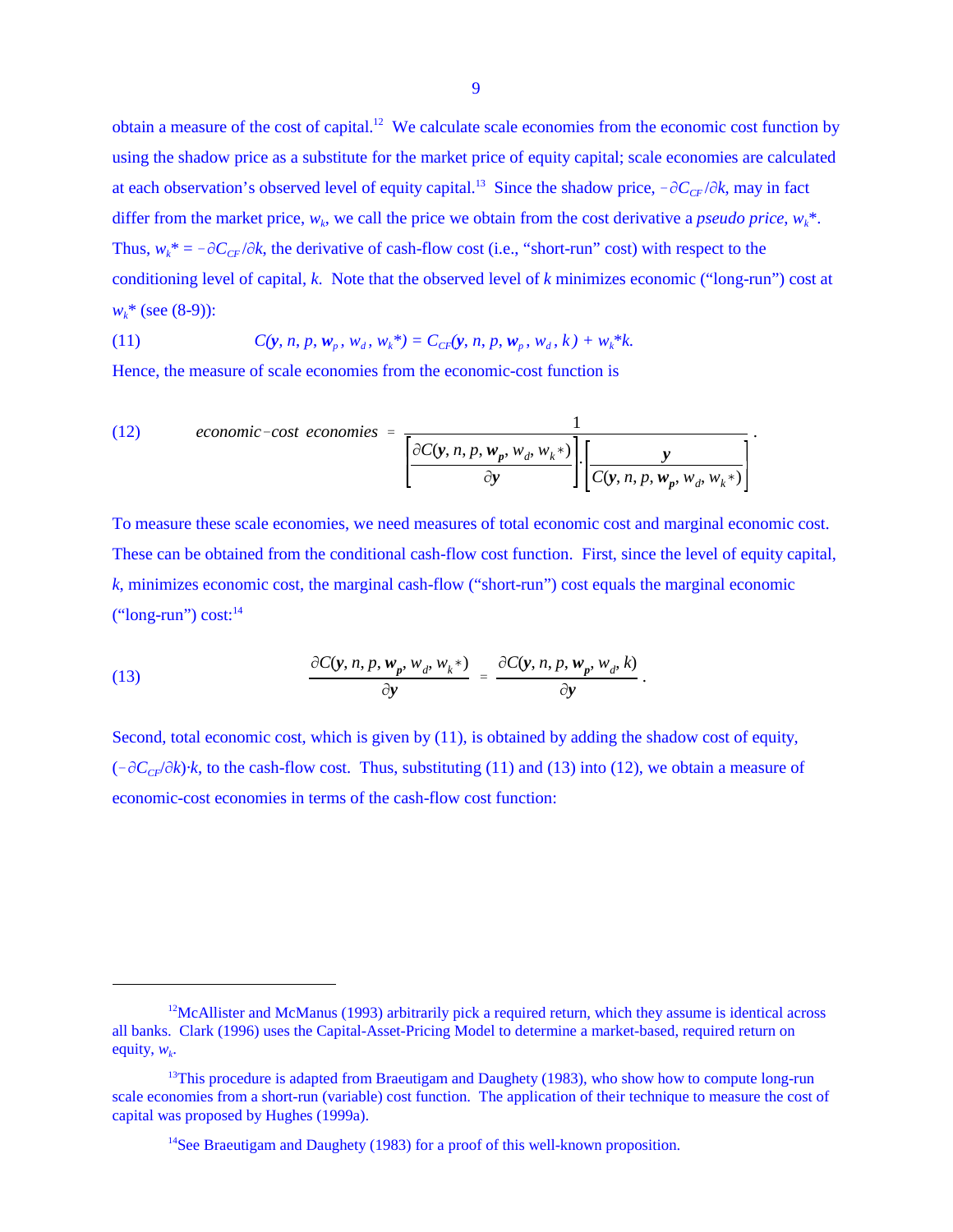(14) economic-cost economics = 
$$
\left[\frac{\partial C_{CF}(y, n, p, w_a, k)}{\partial y}\right] \cdot \left[\frac{y}{C_{CF}(y, n, p, w_a, k) + \left(-\frac{\partial C_{CF}}{\partial k}\right)k}\right]
$$

$$
= \frac{1 - \frac{\partial \ln C_{CF}}{\partial \ln k}}{\sum_{i} \frac{\partial \ln C_{CF}}{\partial \ln y_i}}.
$$

Table 4 reports our estimates of economic-cost economies using (14) and the shadow prices of equity capital derived from the estimated cash-flow cost function (7). For the sample average and for all but the largest BHCs, production is characterized by slightly decreasing returns to scale. For the largest BHCs, returns to scale are not significantly different from 1. In general, these results are quite similar to the cash-flow cost economies measured from the cost function that excludes equity capital and asset quality. They suggest that simply accounting for asset quality and capital structure in the cost function is not a sufficient control to identify a diversification effect and any resulting scale economies. In the next section, we ask if the risk-taking effect masks scale economies and leads to these results.

## **III. Risk-Taking and Diversification Effects**

To isolate the effects of risk-taking and diversification on scale economies, we regress the measure of economic-cost economies reported in Table 4 on variables that control for sources of risk-taking and diversification. We gauge a bank's diversification by its exposure to macroeconomic risk. Banks that operate a geographically diverse network of branches are more likely to reduce their exposure to macroeconomic risk than banks operating in only one state or region. To construct a proxy for BHC diversification, we begin by computing a variance-covariance matrix, **V**, of state unemployment rates over the period 1985-94. The macroeconomic risk a BHC faces is proxied by the standard deviation of its weighted-average unemployment rate in the states in which it operated in 1994, where the BHC's deposit shares in each state in 1994, *s*, serve as the weights. The inverse of this measure,  $1/[s'Vs]^{1/2}$ , is our measure of macroeconomic diversification. A reduction in the weighted variance of unemployment rates increases our measure of diversification.<sup>15</sup>

<sup>&</sup>lt;sup>15</sup>This measure was used in Hughes, Lang, Mester, and Moon (1999) to study the benefits of bank consolidation. They find that it is an important variable explaining how consolidation can improve banks' efficiency and market value.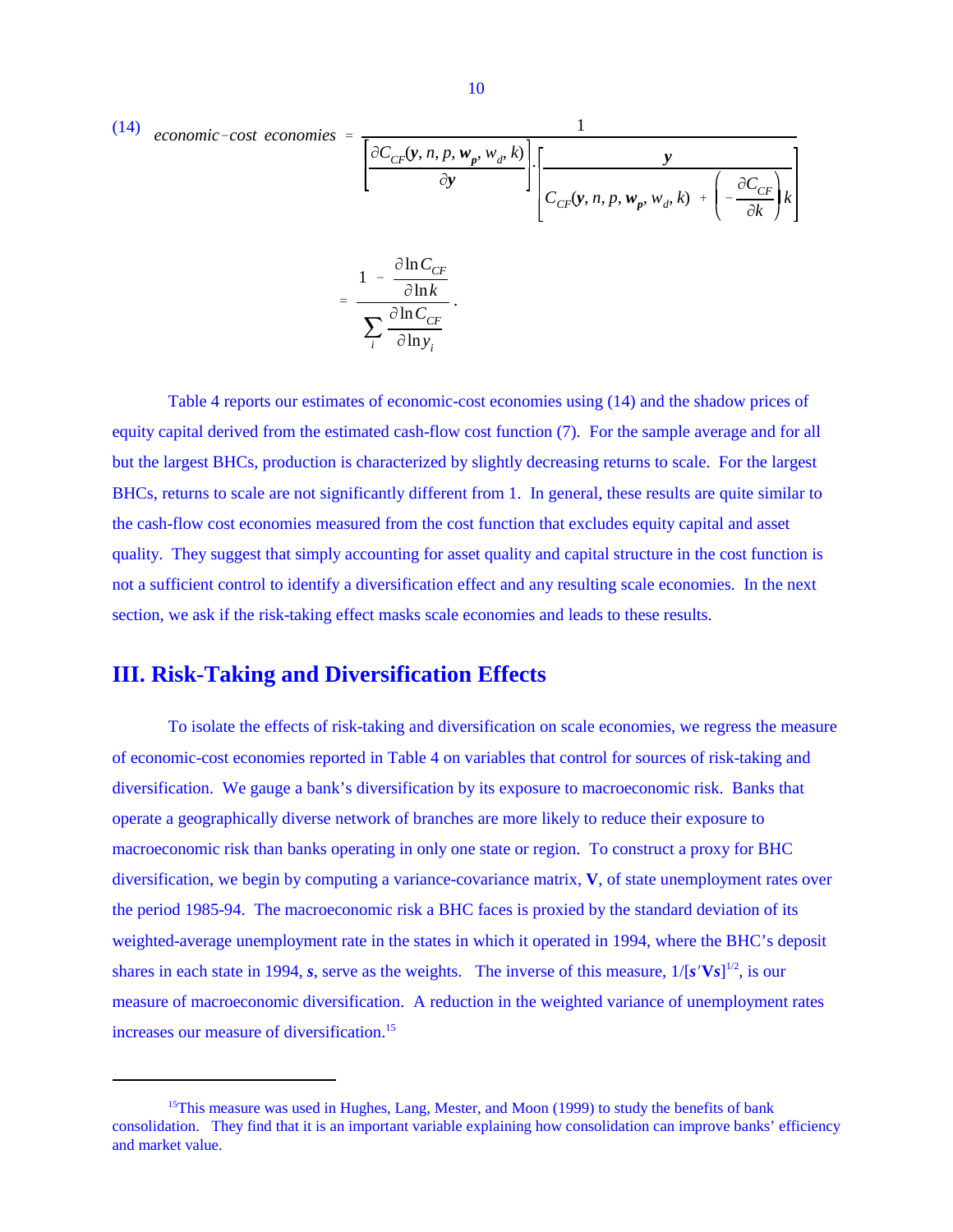We also control for a bank's total assets and the asset growth rate from 1993 to 1994. To control for sources of risk, we use the capital-to-asset ratio, the loan-to-asset ratio, measures of *ex ante* asset quality (the average contractual interest rate on loans) and *ex post* quality (the ratio of nonperforming loans to total assets). In addition, we control for the average cost of other borrowed money (uninsured funds).

Using GMM, we regress the measure of economic-cost economies on these variables characterizing sources of risk and diversification.<sup>16</sup> The results, reported in Table 5, show that

(i) controlling for size and sources of risk, an increase in diversification is associated with larger scale economies;

(ii) controlling for diversification and sources of risk, an increase in asset size is associated with larger scale economies;

(iii) controlling for sources of risk, a 1 percent increase in diversification and asset size is associated with a statistically significant increase of  $0.01084$  in scale economies;<sup>17</sup> at the mean level of scale economies this represents a 1.1 percent increase in scale economies; and

(iv) the effect of an increase in diversification and asset size on scale economies appears to be economically significant, too, since controlling for sources of risk, an increase from the minimum levels of diversification and asset-size in the sample (0.43110 and \$32 million) to the maximum levels in the sample (2.0957 and \$249 billion) would yield a (statistically significant) increase of 0.03307 in scale economies.

Risk-taking effects on scale economies are surprisingly varied: (i) the statistically significant, positive coefficients on the average contractual return on assets and the ratio of nonperforming loans to total assets indicate that an increase in risk due to a reduction in asset quality is associated with larger scale economies (possibly reflecting BHCs devoting few resources to risk management when they choose to make riskier loans.); (ii) the statistically significant, negative coefficient on the average interest rate on uninsured funds suggests that the positive effect of a decrease in asset quality might be partially offset if the increase in risk also caused an increase in the interest rate on uninsured funds; (iii) the significant, negative coefficient on the loan-to-asset ratio indicates that an increase in risk-taking that takes the form of substituting loans for securities and liquid assets is associated with lower scale economies; and (iv) the large, significantly positive coefficient on the capital-to-asset ratio implies that an increase in risk due to a lower capital ratio is associated with lower scale economies.

In summary, this evidence demonstrates that banks' diversification and risk-taking have statistically and economically significant effects on their scale economies. Better diversification is

 $16$ Some variables are entered in logs to make it easier to compute the effect of a proportionate increase in the variable on scale economies.

 $17$ This is calculated by summing the coefficients on the log of diversification and log of assets.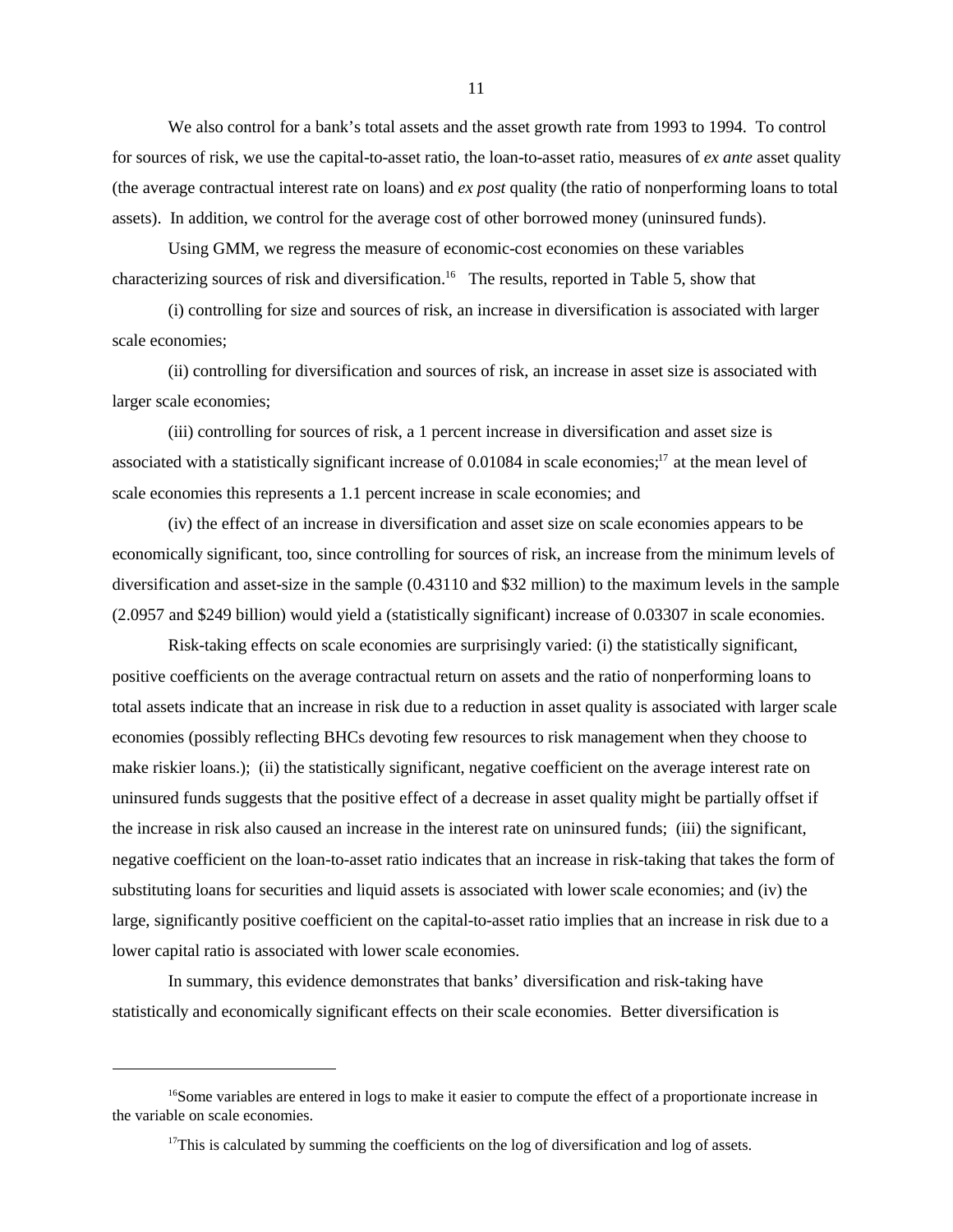associated with larger scale economies while substituting loans for securities and liquid assets and increasing the leverage ratio are associated with lower scale economies. This evidence points to the need to incorporate risk into the analysis of production if the elusive scale economies are to be uncovered.

## **IV. Is Cost Minimization Consistent with the Data?**

The theory of financial intermediation focuses on banks' comparative advantage in assessing, monitoring, and taking risk. Risk, then, is an important factor in bank managers' consideration of potential production plans. Production plans' profitability must then be evaluated not just by their expected profitability, but also by higher moments of their implied conditional probability distributions of profit. If managers simply rank production plans by their first moments, they choose the plan that has the highest expected profit, which implies that cost is minimized for the resulting output vector. But if risk is also an important consideration in production decisions, managers' rankings of production plans must account for higher moments. Hence, they may trade expected profitability for lower risk to increase the *discounted value of profit* and to lower the probability of costly financial distress. When risk influences production decisions, managers may choose more costly but less risky production plans to produce any given output vector.

The risk-incentives literature in banking emphasizes two contrasting incentives that motivate risktaking. On the one hand, safety-net subsidies, such as mispriced deposit insurance, give banks the incentive to increase risk to exploit the put-option value of the insurance. On the other hand, the potential for costly episodes of financial distress entailing liquidity crises, regulatory intervention in a bank's operations, and even forfeiture of the valuable charter gives banks the incentive to reduce risk. Since the value-maximizing production plan must account for this risk trade-off, it may not necessarily maximize current expected profit. Value maximization, then, is a more general objective than profit maximization because it ranks production plans not just by the first moment of their implied subjective conditional distributions of profit, but also by higher moments that characterize risk.

#### *A. Testing the Assumption of Cost Minimization*

Most studies of bank technology do not test their assumption of cost minimization or profit maximization. However, there are several notable exceptions. For example, English, Grosskopf, Hayes, and Yaisawarng (1993) find that an important source of bank inefficiency results from overutilization of resources. Evanoff (1998) and Evanoff, Israilevich, and Merris (1990) estimate bank technology by using a shadow cost function and find that the shadow prices at which cost is minimized are not equal to market prices. They interpret their data's failure to satisfy the conditions for cost minimization at market prices as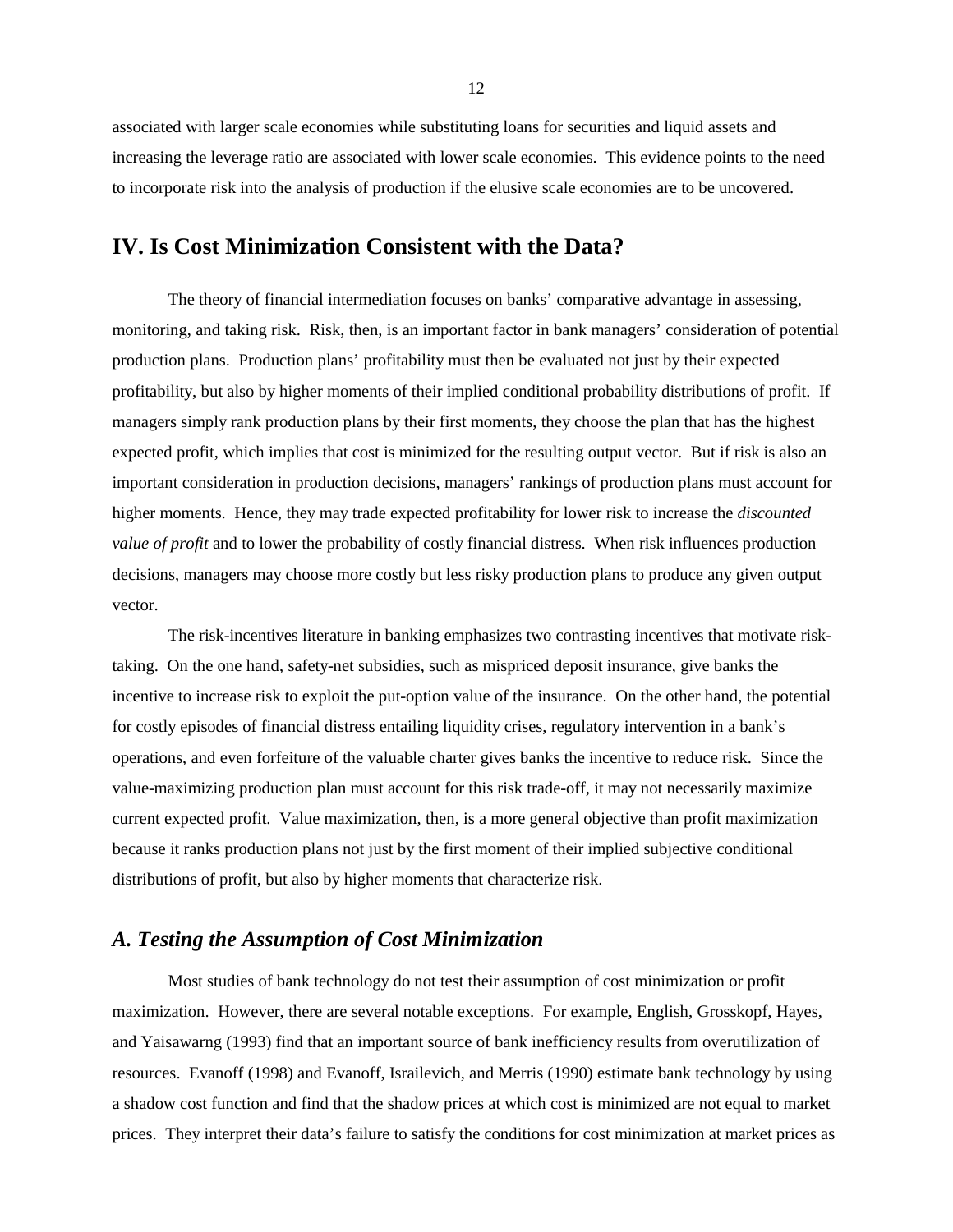evidence of regulatory distortions. Mester (1989) tests for evidence of expense-preference behavior, a particular form of overutilization of resources, in savings and loan associations. Mester (1991) tests for agency problems leading to deviations from cost-minimizing behavior in savings and loans.

Using the estimated model of operating costs defined in (6), we test our data to see if BHCs' production decisions are consistent with cost minimizing behavior. In particular, we focus on the capital structure and ask if it minimizes cost. The minimum operating cost function in (6) is conditioned on the levels of insured and uninsured deposits and equity. Then, the minimum economic cost function is the sum of minimum operating cost and the cost of equity and deposits when their levels are optimal. Thus, the cost-minimizing capital structure solves

(15) 
$$
\min_{\mathbf{x}_{d''}, k} C_p(\mathbf{y}, n, p, \mathbf{w}_p, w_{d'}, \mathbf{x}_{d'}, k) + \mathbf{w}_{d'} \mathbf{x}_{d'} + w_k k \text{ s.t. } T(\mathbf{y}, n, p, \mathbf{x}, k) \leq 0.
$$

The first-order conditions of this minimization problem are

(15a) 
$$
\frac{\partial C_p}{\partial k} + w_k = 0 \quad \text{and} \quad \frac{\partial C_p}{\partial x_{d''}} + w_{d''} = 0.
$$

When these conditions fail to hold, say for capital, they imply the following:

(15b) 
$$
\frac{\partial C_p}{\partial k} + w_k > 0 \Rightarrow \text{overutilization of capital,}
$$

(15c) 
$$
\frac{\partial C_p}{\partial k} + w_k < 0 \Rightarrow \text{ underutilization of capital.}
$$

Using the estimated operating cost function, we test whether the first-order conditions (15a) hold for each BHC in our sample. In other words, do BHCs use the cost-minimizing capital and deposit structure? For the uninsured and insured deposits tests,  $w_d$  is proxied by the BHC's average interest rate paid to each of these two types of deposits (see Appendix 1). For the financial capital test, since we do not have a price for equity in our data and since many of the BHCs in our sample are not publicly traded, it is difficult to obtain market prices for them. So we evaluate optimality for a range of prices between  $w_k =$ 0.14 and  $w_k = 0.18$ , which are chosen as a plausible range of market return for banks' equity. That is, we ask if the level of equity capital minimizes cost at a market return on capital between 0.14 and 0.18. (See footnote 19 for more about this range.)

As shown in Table 6, our data overwhelmingly reject the hypothesis of cost minimization. The nature of the violations of the first-order conditions depends on the size of the bank. In the range of asset sizes up to \$10 billion, most banks **overutilize** both types of deposits and equity capital (relative to all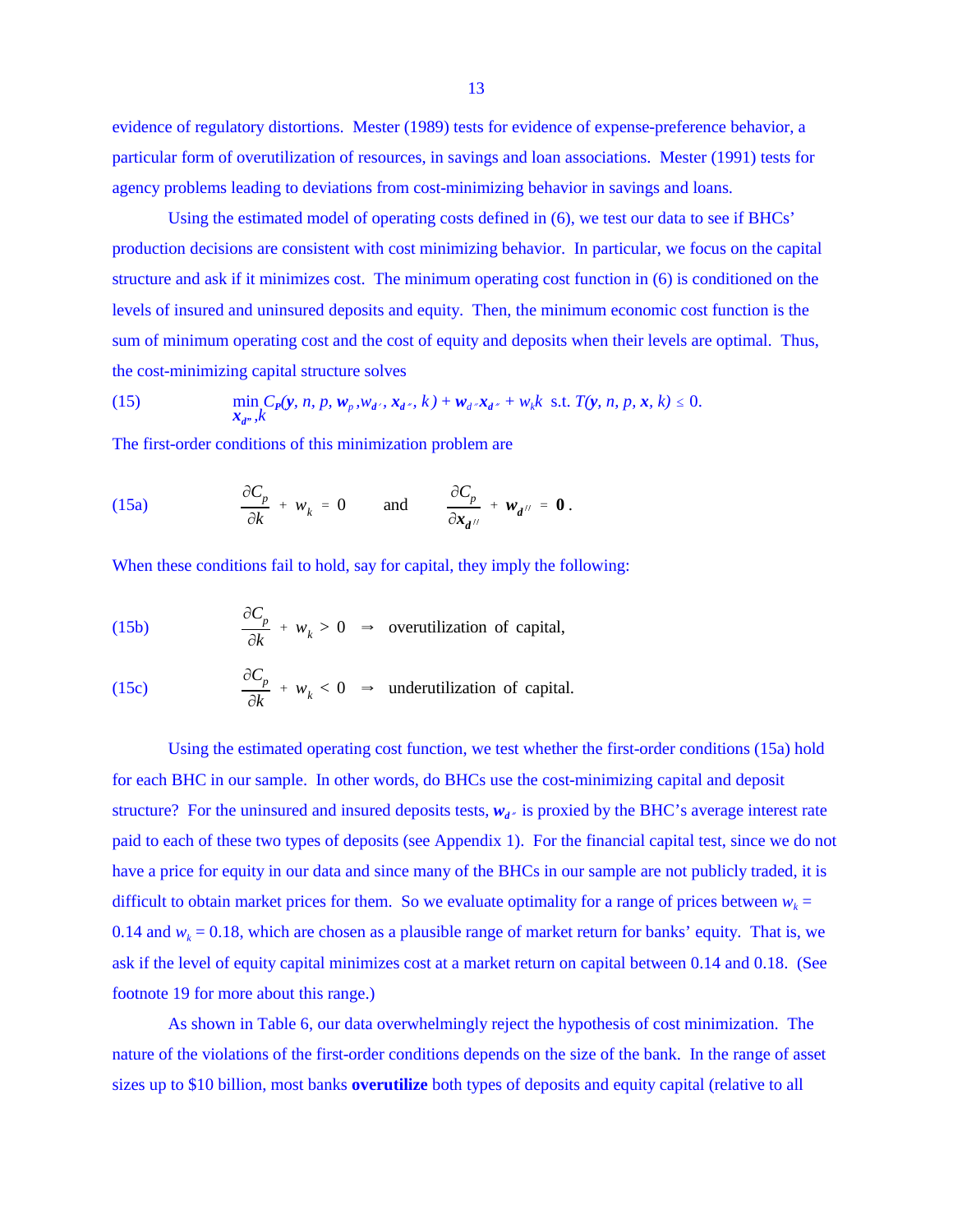other types of borrowed funds) while many banks above \$10 billion **underutilize** deposits and capital.<sup>18,19</sup>

#### *B. Implications of the Violation of Cost Minimization*

Overutilization of capital implies that the capital-to-asset ratio is too large to minimize cost—although a larger ratio reduces the risk of insolvency and protects charter value. Underutilization implies that it is too small—although a smaller ratio increases risk and the value of safety-net subsidies. If this difference between larger and smaller banks reflects different incentives to take risk, it represents a value-enhancing capital allocation even though it fails to minimize cost. If risk matters in production decisions, why model scale economies along the cost-minimizing expansion path?

Of course, any production plan that is **technically efficient** can be made to minimize cost at the appropriate shadow prices, and scale economies can be measured along the **shadow-cost-minimizing expansion path**. In section II, we adopted this strategy to measure economic-cost economies from the conditional cash-flow cost function: we assumed that each bank's observed level of capital minimizes shadow cost, which does not equal cost measured at market prices. But this approach has two fundamental problems.

First, the measure of scale economies derived from shadow prices relies on prices that are not observed to compute a cost that is not incurred. Although this measure of scale economies characterizes the cost-minimizing expansion path, it does not seem necessarily useful in explaining the behavior of banks' observed cash-flow costs as they expand.

Second, it requires production decisions to be technically efficient, which means that in the production of any given output vector, banks cannot use extra resources to reduce risk: they must necessarily use the minimum resources required to produce the given output vector without consideration of risk. For example, consider two banks that produce the same portfolio of loans and financial services. One uses extra labor to assess and monitor credit risk and, hence, to reduce risk. The less risky bank is technically inefficient, although it is also less risky.

The shadow-price technique of gauging technology is useful as long as risk does not matter. When risk does not influence production decisions, production plans are ranked by the first moment of their implied subjective, conditional probability distributions of profit. Profit and cost can be defined in terms of any set of shadow prices so that any technically efficient production plan can be made to minimize cost

<sup>&</sup>lt;sup>18</sup>We also conduct the test for the optimality of capital with the estimated cash-flow cost function (7) and obtain the same conclusion: most smaller banks overutilize capital while many larger banks underutilize it.

<sup>&</sup>lt;sup>19</sup>As shown in Table 2, the mean shadow price is rather low for BHCs with less than \$10 billion in assets and rather high for those with more than \$10 billion. This spread in shadow prices implies that the pattern in overand underutilization of capital will hold for a much wider range of market prices than 0.14 to 0.18.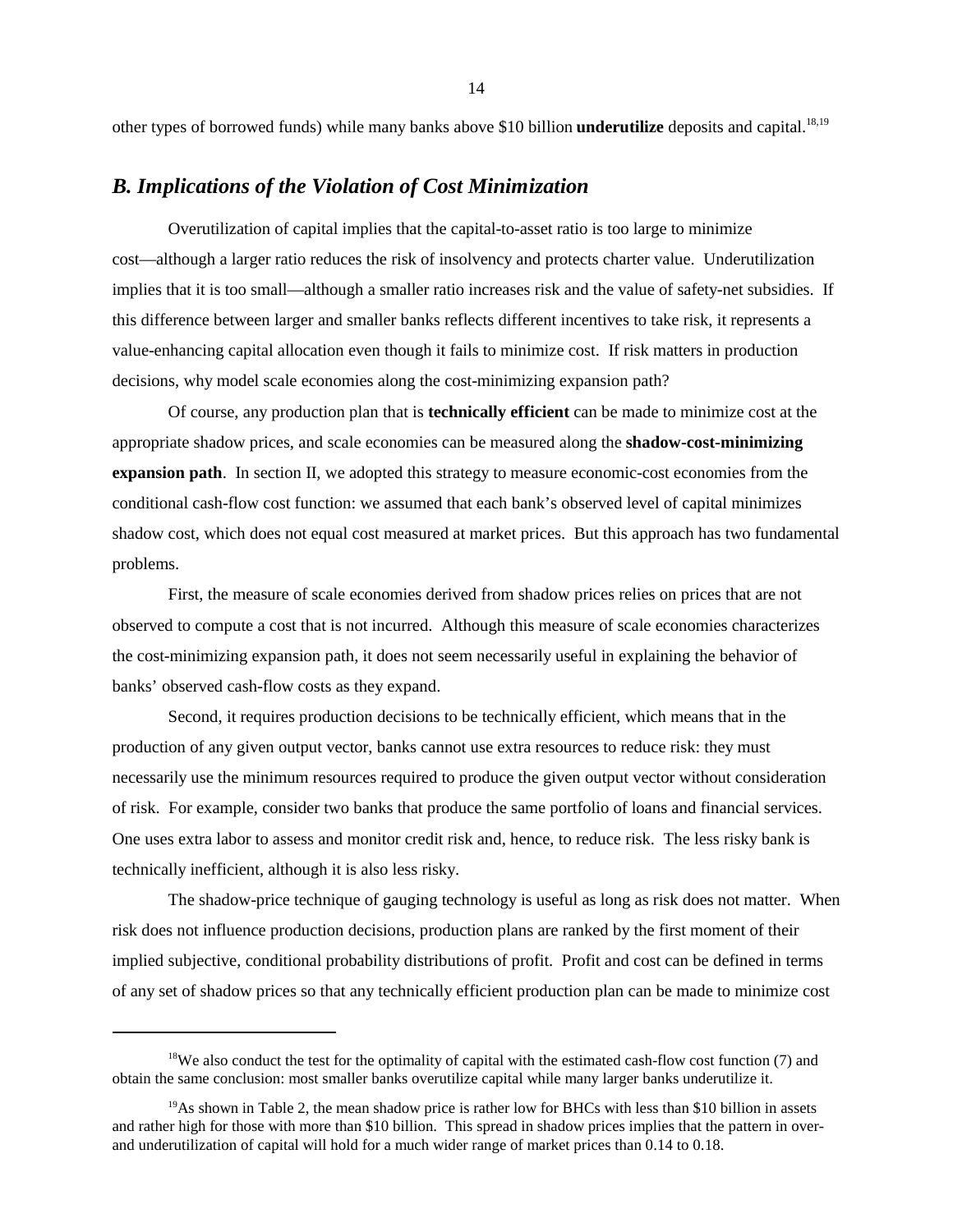at some set of shadow prices. **But when risk influences the ranking of production plans, higher moments of the distributions matter in the rankings so that plans that are not technically efficient may nevertheless maximize value**—expected profit discounted by the risk-adjusted rate of interest less any expected costs of financial distress. **And there is no set of shadow prices at which a technically inefficient production plan can be made to minimize shadow cost or maximize shadow profit.** This is the most compelling reason that the assumptions of profit maximization and cost minimization are inadequate for the task of modeling risky production.

Incorporating risk into the analysis of production requires not a substitution of shadow prices for market prices when the data fail to satisfy the first-order conditions for cost minimization (and profit maximization), but a substitution of a different managerial objective function that is consistent with the data at observed market prices. **If bank production is modeled so that observed production decisions represent an equilibrium at market prices, then the expansion path and the associated measure of scale economies that are derived from this model could incorporate value-maximizing production decisions that incur extra cost for reduced risk.** Thus, when risk influences production decisions, scale economies should be measured along the value-maximizing expansion path rather than the costminimizing path.

In the next section, we present a more general model of production that allows higher moments of probability distributions of profit to influence managers' rankings of production plans. In the absence of agency problems between managers and outsider-owners, such rankings can be assumed to reflect the owners' objective of value maximization. In the presence of agency problems, such rankings may capture managers' private concerns for perquisites and risk—perhaps risk avoidance to protect their relatively undiversified investment of human capital. As an empirical matter, we can expect agency problems. Consequently, we include a technique that distinguishes efficient managers from inefficient ones to identify the efficient expansion path. We then link the efficiency criterion to value maximization—the distinction between efficient and inefficient firms can be used to bound the value-maximizing expansion path by the efficient, utility-maximizing path.

## **V. Scale Economies Along the Value-Maximizing Expansion Path**

The value-maximizing expansion path differs from the cost-minimizing expansion path in that it accounts for the market-priced risk of production decisions. A bank's production plan, (*y, n, p, x, k* ), influences its market value of equity, *MVE*, through its effect on the expected cash flow, *E(CFE)*, and the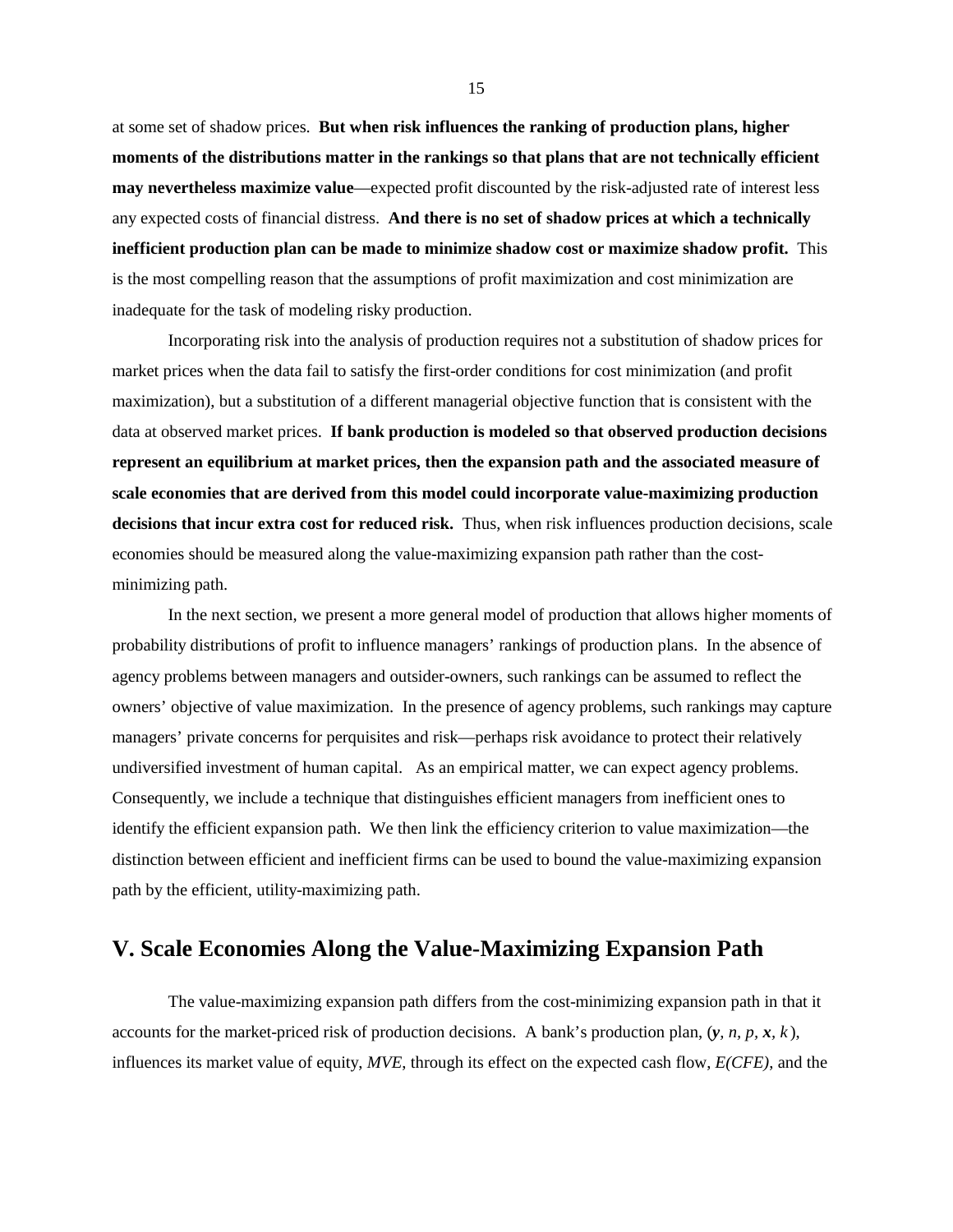market-priced risk of the cash flow, which determines the discount rate,  $w_k$ , applied to it.<sup>20</sup>

A production plan's risk influences not just the discount rate on cash flow (the required return on equity), but also the expected cost of financial distress, which in the case of commercial banks can involve liquidity crises, regulatory intervention, and even revocation of the valuable charter. A plan that maximizes profit (and minimizes cost) does not necessarily maximize market value, since profit maximization does not take into account the plan's effect on the discount rate, the required return on debt, and the expected distress costs.<sup>21</sup>

#### *A. Incorporating Risk into Managers' Rankings of Production Plans*

If managers' decision-making is modeled assuming that managers maximize profits (minimize cost), their ranking of production plans depends only on the first moment of the plans' subjective conditional probability distributions of profit. If, instead, their decision-making is modeled assuming that managers maximize value, their ranking of production plans must account for higher moments that characterize the plans' riskiness. To allow higher moments to influence rankings, we represent managers' rankings with a managerial utility function defined over production plans.<sup>22</sup>

Hughes and Moon (1995) show that this representation of the managerial utility function is a generalization of the utility function defined over expected profit and profit risk or expected return and return risk—the first two moments of the profit distribution. It is sufficiently general to incorporate profit maximization where only the first moment influences the ranking and value maximization where higher moments also affect the ranking. To rank production plans, managers must translate plans into subjective, conditional probability distributions of profit. Their beliefs about the probability distribution of states of the world, *s<sub>t</sub>*, and about how plans interact with states to yield a realization of profit,  $\pi_t = g(y_t, n_t, p_t, x_t, k_t,$ 

 $^{20}$ Hence, the market value of a bank's equity is given by the expectation conditional on information at time 1, MVE<sub>1</sub> = $\sum_{i=1}^n E\{[CFE_i(\mathbf{y}_i, \mathbf{n}_i, \mathbf{p}_i, \mathbf{x}_i, \mathbf{k}_i)] / \int_{-\infty}^{\infty} [1 + w_{k,s}(\mathbf{y}_s, \mathbf{n}_s, \mathbf{p}_s, \mathbf{x}_s, \mathbf{k}_s; \theta_s)]\}$ . The expected cash flow takes into account solvent as well as insolvent states of the world and, consequently, includes payments to factors of production and to stakeholders and payments to third parties during episodes of financial distress. Ignoring depreciation, aftertax net cash flow is designated by  $\pi_i = (1-\tau) (p_t y_t - w_{p,t} x_{p,t} - w_{d,t} x_{d,t})$ , where  $\tau$  is the tax rate on profit. Letting  $p_{\pi} =$  $1/(1 - \tau)$  be the price of a dollar of after-tax cash flow in terms of before-tax dollars, the before-tax cash flow is given by  $\Pi_t = p_{\pi} \pi_t = p y_t - w_{p,\pi} x_{p,t} - w_{d,\pi} x_{d,t}$ . The expected cash flow consists of the expected after-tax profit less the expected costs of financial distress, *CFD*;  $E(CFE_i) = E(\pi_t - CFD_i)$ . The analysis of how a bank's production plan influences its market value is detailed in Hughes, Lang, Moon, and Pagano (1997) and in Hughes, Lang, Mester, and Moon (1999).

<sup>&</sup>lt;sup>21</sup>See Hughes (1999a) and (1999b) for a detailed discussion of this point. The most preferred production system, described in sections V.A, B, and C, is analyzed in more detail in Hughes, Lang, Mester, and Moon (1995, 1996, and 1999).

 $22$ This technique was first proposed by Hughes (1989) to model cost functions for hospitals and for education (1990). It was developed in its current form for commercial banks by Hughes, Lang, Mester, and Moon (1995, 1996, 1999) and by Hughes and Moon (1995).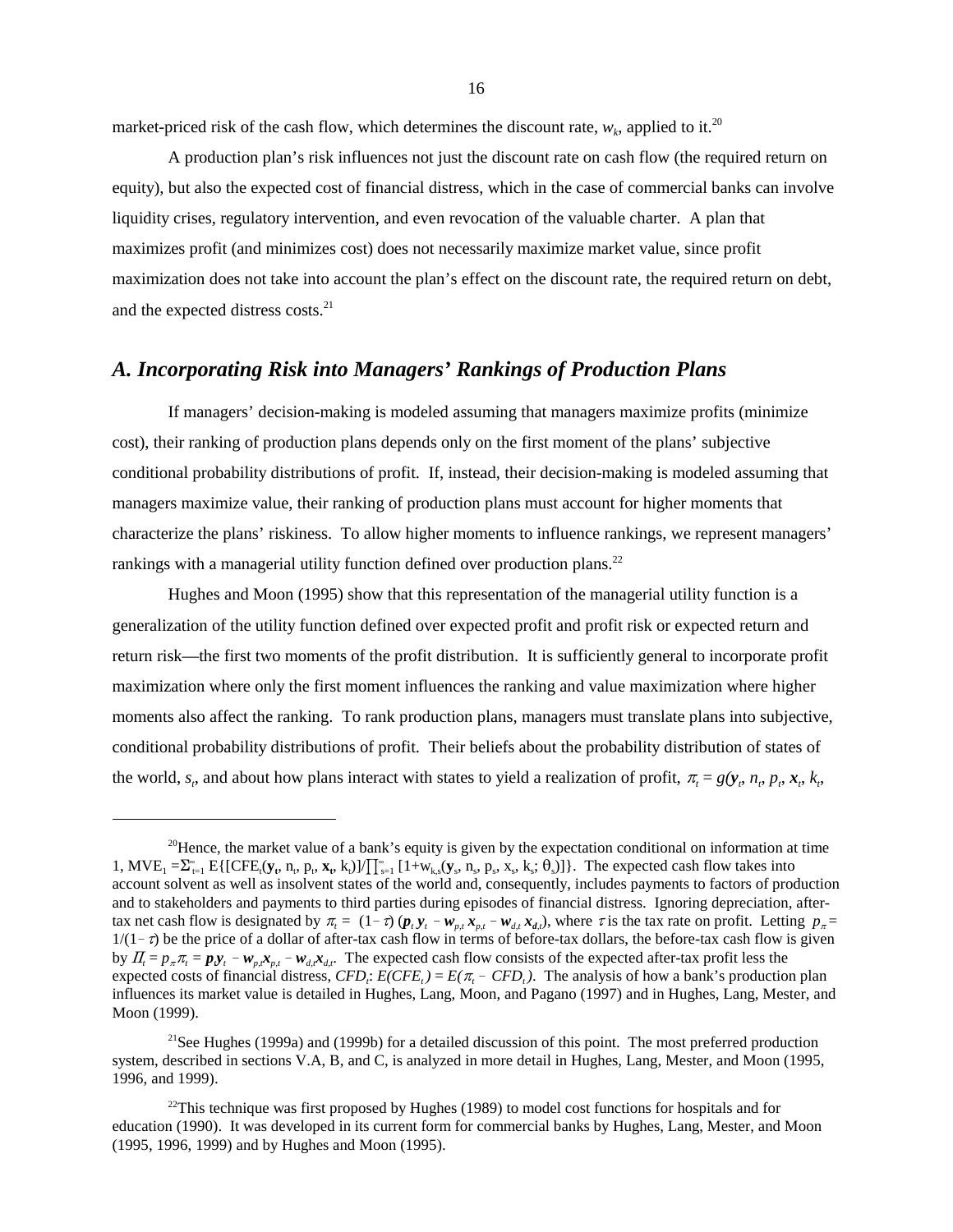$s_i$ ), imply a subjective distribution of profit that is conditional on the production plan:  $f(\pi_i; y_i, n_i, p_i, x_i, k_i)$ . Under certain restrictive conditions, this distribution can be represented by its first two moments,  $E(\pi_i; y_i)$  $n_i$ ,  $p_i$ ,  $x_i$ ,  $k_i$ ) and  $S(\pi_i; y_i, n_i, p_i, x_i, k_i)$ . Rather than define a utility function over these two moments, we define it over profit and the production plan,  $U(\pi_i; y_i, n_i, p_i, x_i, k_i)$ , which is equivalent to defining it over the conditional probability distributions  $f(\cdot)$ . Thus, this generalized utility function can represent value maximization as well as profit maximization. Of course, it can also represent rankings of production plans that reflect agency problems—say, entrenched managers that avoid risk because their firm-based wealth is not well diversified or less skilled managers who try to disguise their substandard performance by taking excessive risk to earn a better expected return.<sup>23</sup>

We assume the path utility-maximizing BHCs take when they grow will correspond to the marketvalue maximizing path of efficient BHCs in the sample. Efficiency is determined relative to an expected market value versus risk frontier. This is equivalent to assuming capital market discipline is effective at these firms. Said differently, for the most efficient banks in our sample, the highest ranked plans—their managers' most preferred production plans—approximate the value-maximizing expansion path.

## *B. Managers' Most Preferred Production Plan*<sup>24</sup>

The managers' most preferred production plan maximizes utility, subject to the definition of profit  $((16b)$  below) and to the technology  $((16c)$  below). We include the risk-free rate of interest,  $r$ , in the utility function and *m*, noninterest income in the definition of profit. The sum of interest income, *py*, and noninterest income, *m*, gives total revenue. We condition the utility maximization problem on the output vector to facilitate the calculation of scale economies and on the level of equity capital so that we can normalize profit by capital to obtain a rate of return on equity. Hence, the most preferred production plan is the solution to the problem

(16a) 
$$
\max \limits_{\pi, \mathbf{x}} U(\pi, \mathbf{x}; \mathbf{y}, n, p, r, k)
$$

(16b) s.t. 
$$
p_{\pi}\pi = \mathbf{p}\mathbf{y} + m - \mathbf{w}_p\mathbf{x}_p - \mathbf{w}_d\mathbf{x}_d
$$

$$
(16c) \t\t T(y, n, p, x, k) \leq 0.
$$

The solution gives the most preferred profit function,  $\pi^* = \pi(y, n, v, m, k)$ , and the most preferred input demand functions,  $x^* = x(y, n, v, m, k)$ , where  $v = (w, p, r, p_\pi)$ ,  $\pi$  is after-tax net cash flow,  $p_\pi = 1/(1-\tau)$  is the price of a dollar of after-tax cash flow in terms of before-tax dollars, and  $\tau$  is the tax rate on profit.

 $23$ See Gorton and Rosen (1995).

 $24$ Much of the description of this model has appeared elsewhere (Hughes, Lang, Mester, and Moon, 1995, 1996, 1999); it is included here as an aid to the reader.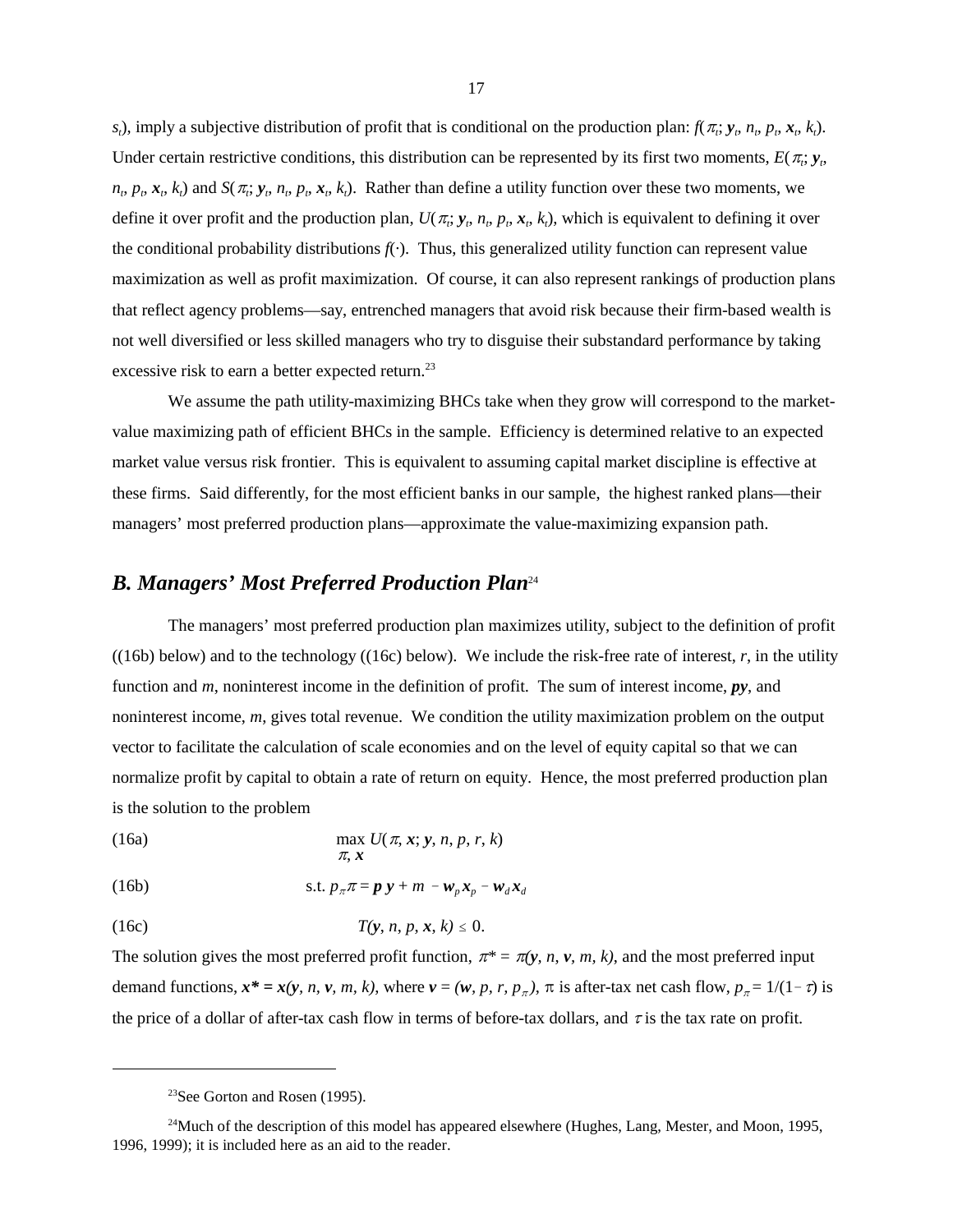Note that the profit function is not necessarily the maximum profit function. The most preferred profit function and input demand functions define the highest ranked production plan or, equivalently, the highest-ranked subjective conditional probability distribution of profit. They reflect managers' assessment of how the moments of this distribution influence market value and other goals that may arise from agency problems.

Although the historical risk resulting from past production decisions is readily observable, the *ex ante* risk that motivates current production decisions is not. But it is *indirectly* observable in these demand functions because they reveal the *rankings* of production plans. We turn next to the question of how these rankings can be recovered from production data and what can be inferred from them about risk.

## *C. Almost Ideal Demand (Production) System*

Just as the estimation of consumers' utility-maximizing demands recovers their preferences for goods and services from their budget data, the estimation of the most preferred profit and input demand functions recovers managers' preferences for production plans or, equivalently, for subjective probability distributions conditional on the production plan from their production data. We adapt the expenditure function of the Almost Ideal Demand System (Deaton and Muellbauer, 1980) to represent generalized managerial preferences and use it to derive the functional forms for the utility-maximizing demands for profit and the production plan. These profit and input demand functions are expressed as shares of total revenue,  $py + m$ , and sum to one. In addition to the share equations, we estimate the first order condition for the optimal level of equity capital, *k*, which is a conditioning argument in the share equations. (See Appendix 4 and HLMM 1996 for details of the derivation.) Thus, the model to be estimated is:

(17a) 
$$
\frac{p_{\pi}\pi}{py + m} = \frac{\partial \ln \mathbf{P}}{\partial \ln p_{\pi}} + \mu [\ln (py + m) - \ln P]
$$

(17b) 
$$
\frac{w_i x_i}{py + m} = \frac{\partial \ln P}{\partial \ln w_i} + v_i [\ln (py + m) - \ln P] \quad \forall i
$$

(17c) 
$$
\frac{\partial V(\cdot)}{\partial k} = \frac{\partial V(\cdot)}{\partial \ln k} \frac{\partial \ln k}{\partial k} = 0,
$$

where  $\ln \mathbf{P} = \alpha_0 + \sum_i \alpha_i \ln z_i + (\frac{1}{2}) \sum_i \sum_j \alpha_{ij} \ln z_i \ln z_j$ ,  $z = (y, n, v, k)$ , and the indirect utility function,  $V(\cdot)$ , of the maximization problem (16a)-(16c) is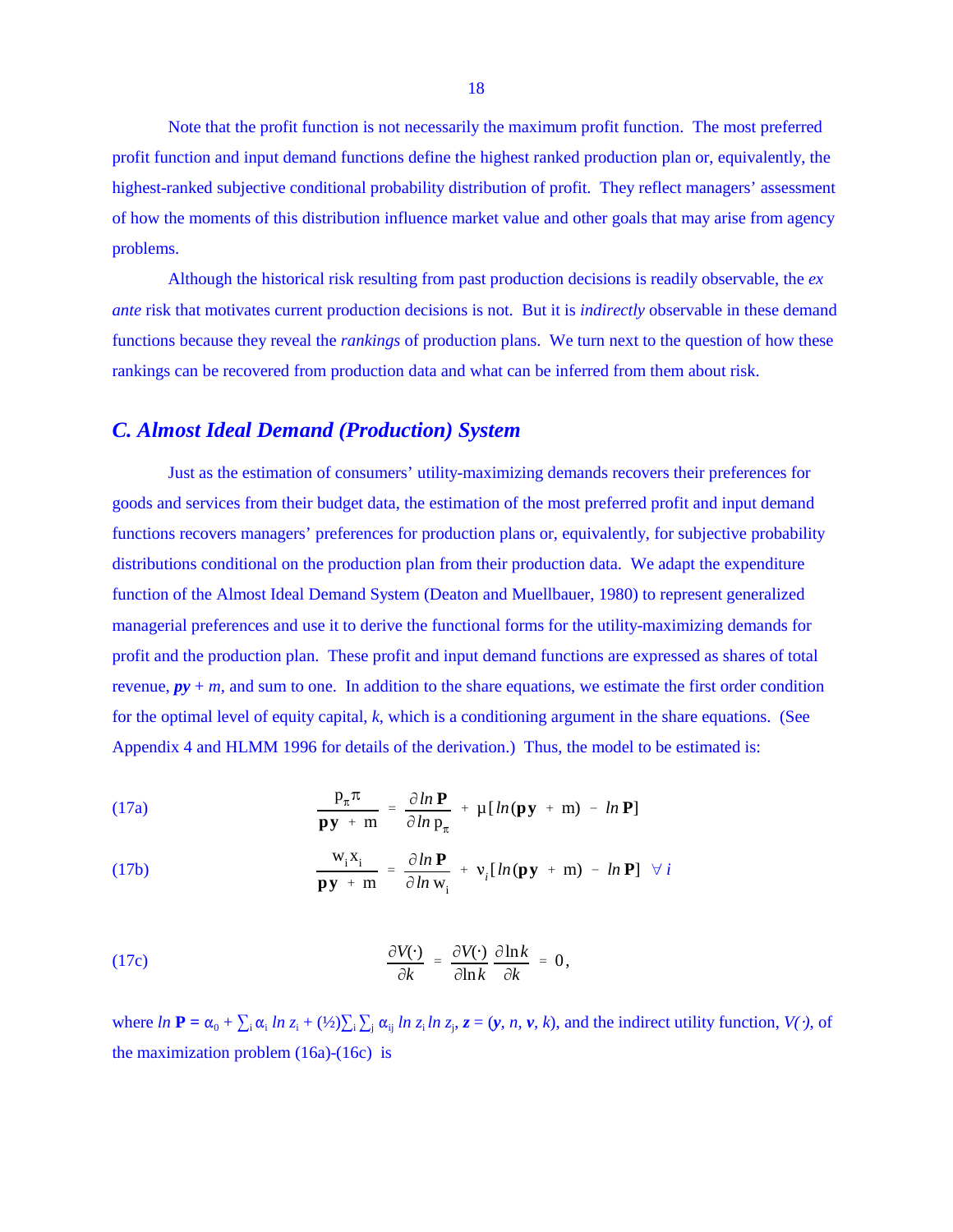(17d) 
$$
V(\cdot) = \frac{\ln(p\mathbf{y} + m) - \ln P}{\beta_0 \left(\frac{\Pi y_i^{\beta_i}}{i}\right) \left(\frac{\Pi w_i^{\nu_j}}{j}\right) p_\pi^{\mu} k^{\kappa}}
$$

The details of the derivation of these equations are found in Appendix 4 and in Hughes, Lang Mester, and Moon (hereafter denoted HLMM) (1996).

Adding-up, homogeneity, and symmetry were imposed (see HLMM (1995, 1996) for details of these restrictions). Because preferences of managers represent their beliefs about the probabilities of future states of the world and how those states interact with production plans to generate realizations of profit, we expect managers' preferences to change over time. To deal with this problem, cross-sectional data were used in HLMM (1996) (the same data used to estimate the previous cost functions) to estimate the production system with nonlinear two-stage least squares, which is a generalized method of moments.

HLMM (1995) show that when the comparative-static restrictions implied by the assumption of profit maximization are imposed on the AID Production System, it becomes identically equal to the standard translog profit (cost) function and share equations.<sup>25</sup> These restrictions allow a test for the consistency of the data with profit maximization (cost minimization).

#### *D. Measuring Scale Economies from the Most-Preferred Cost Function*

Since the utility-maximizing demand for profit is conditioned on the output vector, the managers' most preferred cost function can be readily computed from it:

(18)  $C_{MP}(y, n, v, m, k) = p y + m - p_{\pi} \pi(y, n, v, m, k).$ 

Scale economies computed from the most preferred cost function are defined by

(19) most-preferred cost economics = 
$$
\frac{C_{MP}}{\sum_{i} y_{i} \left[ \frac{\partial C_{MP}}{\partial y_{i}} + \frac{\partial C_{MP}}{\partial k} \frac{\partial k}{\partial y_{i}} \right]} = \frac{P \cdot y + m - p_{\pi} \pi}{\sum_{i} y_{i} \left[ p_{i} - \frac{\partial p_{\pi} \pi}{\partial y_{i}} - \frac{\partial p_{\pi} \pi}{\partial k} \frac{\partial k}{\partial y_{i}} \right]}
$$

,

where  $\partial k/\partial y_i$  is computed from the first-order condition (17c).

Scale economies measured by the most-preferred cost function describe the elasticity of cost along the **utility-maximizing expansion path**. This path is a generalization of the **cost-minimizing path** and can accommodate **value-maximizing production decisions**. Hence, it accounts for managers' assessment of how their production decisions affect the bank's exposure to market-priced risk. The theoretical relationship between most-preferred cost economies and cost economies measured from the minimum cost

<sup>&</sup>lt;sup>25</sup>The AID System does not require the translog form. It can nest any flexible functional form.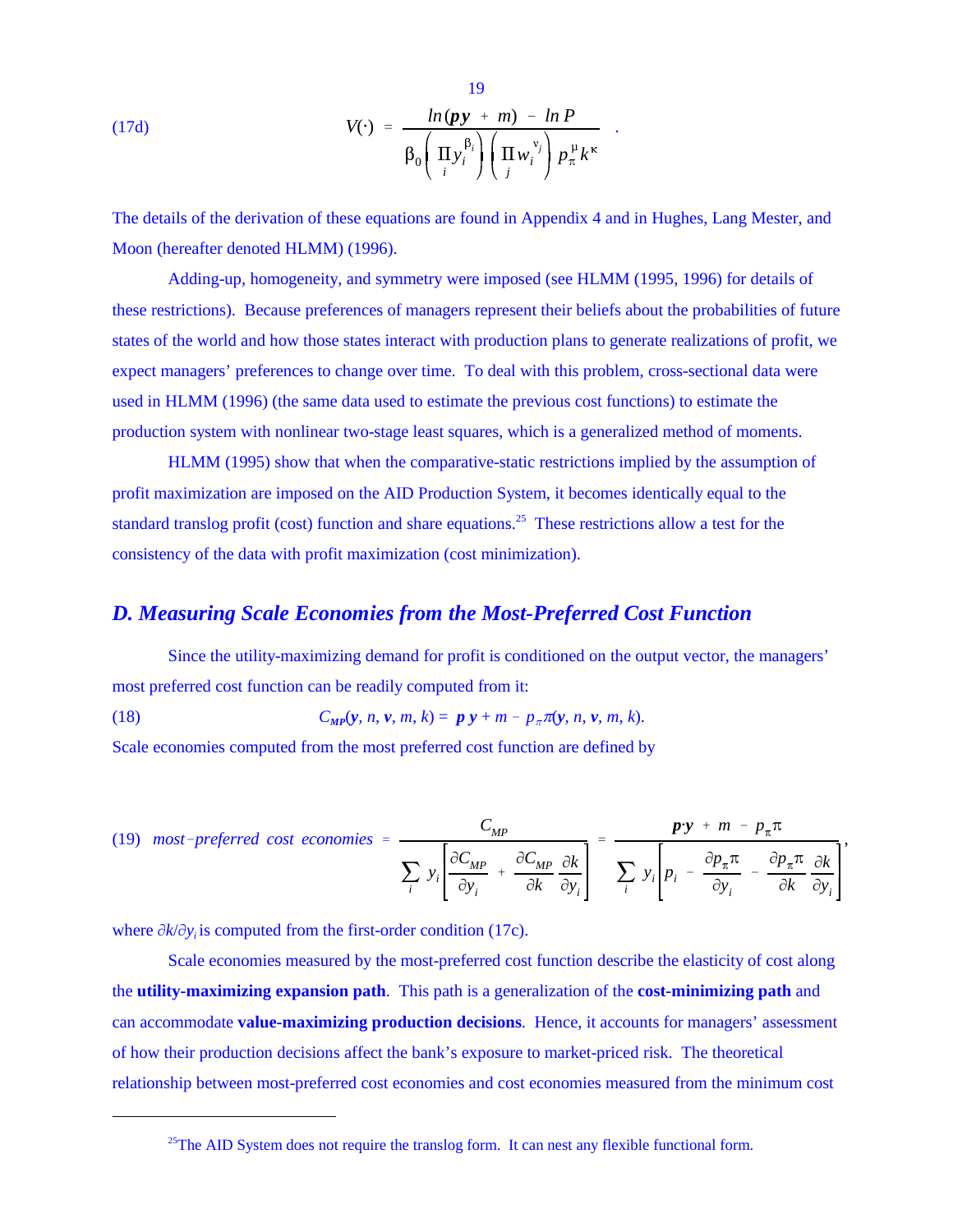function is discussed in Appendix 3. In particular, we show that just adding a control for *ex post* risk into the traditional cost function cannot adequately capture the idea that managers might use resources to manage risk.

Because the AID System is a flexible functional form, the estimate of scale economies in (19) varies from BHC to BHC in the sample. Table 7 reports the mean of these estimates over the entire sample and for BHCs in five asset-size groups. 26

#### *E. Scale Economies, Diversification, and Risk-Taking*

The mean measure of scale economies for the full sample is 1.14. For the smallest banks in the sample the mean is 1.12; for the largest, 1.25. Scale economies that are greater than one and that increase with size represent a disequilibrium in U. S. banking that is the result of historical restrictions on both intrastate and interstate branching. As states began relaxing these restrictions in the 1980s, a wave of mergers ensued. Increasing scale economies are consistent with this wave, which has witnessed mergers among the largest banks that have created banks of unprecedented size where, again, scale economies are cited as one of the benefits of consolidation. The magnitude of these scale economies and their relationship to size have been confirmed in other applications of the Most Preferred Production System (MPPS) and by a few other studies.<sup>27</sup>

Following our procedure in section III, we next regress most-preferred cost economies on variables characterizing risk-taking and diversification; results are shown in Table 8. We again find that scale

<sup>&</sup>lt;sup>26</sup>The estimates differ slightly from those reported in HLMM (1996) because the samples differ slightly.

 $^{27}$ DeYoung, Hughes, and Moon (1998) estimated the MPPS for U.S. national banks in 1994 and, although they did not report the measures of scale economies, found an average measure of 1.12 that increased from 1.08 for banks with less than \$300 million in assets to 1.21 for banks whose assets exceeded \$50 billion. HLMM (1995) use the MPPS to estimate scale economies for 286 U. S. banks that exceed \$1 billion in assets. Using a cross section of 1990 data, they obtained an average of 1.15 for the full sample. Scale economies increased from 1.10 for the smallest quartile to 1.21 for the largest quartile. When they imposed the parameter restrictions implied by cost minimization, the measure of scale economies fell to the usual range: 1.02 for the smallest quartile to 1.05 for the largest. This contrast between scale economies measured along the utility-maximizing expansion path and along the cost-minimizing path suggests that the behavioral assumption used to recover technological relationships is very important.

The few other studies that have found evidence of scale economies in banking have important differences with the models that have found no such evidence. Berger and Mester (1997) include the level of equity capital and measures of output quality and historical risk in their model of profit maximization, which is estimated as a frontier. The optimal scale for banks in each of six asset-size groups is found to be two to three times larger than the average size bank in the size group—a result that suggests no size group represents a long-run equilibrium. Clark (1996) measures scale economies from economic cost and accounts for risk by using the Capital Asset Pricing Model to compute the required return on equity capital. He obtains evidence of scale economies from his model when he uses frontier estimation techniques. Hughes and Mester (1998) include a measure of historical risk and account for the level of equity capital in a model of cost minimization, but demand for capital maximizes utility and does not necessarily minimize cost. Hughes (1999a) reviews these studies in greater detail.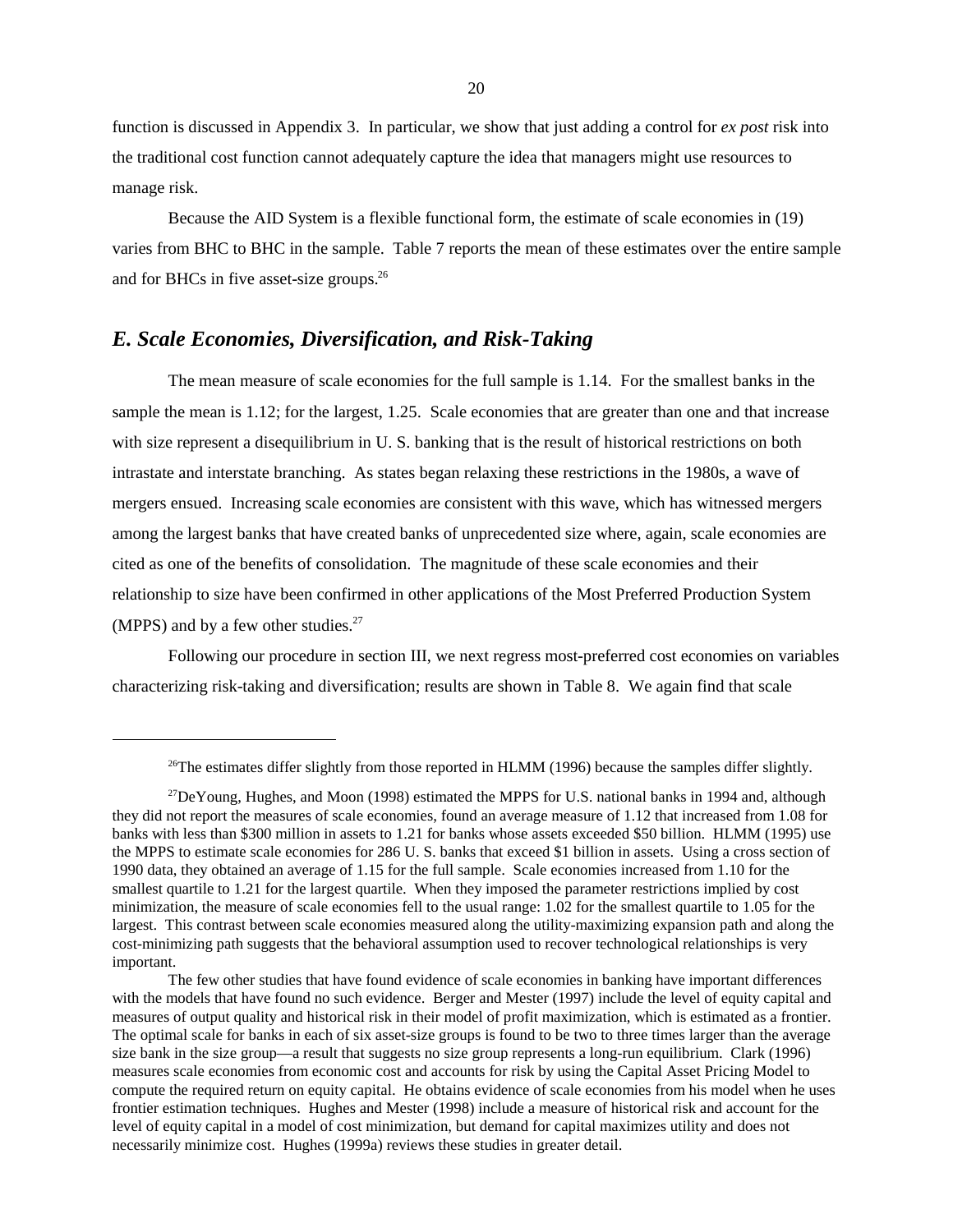economies increase with size when we control for sources of risk-taking. Although better diversification increases scale economies, the effect is not statistically significant. However, controlling for sources of risk-taking, a proportional increase in both diversification and assets is associated with higher scale economies, and the effect, 0.03559, is statistically significant and three times larger than the effect of the same variation, 0.01084, measured by the minimum cost function (see Table 5). An increase from the minimum levels of diversification and assets in the sample to the maximum levels, *ceteris paribus*, implies an increase of 0.2015 in most-preferred cost economies. As expected, increased risk-taking is associated with lower scale economies when we control for size: an increase in the average contractual return on assets, an increase in the loans-to-assets ratio, and a decrease in the capital-to-assets ratio are associated with lower scale economies.

#### *F. Defining Efficiency to Approximate the Value-Maximizing Expansion Path*

As we discussed above, we assume that the utility-maximizing expansion path for the efficient BHCs in the sample will correspond to a value-maximizing expansion path. Efficient BHCs are those that achieve their highest potential market values.

To implement this concept of efficiency using the most preferred production plan, we must link the estimated most preferred production plan to the moments of its implied distribution of profit and show that these moments are relevant to observed market values. These steps are described in detail in HLMM (1999) and in Hughes (1999a, 1999b). We briefly outline them here.

To measure efficiency, we first derive the expected return on equity (ROE) from the estimated most preferred production plan model. The expected ROE is readily obtained from the estimated profit share equation (21a), since it is conditioned on equity capital:

(20) 
$$
E(p_{\pi}\pi/k) = [s_{\pi}(\hat{\beta})][(py+m)/k],
$$

where  $s_{\pi}(\hat{\beta})$  is the estimated profit share. Next we need to measure ROE risk, which is less straightforward. We use the standard error of the predicted ROE—an econometric measure of prediction risk, which is a function of the exogenous variables of the production system, (*y, n, v, m, k*). So the ROE's prediction risk depends on production decisions and the economic environment—the mix of outputs *y*, asset quality *n*, the price and interest rate environment *v*, off-balance activity *m*, and the level of equity capital *k*. The standard error of the predicted profit share is defined by

(21)  $S(p_{\pi} \pi/(py + m)) = [\hat{X}^{\'} \nu \hat{a}r(\hat{\beta}) \hat{X}]^{1/2},$ 

where  $[\hat{X}'\hat{var}(\hat{\beta})\hat{X}]$  is the estimated asymptotic variance of the predicted share,  $s_{\pi}(\hat{\beta})$ , and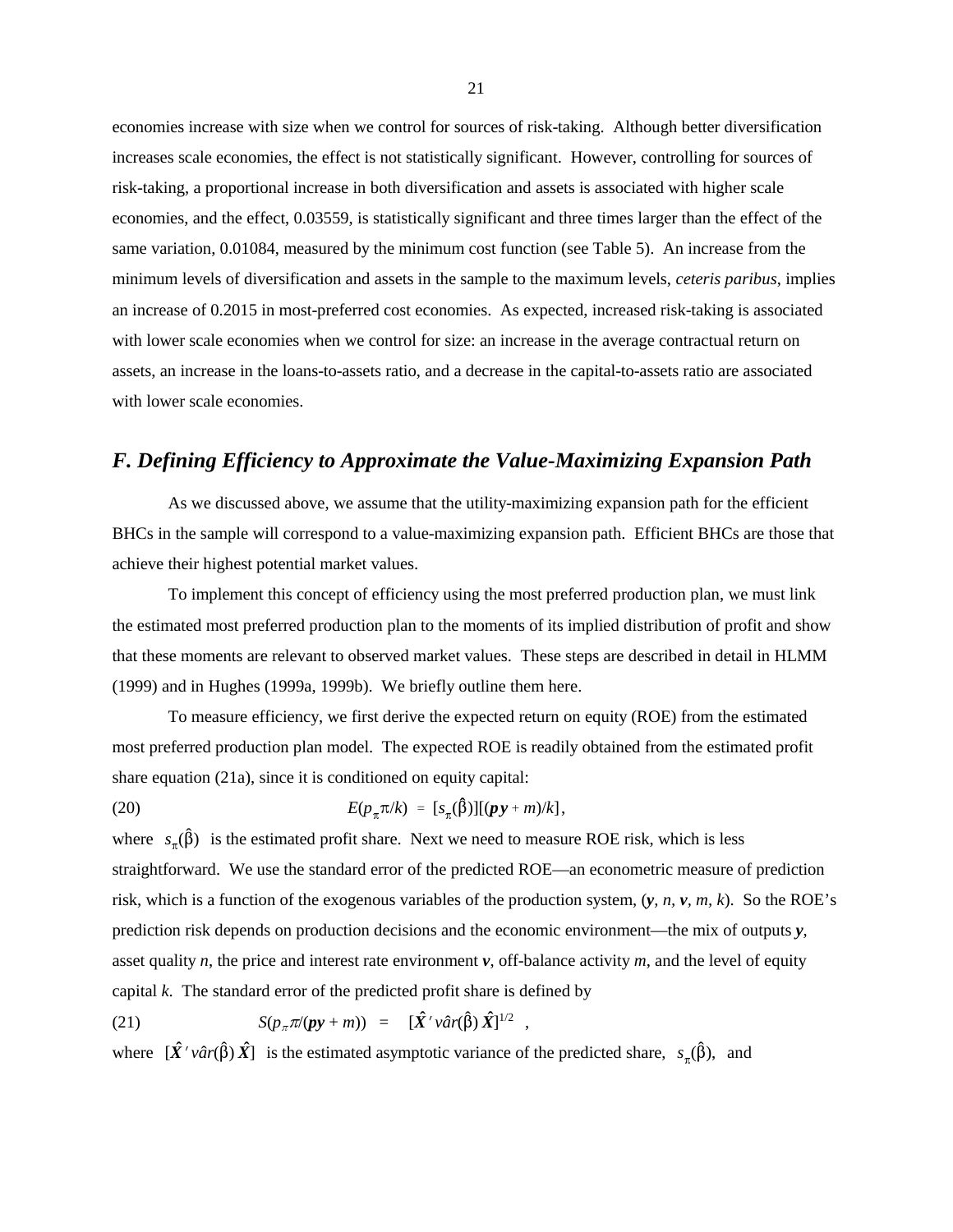$\hat{X} = \partial s_{\pi}(\hat{\beta})/\partial \beta$ . Then the prediction risk of ROE is given by<sup>28</sup>  $S(p_{\pi}\pi/k) = [\hat{X}^{\prime} \text{ } v \hat{a}r(\hat{\beta}) \hat{X}]^{1/2}$  [( $py + m$ )/k]. (22)

Neither the production-based measure of expected return nor the econometric measure of prediction risk is standard. Nevertheless, for our purpose of identifying BHCs that are relatively successful in achieving their highest potential market value, we need only show that these measures can adequately explain market value. Since market value is the discounted expected cash flow, the production-based expected profit must account not only for the current-period expected profit, but also must proxy future expected profit. In addition, profit risk must be a good proxy for the market-priced risk that establishes the discount rate. The expected cash flow includes expected distress costs as well as expected profit. It seems less likely that the production model captures potential distress costs. We turn to market-value data to assess the adequacy of the production-based measures in explaining value.

Using the 190 BHCs that are publicly traded, we regress the *ln*(end-of-year 1994 market value) of these banks on their *ln*(expected profit,  $E_i(p_\pi \pi)$ ), and *ln*(profit risk,  $S_i(p_\pi \pi)$ ).<sup>29</sup> The resulting estimated equation is as follows:

(23) 
$$
ln(maxket \ value \ of \ equity_{i}) = -0.784 + 1.617 \ ln E_{i}(p_{\pi}\pi) - 0.672 \ ln S_{i}(p_{\pi}\pi).
$$

$$
(0.379) (0.088) (standard errors in parentheses)
$$

The coefficients on expected return and return risk have the theoretically correct signs and are significant at the 1 percent level. The adjusted R-squared is 0.96, so our production-based measures of expected return and return risk substantially explain market value. We can then use these to derive market return efficiency measures based on a stochastic frontier (Jondrow, Lovell, Materov, and Schmidt (1982) developed the stochastic frontier methodology for measuring efficiency).

In particular, allowing the frontier to be nonlinear, we fit return as a quadratic function of risk:

(24) 
$$
E_i (p_\pi \pi / k) = \Gamma_0 + \Gamma_1 S_i (p_\pi \pi / k) + \Gamma_2 [S_i (p_\pi \pi / k)]^2 + \epsilon_i,
$$

where the error term,  $\epsilon_i = v_i - u_i$ , is composed of a two-sided component,  $v_i$ , distributed N(0,  $\sigma_v^2$ ), which accounts for unmeasured randomness in the data generation process, and a one-sided component,  $u_i > 0$ , distributed half normally,  $N(0,\sigma^2_u)$ , which gauges inefficiency. A BHC's **return inefficiency** is measured by the conditional expectation of  $u_i$  given  $\epsilon_i$ . It represents the difference between a BHC's expected ROE and the frontier value of ROE, for given level of risk, adjusted for noise.

matrix of parameter estimates,  $v\hat{a}r(\hat{\beta})$ , reflects non-constant error variance across banks and captures how the  $28$ Note, we use nonlinear two-stage least squares, a general method of moments, to estimate the share equations so that we do not impose homoscedasticity on the error terms. Thus, the resulting variance-covariance production plan and economic environment of each bank influence the prediction risk attached to its expected return.

 $29$ This result is also reported in HLMM (1999).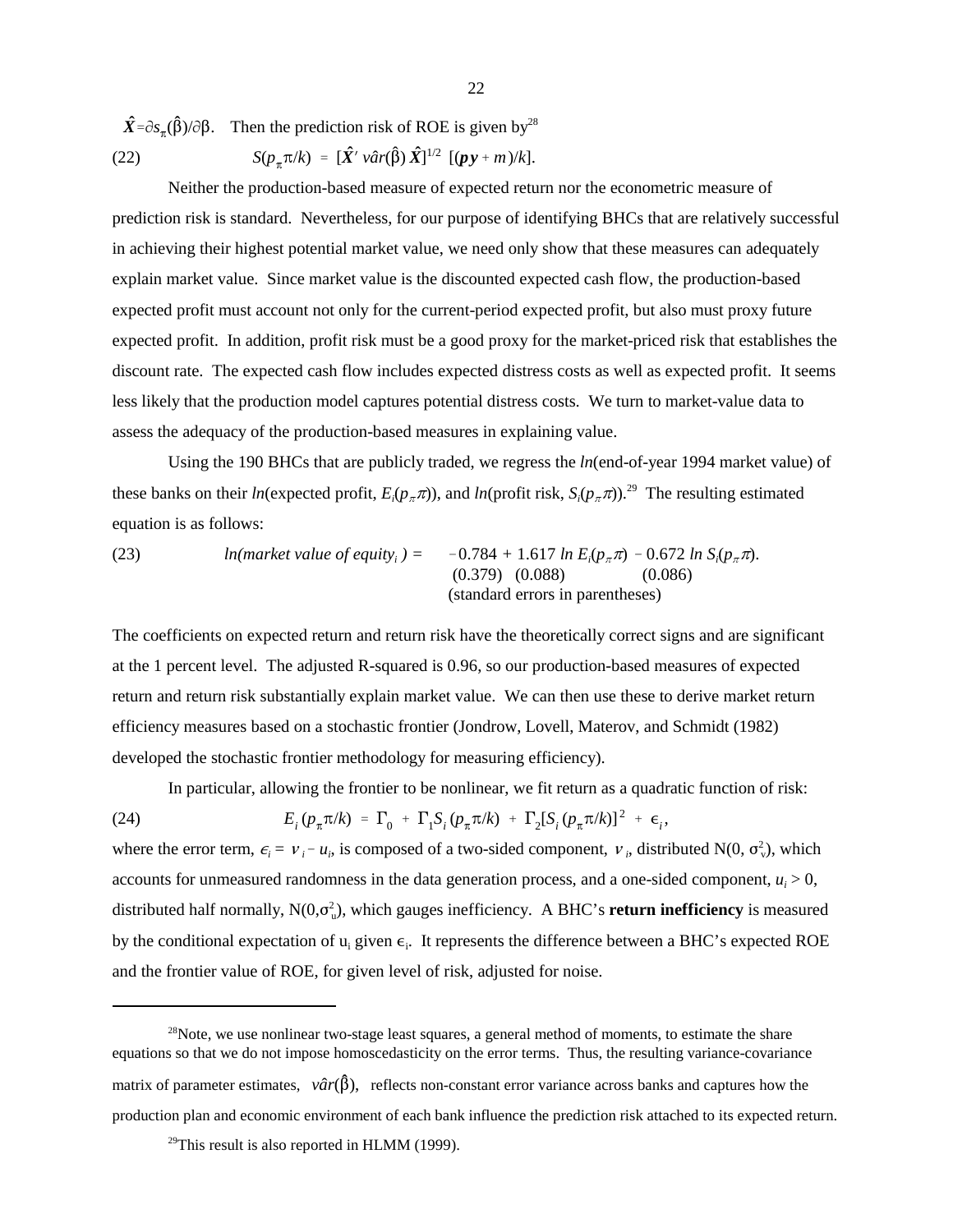To interpret this measure, note that if two BHCs have the same level of risk,  $S<sup>0</sup>$ , one is more return efficient than the other if it has a higher expected return , i.e., its risk-return combination is closer to the efficient frontier. It also means that the more efficient BHC has a higher market-to-book value of equity.<sup>30</sup>

We will assume that the production decisions of the most efficient banks, those whose risk-return combinations are closest to the frontier, approximate value-maximizing decisions and compute mean scale economies for the most return-efficient banks. There is one caveat: when we measure efficiency, the peer group of any BHC is defined by risk, i.e., we compare BHCs with the same level of risk. Hence, the loss of market value due to a suboptimal choice of risk is not taken into account. For a variety of reasons such as differing charter values, there will be no unique optimal level of risk for all banks. It might seem plausible that BHCs that achieve the highest expected returns at any given level of risk also choose risk efficiently. But as a robustness check, we compute mean scale economies for efficient subsamples defined by two alternative measures of efficiency derived directly from market values. These two measures include inefficiency due to suboptimal levels of risk, and we can compare the consistency of these two market-value-based measures of efficiency with the production-based measure.

The market-value-based measures of efficiency are those computed in HLMM (1999), which followed the methods in Hughes, Lang, Moon, and Pagano (1997). Using stochastic frontier estimation techniques, we fit the following two frontiers:

Market Value of Assets<sub>i</sub> = 
$$
\Psi_0 + \Psi_1
$$
 Adjusted Book Value of Assets<sub>i</sub>  
+  $\Psi_2$ (Adjusted Book Value of Assets<sub>i</sub>)<sup>2</sup> +  $\xi_1^A$ ,

Market Value of Equity<sub>i</sub> =  $\Phi_0$  +  $\Phi_1$ Adjusted Book Value of Equity<sub>i</sub> +  $\Phi_2$ (Adjusted Book Value of Equity<sub>i</sub>)<sup>2</sup> +  $\xi_i^E$ , (26)

where the adjusted book value of equity is the book value of equity minus goodwill and the adjusted book value of assets is the book value of assets minus goodwill;  $\xi_i^E = v_i^E - u_i^E$  and  $\xi_i^A = v_i^A - u_i^A$  are composite error terms, with  $v_i^E$  and  $v_i^A$  normally distributed with zero means, and  $u_i^E$  and  $u_i^A$  positive and half-normally distributed. The **market-value asset inefficiency** of a BHC is measured by the conditional mean of  $u_i^A$ 

 $30$ To see this, consider two BHCs with the same level of risk. Then by (24), the BHC that is more returnefficient has higher expected ROE, that is,  $E(p_\pi \pi / k) = E(p_\pi \pi / k)$ . By estimated equation (23), the estimated numerator of expected ROE, namely, expected profit,  $E_i(p, \pi)$ , is a function of the market value of equity and profit risk,  $S_i(p_*\pi)$ . And the denominator of expected ROE is the book value of equity, *k*. Thus, when we compare two banks with the same level of risk, we can conclude that the more return-efficient bank also has a higher market valueto-book value. Linking the production-based measures of expected return and return risk to market value allows us to infer that the frontier defines the highest potential market-to-book ratio for any given level of risk.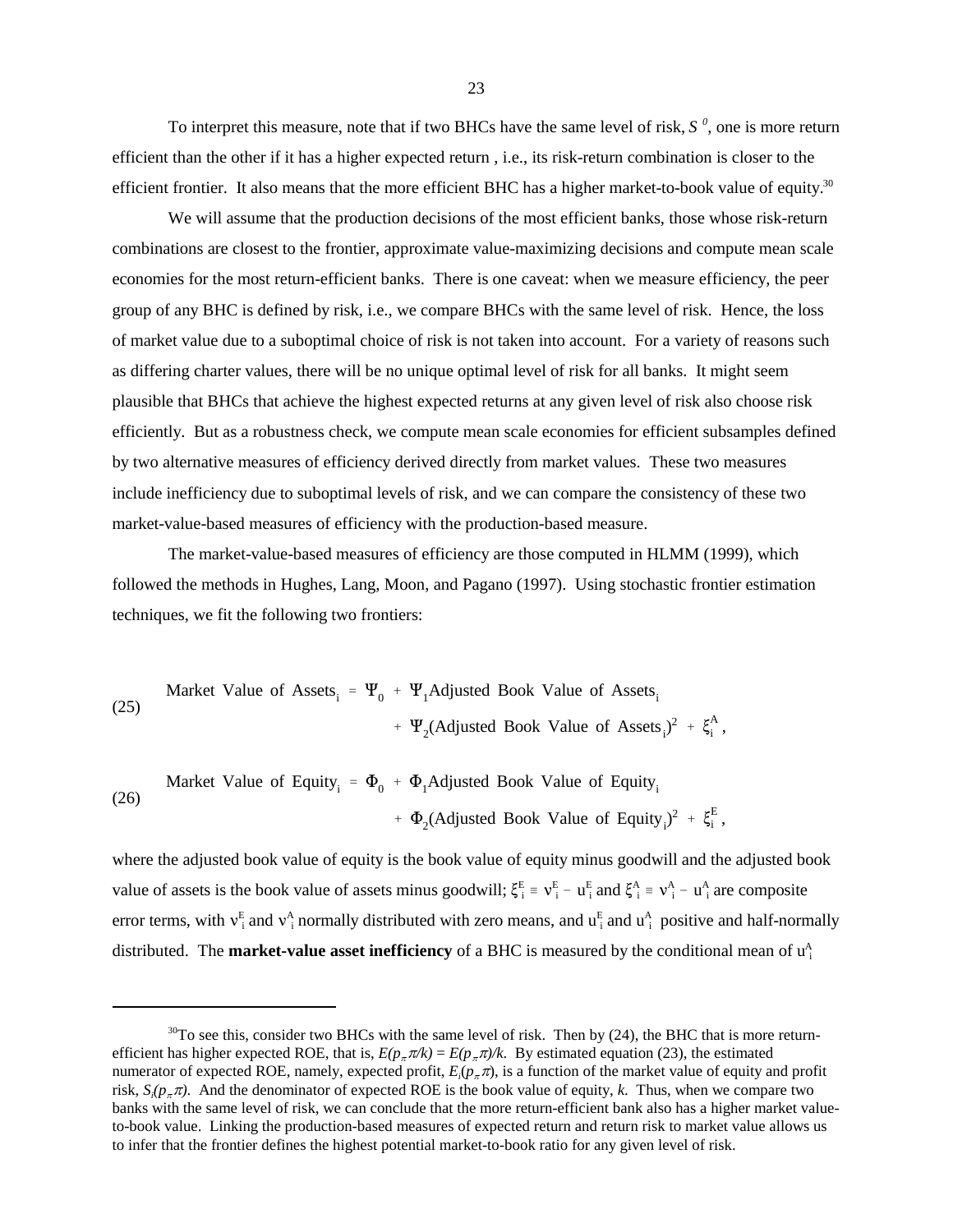given  $\xi^A$ , and represents the amount by which the BHC could increase the market value of its assets if it were as well positioned in the marketplace and as efficient as the best-practice BHCs. The relevant peer group is BHCs with the same book-value of assets. This measure would include inefficiency due to suboptimal risk decisions, but it excludes inefficiency due to a suboptimal size.<sup>31</sup> Similarly, the **marketvalue equity inefficiency** of a BHC is measured by the conditional mean of  $u_i^E$  given  $\xi_i^E$ . The relevant peer group is BHCs with the same book-value of equity. So a more efficient BHC has a higher market-to-book value of equity than its less efficient peer.

We now use our three different measures of efficiency to determine the efficient set of BHCs. These efficient BHCs are assumed to maximize market value when they maximize their utility. The three efficiency measures are the production-based measure of **return (ROE) inefficiency—**the lost potential return at any *given risk level*; the **market-value measure of asset inefficiency**—the lost potential market value of assets at any given investment in assets; and the **market-value measure of equity inefficiency—the lost potential market value of equity at any given investment in equity. As noted above,** the value-maximizing expansion path controls for the investment in assets and asks, what is the highest potential market value—either of assets or of equity?<sup>32,33</sup>

#### *G. Measuring Scale Economies along the Value-Maximizing Expansion Path*

Using each of our three measures of market-value efficiency, we identify the most efficient quarter (and least efficient quarter) of BHCs in each of the five size groups and calculate the mean measure of scale economies for each group. As shown in Table 9, in all size categories but the largest, the mean measure of scale economies for the most efficient banks is larger than the mean for the least efficient banks

 $31$ Nevertheless, this is ideal because a value-maximizing expansion path concerns which plans maximize expected market value *at any given size*; it does not determine what the optimal size is. This is similar to the simple scale economies measure, which says how minimum cost changes as output level changes, but does not determine the optimal level of output.

 $32$ Agency problems such as asset substitution imply that the asset-based measure is preferable to the equitybased one.

<sup>&</sup>lt;sup>33</sup>One could use the fitted relationship in (32) to convert each bank's expected profit,  $E_i(p_{\pi}\pi)$ , and profit risk,  $S_i(p_\pi \pi)$ , into its expected market value and, dividing by book value, into its expected ratio of market-to-book value. Then efficiency comparisons could be made *directly* from this ratio, which eliminates the need to fit a frontier. But this procedure has the important drawback of assuming that the marginal effect of expected risk on market value is constant across all banks. If this were true, an optimal risk level would be given by the tangency of linear iso-market value lines to the risk-return frontier in risk-return space. But banks' market opportunities (growth prospects, market power, etc.), their charter values, and their distress costs differ, so their optimal risk levels will also differ. The fitted relationship in (32) is not intended to capture these effects, i.e., it does not determine the tradeoff between expected return and risk from the production model.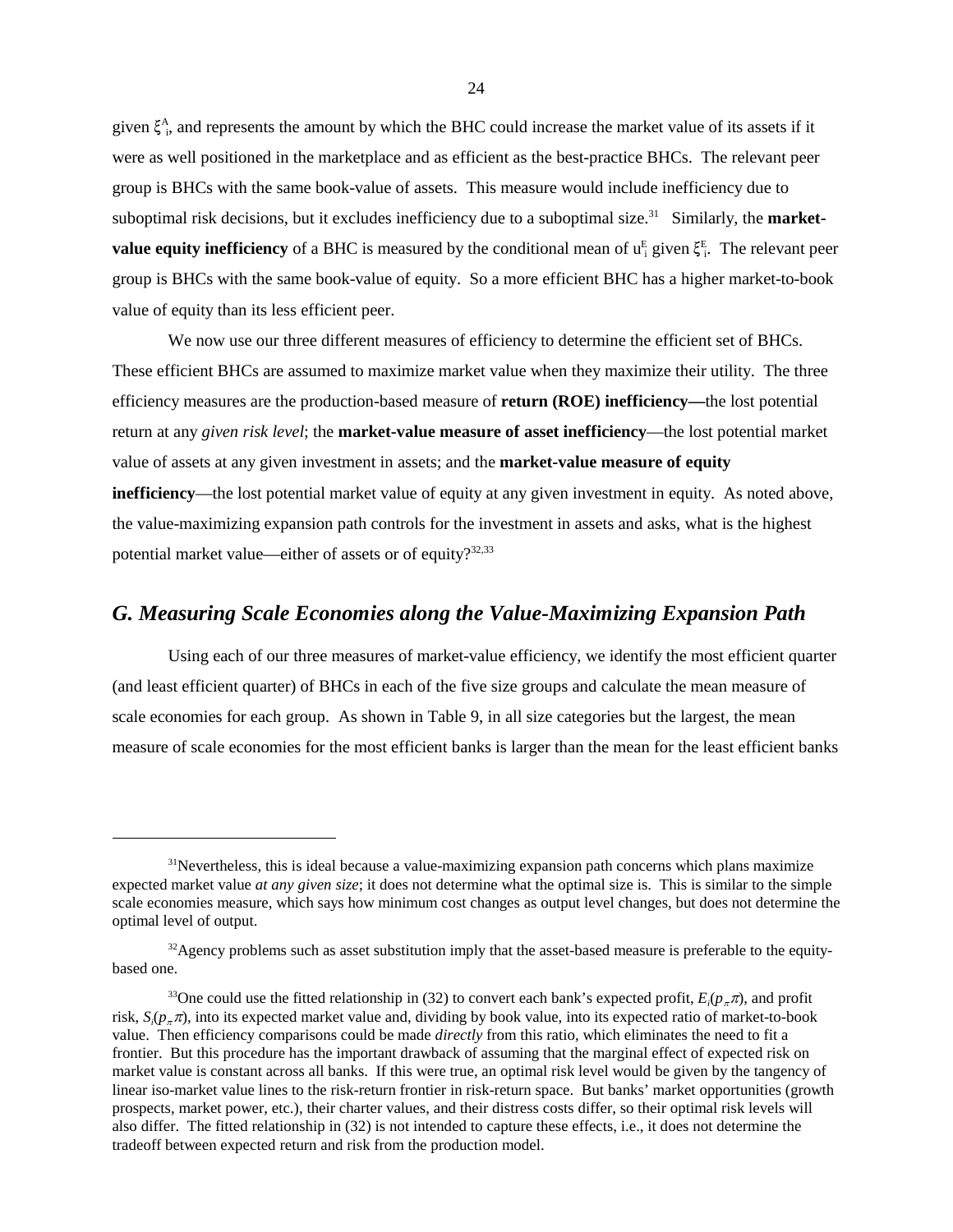and larger than the mean of all banks in the group.<sup>34</sup>

Comparing mean scale economies for efficient banks by size groups does not control for risk. To investigate the effects of differences in efficiency on the measure of scale economies while also controlling for sources of risk-taking, we repeat the regression reported in Table 8, but we add the production-based measure of return inefficiency to the list of independent variables. The results are reported in Table 10. Comparing the results in Table 8 with those in Table 10, it is clear that controlling for efficiency differences among banks sharpens the precision of the estimation.

Qualitatively, the results remain the same. Controlling for return inefficiency, sources of risktaking, and macroeconomic diversification, an increase in size is associated with an increase in scale economies. Similarly, an improvement in macroeconomic diversification is also associated with an increase in scale economies (although it is not statistically significant at the 10% level). A proportional increase in size and diversification, *ceteris paribus*, is associated with higher scale economies, and the magnitude is large and similar to that obtained without controlling for efficiency. We also find that, controlling for the level of macroeconomic diversification, asset size, and sources of risk-taking, more efficient banks operate with higher levels of scale economies.

#### **VI. Conclusion**

Are scale economies in banking elusive or illusive? We have offered evidence obtained by incorporating capital structure and risk-taking into models of bank production that strongly suggests that the scale economies so often cited by merging banks do, indeed, exist, but are elusive. They are influenced by banks' risk-taking and can, in fact, be obscured by risk-taking. Hence, to uncover evidence of these elusive scale economies requires incorporating capital structure and risk-taking into the analysis of production.

 $34$ Clark (1996) found a similar pattern: estimating the economic cost function (3) as an average relationship gave significantly smaller measures of scale economies than estimating it as a frontier.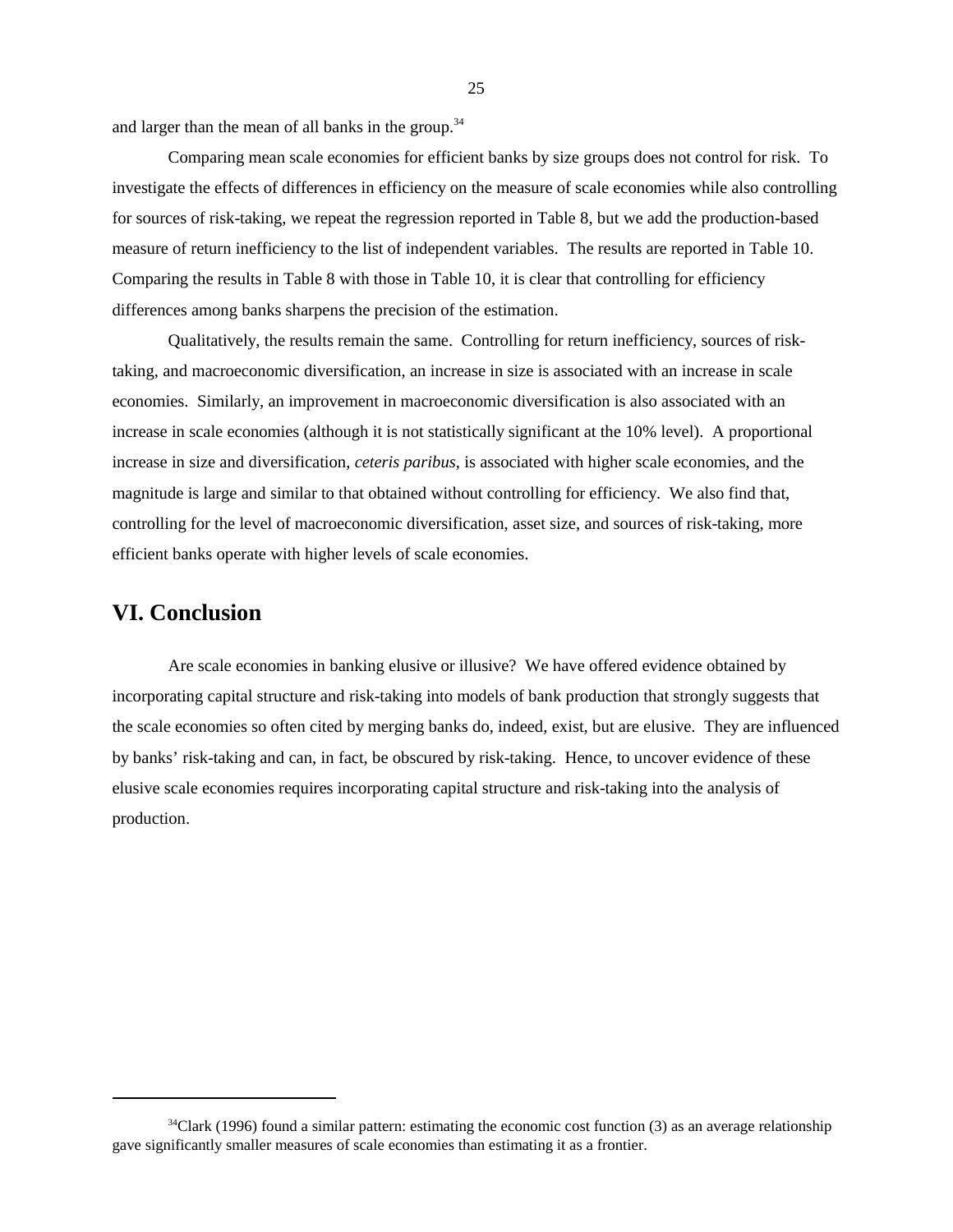## **Bibliography**

- Berger, Allen N., and Loretta J. Mester, 1997, "Inside the Black Box: What Explains Differences in the Efficiencies of Financial Institutions?" *Journal of Banking and Finance*, 21, 895-947.
- Braeutigam, Ronald R., and Andrew F. Daughety, 1983, "On the Estimation of Returns to Scale Using Variable Cost Functions," *Economic Letters*, 11, 25-31.
- Bhattacharya, Sudipto, and Anjan Thakor, 1993, "Contemporary Banking Theory," *Journal of Financial Intermediation* 3, 2-50.
- Calomiris, Charles W., and Charles M. Kahn, 1991, "The Role of Demandable Debt in Structuring Optimal Banking Arrangements," *American Economic Review*, 81, 497-513.
- Clark, Jeffrey A., 1996, "Economic Cost, Scale Efficiency, and Competitive Viability in Banking," *Journal of Money, Credit, and Banking*, 28, 342-364.
- Deaton, Angus, and John Muellbauer, 1980, "An Almost Ideal Demand System," *American Economic Review*, 70, 312-326.
- Demsetz, Rebecca S., Marc R. Saidenberg, and Philip E. Strahan, 1996, "Banks with Something to Lose: The Disciplinary Role of Franchise Value," Federal Reserve Bank of New York *Economic Policy Review*, 2, 1-14.
- DeYoung, Robert, Joseph P. Hughes, and Choon-Geol Moon, 1998, "Regulatory Covenant Enforcement and the Efficiency of Risk-Taking at U.S. Commercial Banks," Economics Working Paper 98-1, Office of the Comptroller of the Currency, Washington, D.C. (forthcoming in the *Journal of Economics and Business*).
- English, M., S. Grosskopf, K. Hayes, and S. Yaisawarng, 1993, "Output Allocative and Technical Efficiency of Banks," *Journal of Banking and Finance*, 17, 349-366.
- Evanoff, Douglas D., 1998, "Assessing the Impact of Regulation on Bank Cost Efficiency," *Economic Perspectives*, Federal Reserve Bank of Chicago, 22, 21-32.
- Evanoff, Douglas D., Philip R. Israilevich, and Randall C. Merris, 1990, "Relative Price Efficiency, Technical Change, and Scale Economies for Large Commercial Banks," *Journal of Regulatory Economics*, 2, 281-298.
- Flannery, Mark J., 1994, "Debt Maturity and the Deadweight Cost of Leverage: Optimally Financing Banking Firms," *American Economic Review*, 84, 320-331.
- Gorton, Gary, and Richard Rosen, 1995, "Corporate Control, Portfolio Choice, and the Decline of Banking," *Journal of Finance*, 50, 1377-1420.
- Grossman, Richard S., 1992, "Deposit Insurance, Regulation, and Moral Hazard in the Thrift Industry: Evidence from the 1930's," *American Economic Review*, 82, 800-821.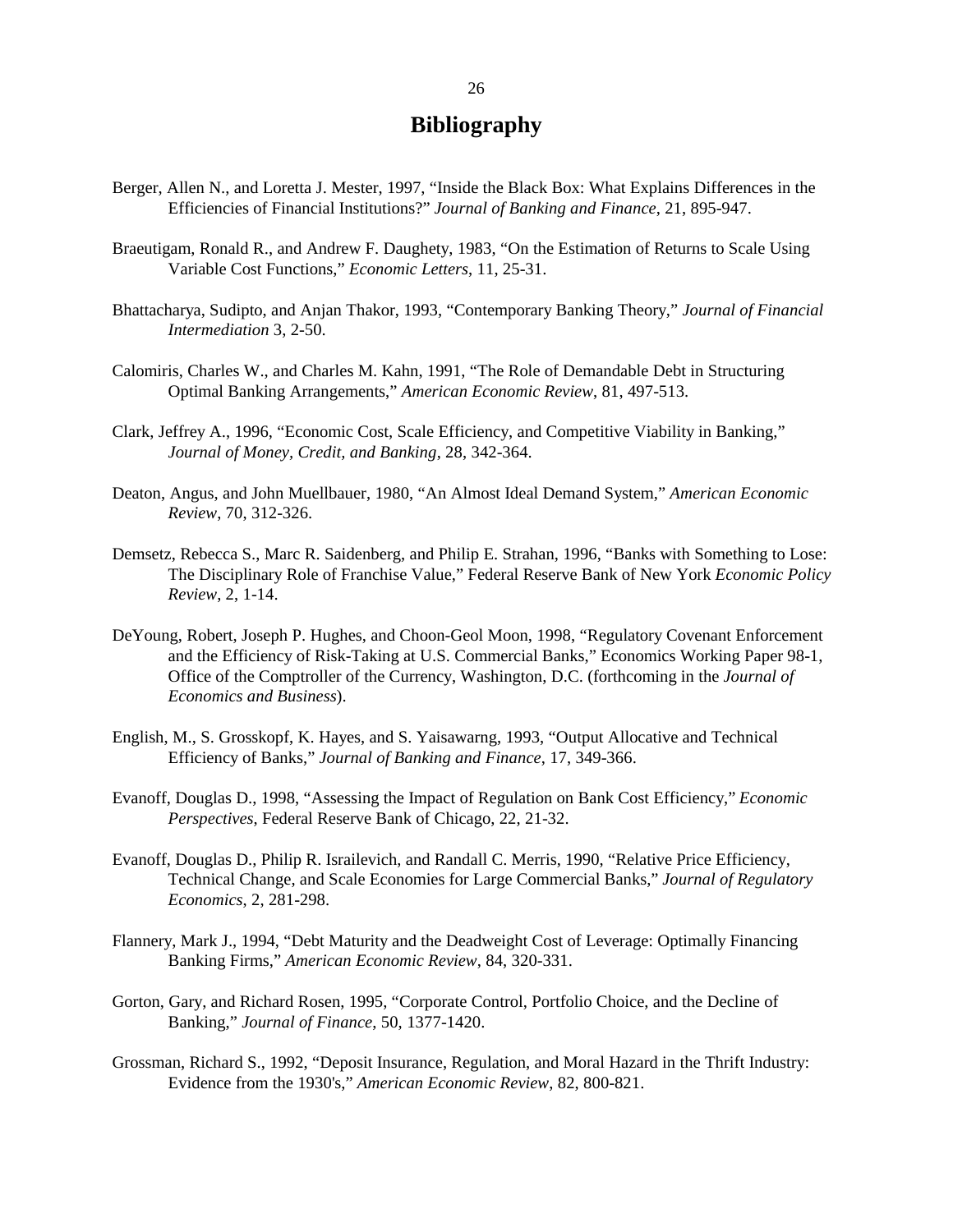- Hughes, Joseph P., 1989, "Hospital Cost Functions: The Case Where Revenues Affect Production," Department of Economics, Rutgers University.
- Hughes, Joseph P., 1990, "The Theory and Estimation of Revenue-Driven Costs: The Case of Higher Education," Department of Economics, Rutgers University.
- Hughes, Joseph P., 1999a, "Incorporating Risk into the Analysis of Production," *Atlantic Economic Journal*, 27:1, 1-23.
- Hughes, Joseph P., 1999b, "Measuring Efficiency When Competitive Prices Aggregate Differences in Product Quality and Risk," Proceedings of the Conference on the Microeconomics of Financial Intermediation, University of Venice, *Research in Economics/Ricerche Economiche*, 53, 47-76.
- Hughes, Joseph P., William Lang, Loretta J. Mester, and Choon-Geol Moon, 1995, "Recovering Technologies that Account for Generalized Managerial Preferences: An Application to Non-Risk-Neutral Banks," Wharton Financial Institutions Center, Working Paper 95-16 and Federal Reserve Bank of Philadelphia Working Paper No. 95-8/R.
- Hughes, Joseph P., William Lang, Loretta J. Mester, and Choon-Geol Moon, 1996, "Efficient Banking Under Interstate Branching," *Journal of Money, Credit, and Banking*, 28, 1045-1071.
- Hughes, Joseph P., William Lang, Loretta Mester, and Choon-Geol Moon, 1999, "The Dollars and Sense of Bank Consolidation," *Journal of Banking and Finance*, 23, 291-324.
- Hughes, Joseph P., William Lang, Choon-Geol Moon, and Michael Pagano, 1997 (revised 1999), "Measuring the Efficiency of Capital Allocation in Commercial Banking," Federal Reserve Bank of Philadelphia, Working Paper 98-2.
- Hughes, Joseph P., and Loretta J. Mester, 1993, "A Quality and Risk-Adjusted Cost Function for Banks: Evidence on the 'Too-Big-to-Fail' Doctrine," *Journal of Productivity Analysis,* 4, 292-315.
- Hughes, Joseph P., and Loretta J. Mester, 1998, "Bank Capitalization and Cost: Evidence of Scale Economies in Risk Management and Signaling," *The Review of Economics and Statistics*, 80, 314- 325.
- Hughes, Joseph P. and Choon-Geol Moon, 1995 (revised 1997), "Measuring Bank Efficiency When Managers Trade Return for Reduced Risk," Working Paper, Department of Economics, Rutgers University.
- Humphrey, D.B., and L.B. Pulley, 1997, "Banks' Responses to Deregulation: Profits, Technology, and Efficiency," *Journal of Money, Credit, and Banking*, 29, 73-93.
- Jondrow, J., C.A.K. Lovell, I.S. Materov, and P. Schmidt, 1982, "On the Estimation of Technical Inefficiency in the Stochastic Frontier Production Function Model," *Journal of Econometrics*, 19, 233-238.
- Keeley, Michael C., 1990, "Deposit Insurance, Risk, and Market Power in Banking," *American Economic Review*, 80, 1183-1200.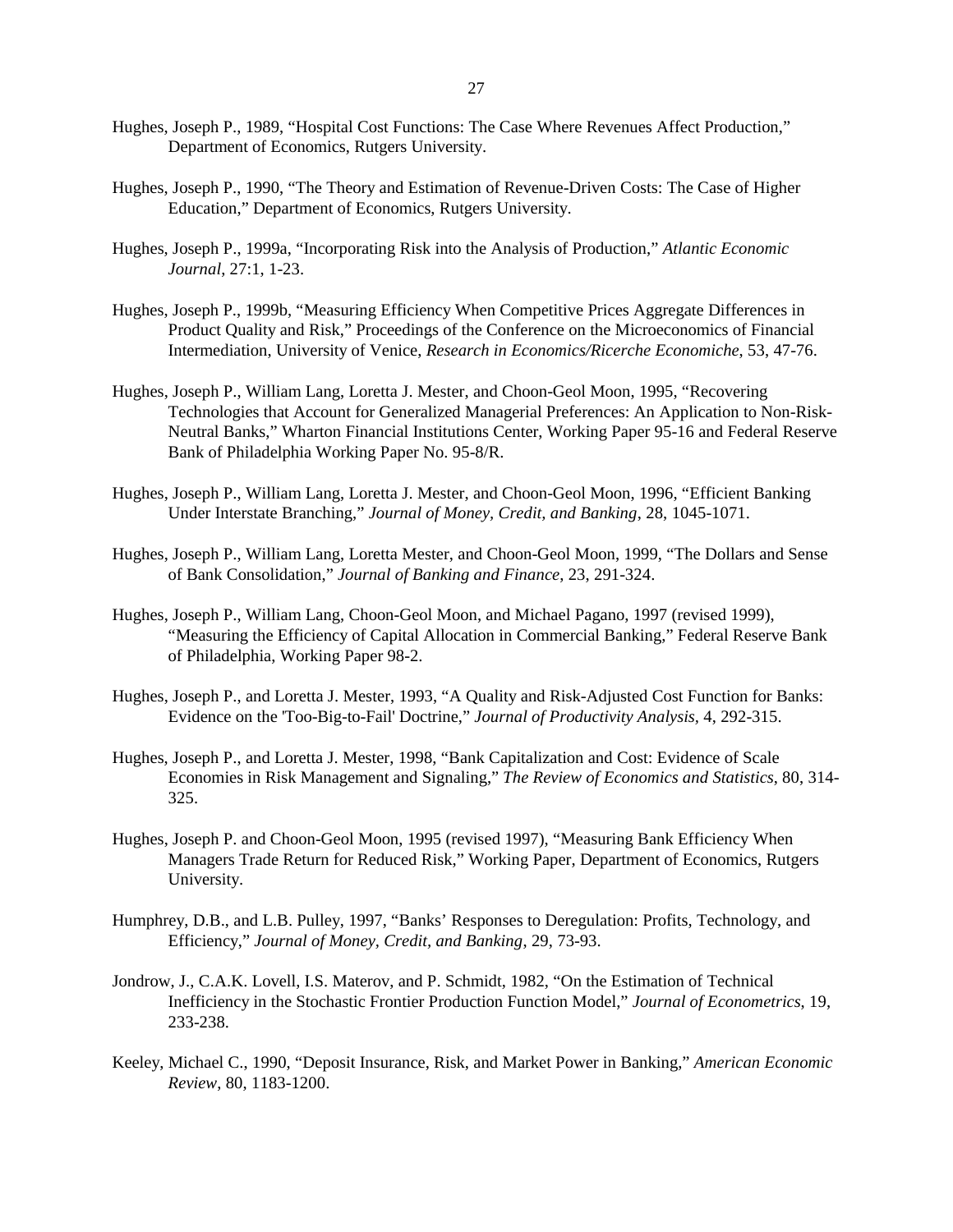- Lucas, Deborah, and Robert J. McDonald, 1992, "Bank Financing and Investment Decisions with Asymmetric Information about Loan Quality," *Rand Journal of Economics,* 23, 86-105.
- McAllister, Patrick H., and Douglas McManus, 1993, "Resolving the Scale Efficiency Puzzle in Banking," *Journal of Banking and Finance*, 17, 389-405.
- Marcus, Alan J., 1984, "Deregulation and Bank Financial Policy," *Journal of Banking and Finance*, 8, 557-565.
- Merton, Robert C., 1977, "An Analytic Derivation of the Cost of Deposit Insurance Loan Guarantees," *Journal of Banking and Finance* 1, 3-11.
- Mester, Loretta J., 1989, "Testing for Expense Preference Behavior: Mutual Versus Stock Savings and Loans," *The RAND Journal of Economics*, 20, 483-498.
- Mester, Loretta J., 1991, "Agency Costs Among Savings and Loans," *Journal of Financial Intermediation*, 1,1991, 257-278.
- Mester, Loretta J., Leonard I. Nakamura, and Micheline Renault, 1998, "Checking Accounts and Bank Monitoring," Federal Reserve Bank of Philadelphia, Working Paper 98-25.
- Modigliani, F., and M.H. Miller, 1958, "The Cost of Capital, Corporation Finance, and the Theory of Investment," *American Economic Review* 48, 261-297.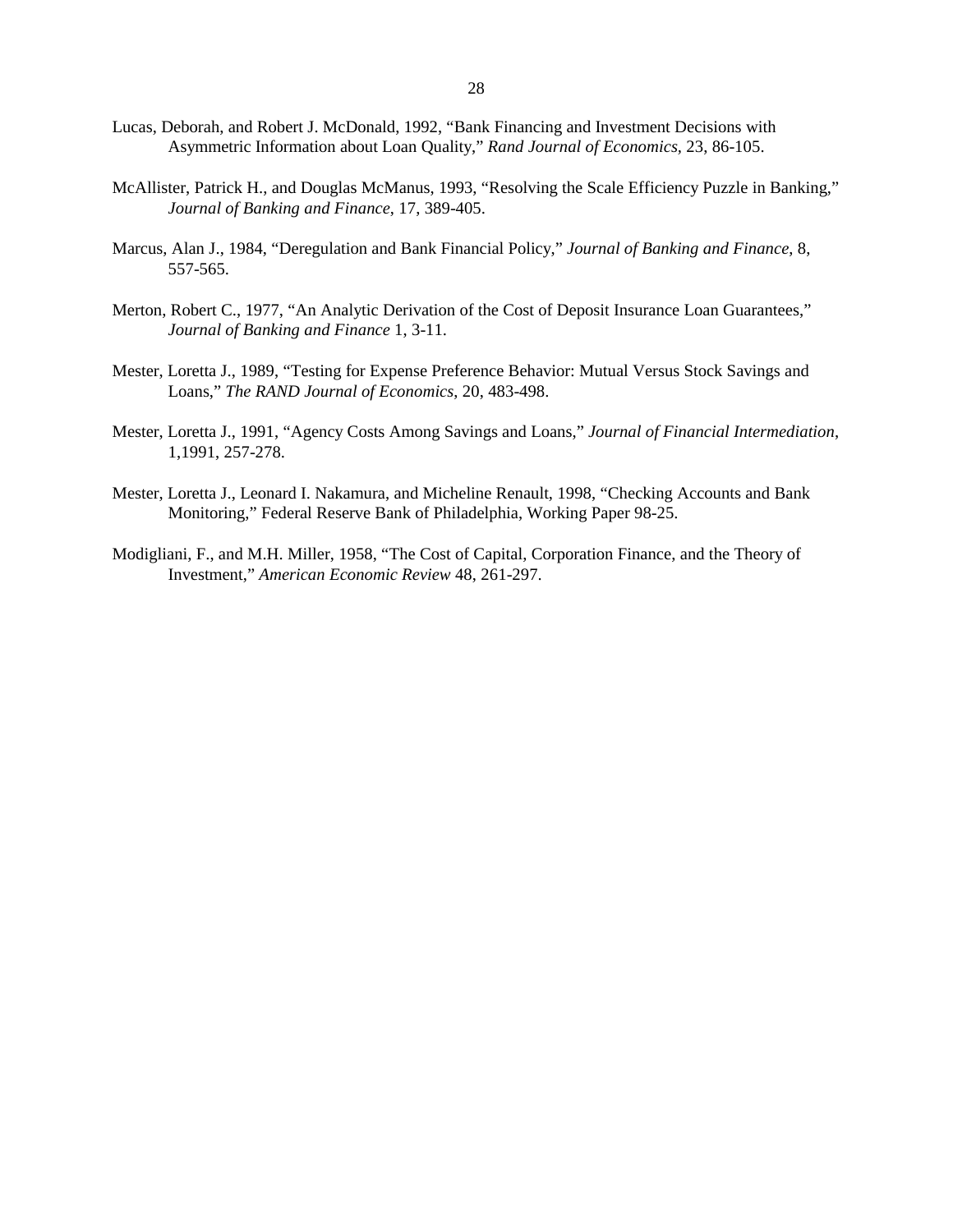## **Derivative of Operating (Variable) Cost with Respect to Uninsured Deposits**

| <b>Total Assets</b>                     | No. of BHCs | Mean                             | Std. Dev.           | T-Stat.            | Prob.              |  |
|-----------------------------------------|-------------|----------------------------------|---------------------|--------------------|--------------------|--|
| $\leq$ \$300 million                    | 109         | $-0.00108*$                      | 0.00034             | 3.17605            | 0.00149            |  |
| \$300 million - 2 billion               | 215         | $-0.00389*$                      | 0.00115             | 3.38380            | 0.00071            |  |
| \$2 billion - 10 billion                | 67          | $-0.03976*$                      | 0.00890             | 4.46491            | 0.00001            |  |
| \$10 billion - 50 billion               | 35          | $-0.57449*$                      | 0.21573             | 2.66293            | 0.00775            |  |
| $>$ \$50 billion<br>Omitting 3 outliers | 15<br>12    | $-19.84262$ **, †<br>$-3.74348*$ | 10.82535<br>1.30563 | 1.83298<br>2.86718 | 0.06681<br>0.00414 |  |

## **Derivative of Operating (Variable) Cost with Respect to Insured Deposits**

| <b>Total Assets</b>                     | Mean                          | <b>Std Dev.</b>    | T-Stat.            | Prob.                   |
|-----------------------------------------|-------------------------------|--------------------|--------------------|-------------------------|
| $\leq$ \$300 million                    | $-0.00069*$                   | 0.00010            | 6.85969            | $6.90092\times10^{-12}$ |
| \$300 million - 2 billion               | $-0.00302*$                   | 0.00037            | 8.11544            | $4.44089\times10^{-16}$ |
| \$2 billion - 10 billion                | $-0.02168*$                   | 0.00266            | 8.15639            | $4.44089\times10^{-16}$ |
| \$10 billion - 50 billion               | $-0.14229*$                   | 0.03718            | 3.82757            | 0.00013                 |
| $>$ \$50 billion<br>Omitting 3 outliers | $2.71844$ **, †<br>$-0.45571$ | 1.54489<br>0.31970 | 1.75963<br>1.42544 | 0.07847<br>0.15403      |

The means are calculated as the mean of the derivatives calculated at each observation rather than the derivative evaluated at the mean of the data.

† Three outliers have distorted this mean. There are no outliers in other groups.

- \* Significantly different from zero at the 1 percent level.
- \*\* Significantly different from zero at the 10 percent level.

Number of observations: 441 total sample; 109 in the subsample  $\leq$  \$300 million; 215 in the subsample \$300 million - 2 billion; 67 in the subsample \$2 billion - 10 billion; 35 in the subsample \$10 billion - 50 billion; and 15 in the subsample > \$50 billion.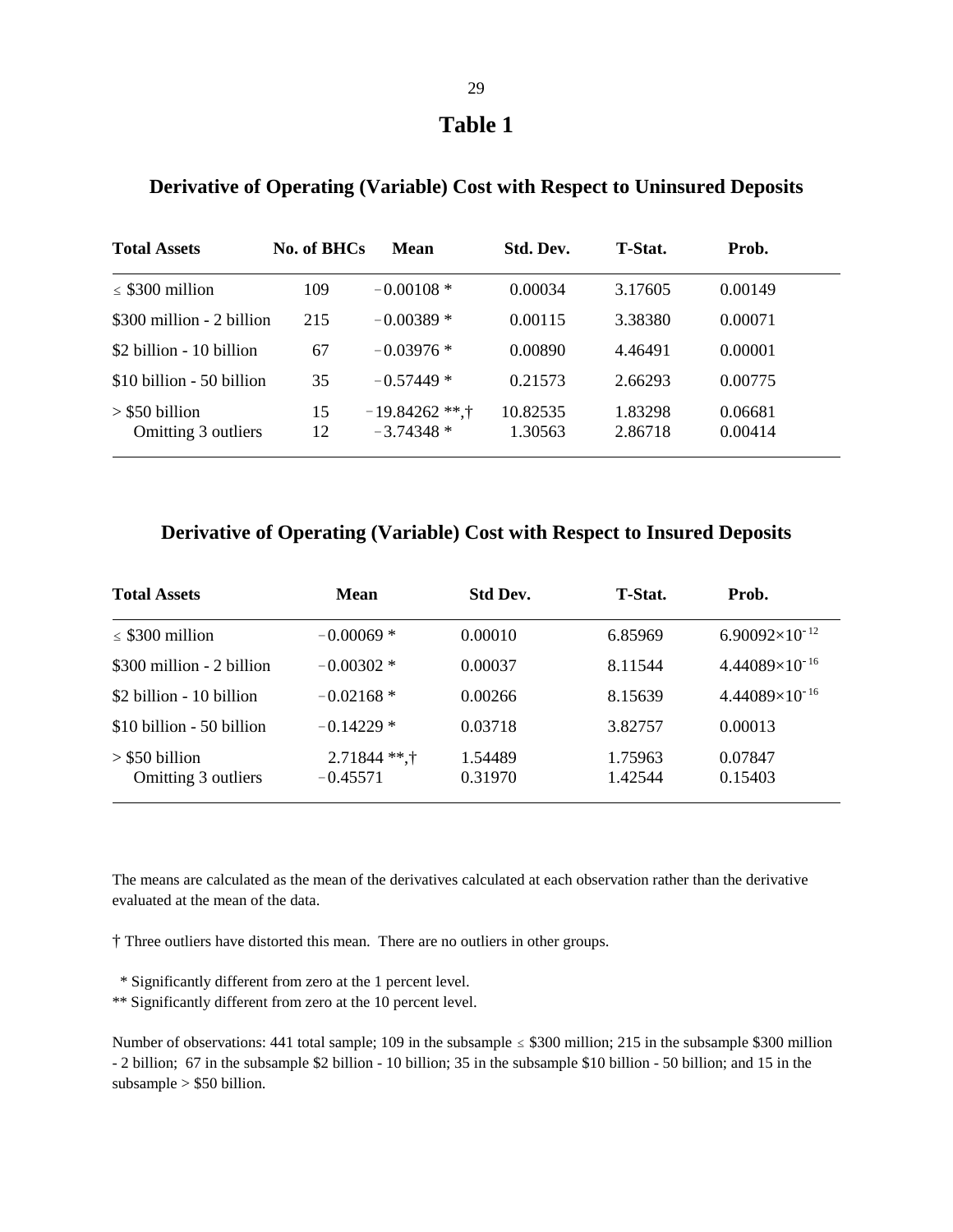## **Shadow Price of Equity Capital**

$$
-\frac{\partial C_{CF}(\mathbf{y}, n, p, \mathbf{w}_p, \mathbf{w}_d, k)}{\partial k}
$$

| <b>Total Assets</b>                            | <b>Mean</b>                  | <b>Std. Dev.</b>   | <b>T-Stat.</b>     | Prob.                  |
|------------------------------------------------|------------------------------|--------------------|--------------------|------------------------|
| full sample                                    | $0.14932*$                   | 0.04055            | 3.68223            | 0.00012                |
| $\leq$ \$300 million                           | $0.00238*$                   | 0.00058            | 4.09301            | 0.00002                |
| \$300 million - 2 billion                      | $0.00788 *$                  | 0.00172            | 4.58840            | $2.23330\times10^{-6}$ |
| \$2 billion - 10 billion                       | $0.04953*$                   | 0.01358            | 3.64634            | 0.00013                |
| \$10 billion - 50 billion                      | $0.34746*$                   | 0.08322            | 4.17536            | 0.00001                |
| $>$ \$50 billion<br><b>Omitting 3 outliers</b> | $3.22794$ *, †<br>$1.77690*$ | 0.96955<br>0.47452 | 3.32933<br>3.74460 | 0.00044<br>0.00018     |

The means are calculated as the mean of the derivatives calculated at each observation rather than the derivative evaluated at the mean of the data.

† Three outliers have distorted this mean.

\* Significantly different from zero at the 1 percent level.

Number of observations: 441 total sample; 109 in the subsample  $\leq$  \$300 million; 215 in the subsample \$300 million - 2 billion; 67 in the subsample \$2 billion - 10 billion; 35 in the subsample \$10 billion - 50 billion; and 15 in the subsample  $> $50$  billion.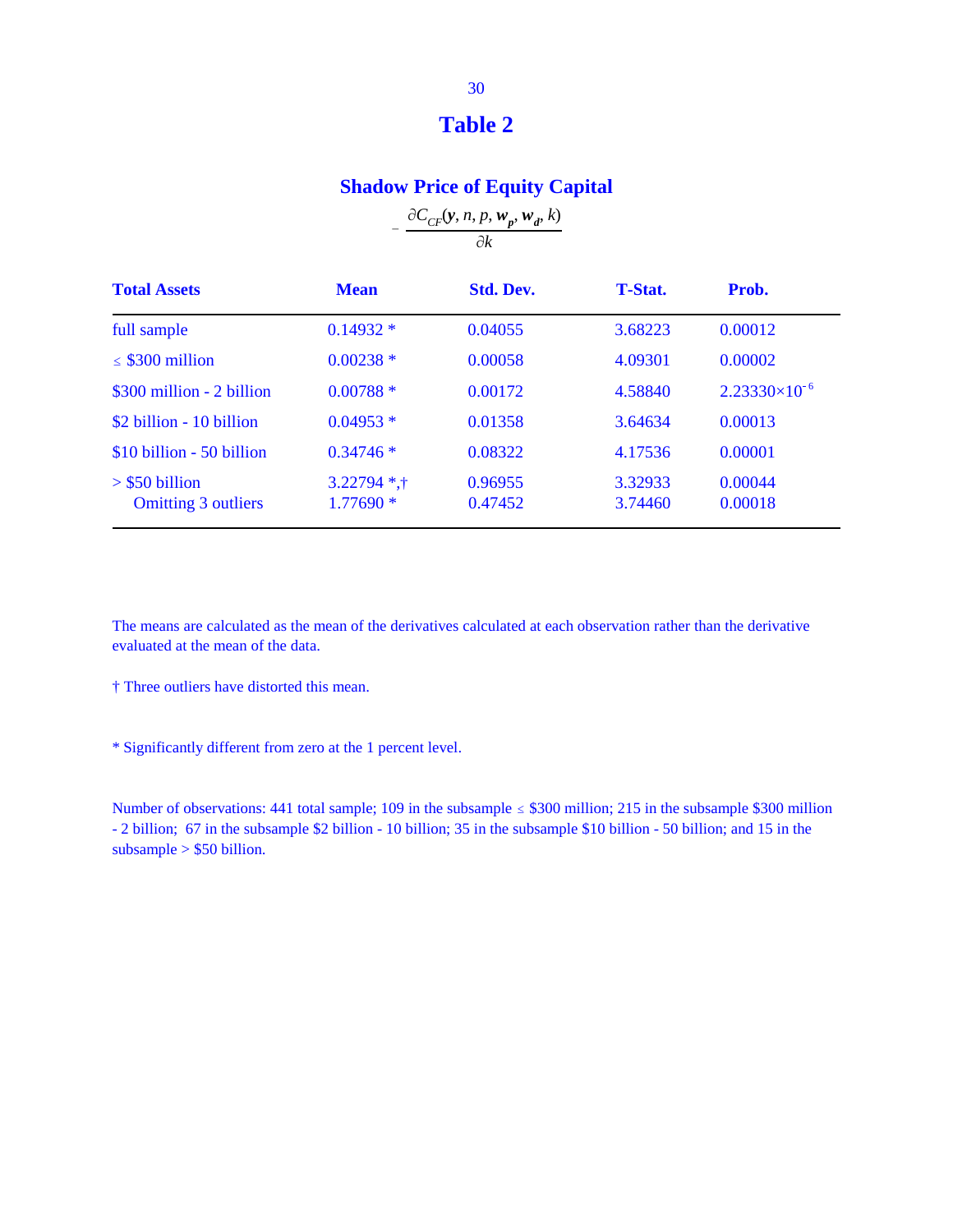## **Estimated Cash-Flow Scale Economies from the Cash-Flow Cost Function that Omits Equity Capital**

 $C_{CF}(\mathbf{y}, \mathbf{w}_p, \mathbf{w}_d) = \min (\mathbf{w}_p \mathbf{x}_p + \mathbf{w}_d \mathbf{x}_d) \text{ s.t. } T(\mathbf{y}, \mathbf{x}) \leq 0.$  $x_p, x_d$ 

> *cash-flow scale economies*  $=$   $\frac{1}{2}$  $\sum_{i}$  $\partial \ln C_{CF}$  $\partial \ln y_i$

| <b>Total Assets</b>       | <b>Mean</b>             | <b>Std. Dev.</b> | <b>T-Stat.</b> $(40)$ | <b>T-Stat.</b> $(\neq 1)$ |  |
|---------------------------|-------------------------|------------------|-----------------------|---------------------------|--|
| full sample               | $1.01158$ *, †          | 0.00522          | 193.90549             | 2.22006                   |  |
| $\le$ \$300 million       | $1.01190*$              | 0.00791          | 127.92744             | 1.50421                   |  |
| \$300 million - 2 billion | $1.01238$ *, †          | 0.00575          | 176.01769             | 2.15231                   |  |
| \$2 billion - 10 billion  | $1.01137$ *, $\ddagger$ | 0.00583          | 173.54541             | 1.95111                   |  |
| \$10 billion - 50 billion | $1.00769*$              | 0.00818          | 123.21237             | 0.93982                   |  |
| $>$ \$50 billion          | $1.00789*$              | 0.01066          | 94.56706              | 0.73996                   |  |

The means are calculated as the mean estimate of scale economies calculated at each observation rather than the scale economies evaluated at the mean of the data.

\* Significantly different from zero at the 1 percent level.

† Significantly different from one at the 5 percent level.

‡ Significantly different from one at the 10 percent level.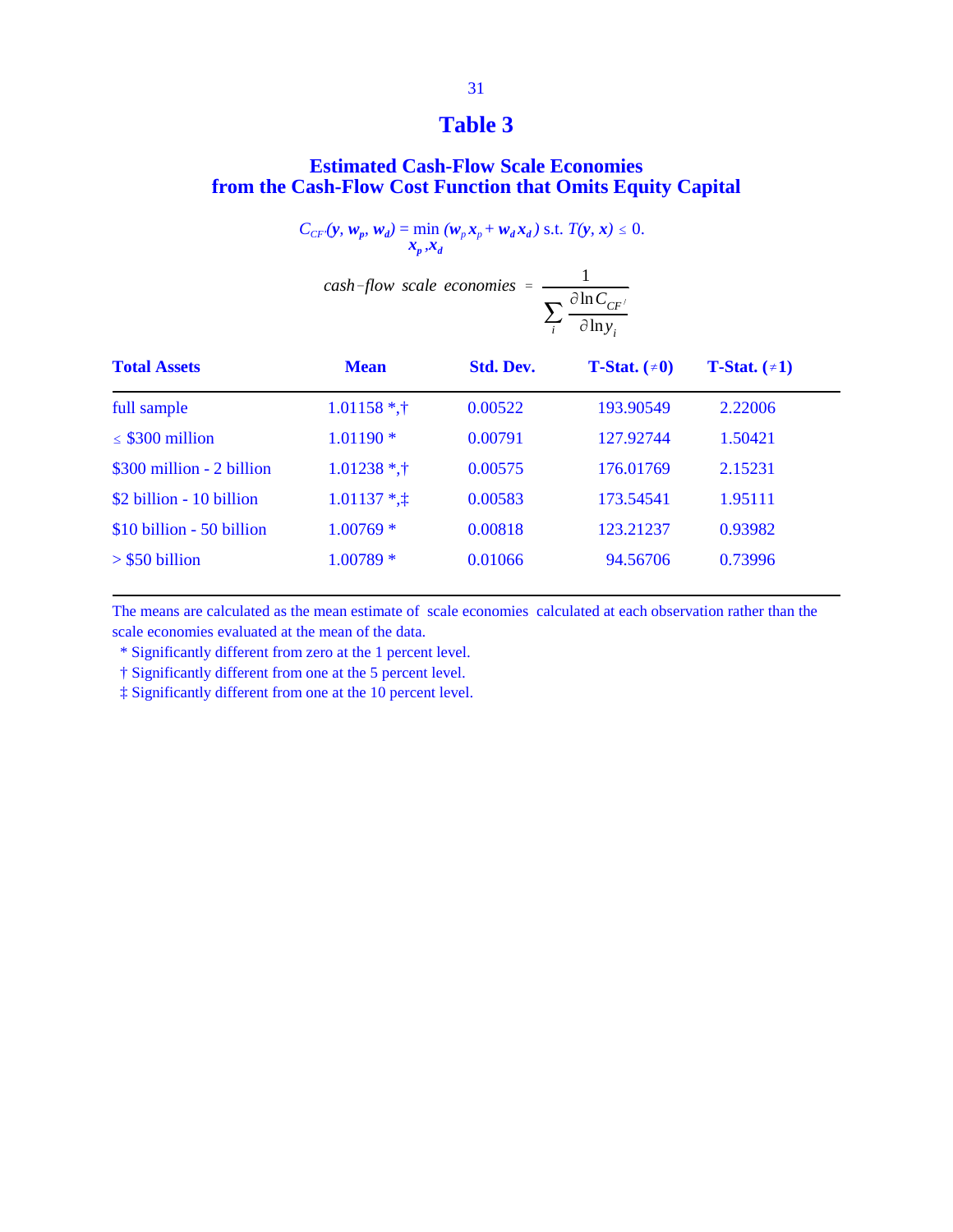## **Estimated Economic-Cost Scale Economies from the Cash-Flow Cost Function Conditioned on the Level of Equity Capital**

 $\partial \ln C$  $C_{CF}(y, n, p, w_p, w_d, k) = \min (w_p x_p + w_d x_d) \text{ s.t. } T(y, n, p, x, k) \leq 0 \text{ and } k = k^0$  $x_p, x_d$ 

 $e$ *conomic*-*cost economies* =

$$
= \frac{1 - \frac{\partial \ln C_{CF}}{\partial \ln k}}{\sum_{i} \frac{\partial \ln C_{CF}}{\partial \ln y_{i}}}
$$

| <b>Total Assets</b>       | <b>Mean</b>             | <b>Std. Dev.</b> | <b>T-Stat.</b> $(\neq 0)$ | <b>T-Stat.</b> $(\neq 1)$ |  |
|---------------------------|-------------------------|------------------|---------------------------|---------------------------|--|
| full sample               | $0.98155$ *, †          | 0.00755          | 130.08281                 | 2.44449                   |  |
| $\le$ \$300 million       | $0.97749$ *, †          | 0.00871          | 112.19073                 | 2.58349                   |  |
| \$300 million - 2 billion | $0.98364$ *, †          | 0.00773          | 127.19727                 | 2.11499                   |  |
| \$2 billion - 10 billion  | $0.98197$ *, $\ddagger$ | 0.00946          | 103.77513                 | 1.90546                   |  |
| \$10 billion - 50 billion | $0.97817$ *, $\ddagger$ | 0.01208          | 80.95614                  | 1.80704                   |  |
| $>$ \$50 billion          | $0.98719*$              | 0.01545          | 63.90000                  | 0.82905                   |  |

The means are calculated as the mean estimate of scale economies calculated at each observation rather than the scale economies evaluated at the mean of the data.

\* Significantly different from zero at the 1 percent level.

† Significantly different from one at the 5 percent level.

‡ Significantly different from one at the 10 percent level.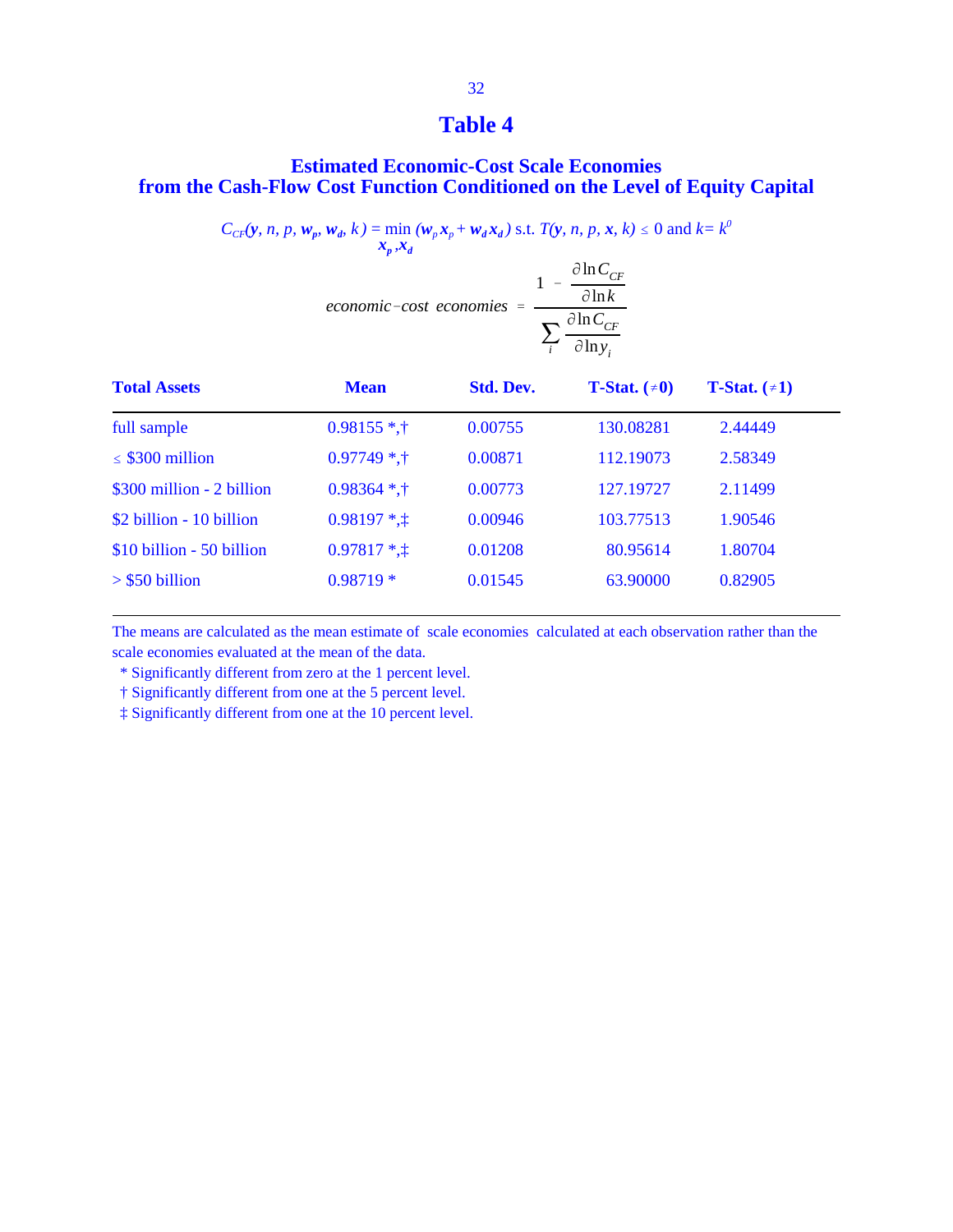#### **Isolating the Effects of Risk-Taking and Diversification on Scale Economies**

#### Dependent Variable: Economic-Cost Economies

| <b>Independent Variable</b>                        | <b>Parameter Estimate</b> | <b>Standard Error</b> | <b>T-Statistic</b> |  |
|----------------------------------------------------|---------------------------|-----------------------|--------------------|--|
|                                                    |                           |                       |                    |  |
| constant                                           | $1.20341*$                | 0.02754               | 43.69              |  |
| <i>ln</i> (index of diversification)               | $0.00866*$                | 0.00193               | 4.49               |  |
| $ln(total$ assets)                                 | $0.00218*$                | 0.00045               | 4.83               |  |
| $ln(\text{average contractual asset return})$      | $0.13348*$                | 0.01024               | 13.03              |  |
| $ln(\text{average uninsured funds interest rate})$ | $-0.03037*$               | 0.00187               | $-16.24$           |  |
| nonperforming loans/total assets                   | $0.27135*$                | 0.06788               | 4.00               |  |
| loans/total assets                                 | $-0.05866*$               | 0.00779               | $-7.53$            |  |
| equity/total assets                                | $0.38953*$                | 0.03637               | 10.71              |  |
| asset growth rate                                  | $0.01065$ **              | 0.00562               | 1.89               |  |

Estimated using GMM. Standard errors are computed from a heteroscedasticity-consistent covariance matrix estimate (Robust-White). Number of observations  $= 441$ Adjusted R-squared  $= 0.568432$ 

 \* Significantly different from zero at the 1 percent level. \*\*Significantly different from zero at the 10 percent level.

C **change in scale economies due to a proportional increase in diversification and assets,** *ceteris paribus*

 $\frac{\partial \text{ scale economics}}{\partial ln(\text{diversification index})}$  +  $\frac{\partial \text{ scale economics}}{\partial ln(\text{asserts})}$  $\partial ln(\text{asserts})$ =  $= 0.00886 + 0.00218$ **= 0.01084\*** with standard error  $= 0.001985$  and t-statistic  $= 5.462$ 

C **change in scale economies due to a increase in diversification and assets from their minimum levels to their maximum levels in the sample (i.e., from 0.4311 to 2.06569 and from \$32 million to \$249 billion, respectively),** *ceteris paribus*

 $= 0.00866 \times [ln(2.06569) - ln(0.4311)] + 0.00218 \times [ln(249) - ln(0.032)]$ **= 0.03307\*** with standard error  $= 0.005043$  and t-statistic  $= 6.557$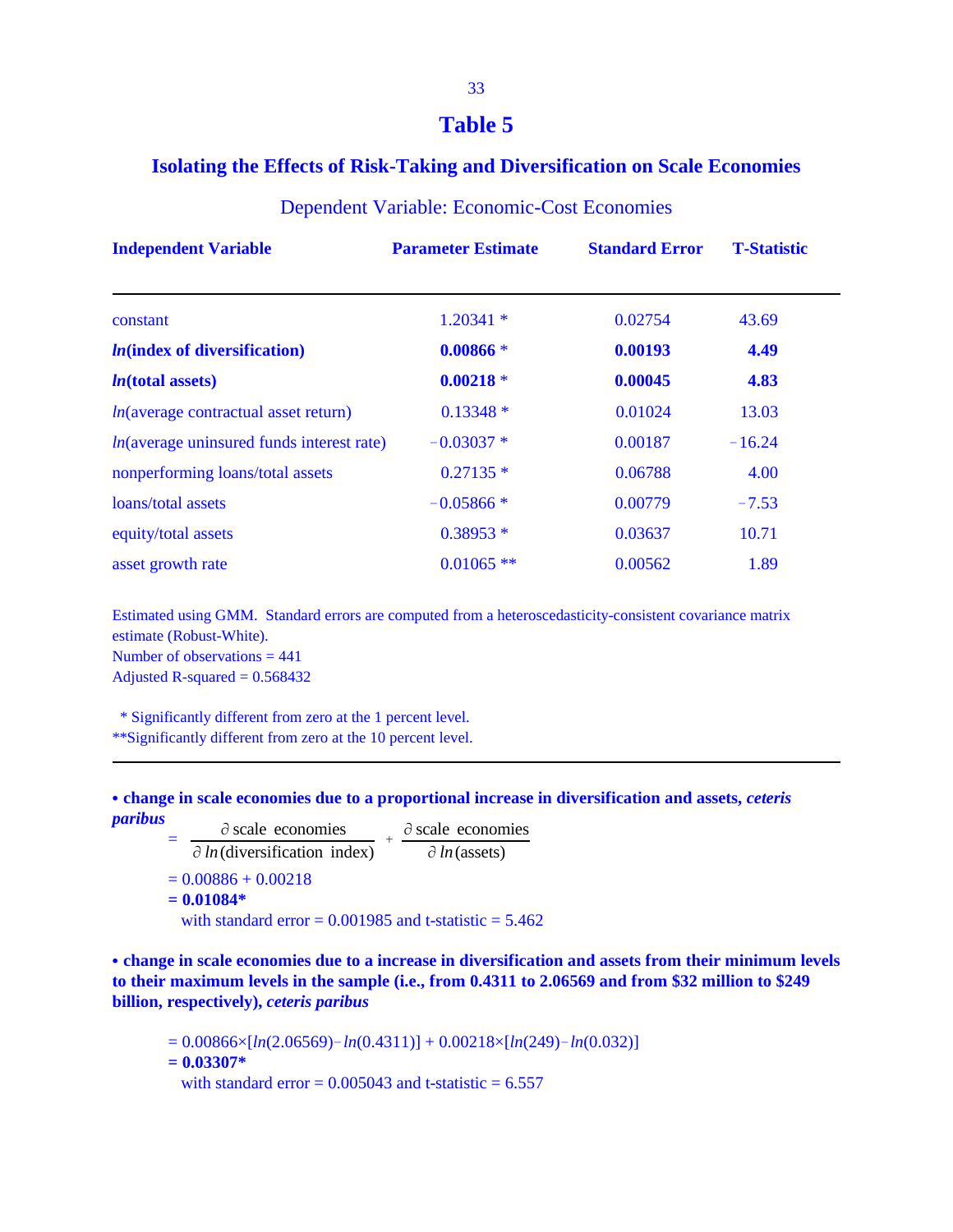#### **Table 6 Tests of First-Order Conditions for the Cost-Minimizing Level of Equity Capital**

optimal: 
$$
\frac{\partial C_p}{\partial k} + w_k = 0 \Rightarrow \text{cost-minimizing level of capital}
$$
  
over: 
$$
\frac{\partial C_p}{\partial k} + w_k > 0 \Rightarrow \text{overutilization of capital}
$$
  
under: 
$$
\frac{\partial C_p}{\partial k} + w_k < 0 \Rightarrow \text{underutilization of capital}
$$

The values in the table below give the percentage of observations where the capital level is optimal, over, or underutilized at  $w_k \in [0.14, 0.18]$  at significance levels 1% and 10%. The "over" column reports the proportion of observations where the hypothesis that  $\partial C_p/\partial k$  + 0.14  $\leq$  0 is rejected at the 1% (10%) level of significance. The "under" column reports the proportion where the hypothesis  $\partial C_p/\partial k$  + 0.18  $\geq$  0 is rejected at the 1% (10%) level of significance. The "optimal" column reports the proportion of observations where the hypothesis that  $\partial C_n/\partial k + 0.14 \le 0$  and  $\partial C_n/\partial k + 0.18 \ge 0$  cannot be rejected at the 1% (10%) level of significance.

|                           | 1%      |       |             | 10%     |       |       |  |  |
|---------------------------|---------|-------|-------------|---------|-------|-------|--|--|
| <b>Total Assets</b>       | optimal | over  | under       | optimal | over  | under |  |  |
| full sample               | 12.7    | 84.1  | 2.9         | 8.2     | 85.9  | 5.9   |  |  |
| $\le$ \$300 million       | 0.0     | 100.0 | 0.0         | 0.0     | 100.0 | 0.0   |  |  |
| \$300 million - 2 billion | 1.8     | 98.2  | 0.0         | 1.4     | 98.6  | 0.0   |  |  |
| \$2 billion - 10 billion  | 26.9    | 73.1  | 0.0         | 26.9    | 82.1  | 0.0   |  |  |
| \$10 billion - 50 billion | 80.0    | 0.0   | <b>20.0</b> | 60.0    | 2.9   | 37.1  |  |  |
| $>$ \$50 billion          | 60.0    | 0.0   | 40.0        | 13.3    | 0.0   | 86.7  |  |  |

## **Tests of First-Order Conditions for the Cost-Minimizing Level of Uninsured Deposits**

|                           | $1\%$   |       |       | <b>10%</b> |       |       |  |
|---------------------------|---------|-------|-------|------------|-------|-------|--|
| <b>Total Assets</b>       | optimal | over  | under | optimal    | over  | under |  |
| full sample               | 18.1    | 78.0  | 3.9   | 9.0        | 81.2  | 9.8   |  |
| $\le$ \$300 million       | 0.0     | 100.0 | 0.0   | 0.0        | 100.0 | 0.0   |  |
| \$300 million - 2 billion | 3.2     | 96.8  | 0.0   | 2.3        | 97.7  | 0.0   |  |
| \$2 billion - 10 billion  | 53.7    | 37.3  | 9.0   | 29.9       | 55.2  | 14.9  |  |
| \$10 billion - 50 billion | 82.9    | 0.0   | 17.1  | 37.1       | 0.0   | 62.9  |  |
| $>$ \$50 billion          | 66.7    | 0.0   | 33.3  | 26.7       | 0.0   | 73.3  |  |

## **Tests of First-Order Conditions for the Cost-Minimizing Level of Insured Deposits**

|                           | 1%      |       |       |             |       |       | 10% |  |  |
|---------------------------|---------|-------|-------|-------------|-------|-------|-----|--|--|
| <b>Total Assets</b>       | optimal | over  | under | optimal     | over  | under |     |  |  |
| full sample               | 10.0    | 80.7  | 9.3   | 4.5         | 83.4  | 12.0  |     |  |  |
| $\le$ \$300 million       | 0.0     | 100.0 | 0.0   | 0.0         | 100.0 | 0.0   |     |  |  |
| \$300 million - 2 billion | 4.1     | 95.9  | 0.0   | 2.7         | 96.8  | 0.5   |     |  |  |
| \$2 billion - 10 billion  | 29.9    | 58.2  | 11.9  | 10.4        | 70.2  | 19.4  |     |  |  |
| \$10 billion - 50 billion | 28.6    | 0.0   | 71.4  | 17.1        | 0.0   | 82.9  |     |  |  |
| $>$ \$50 billion          | 46.7    | 0.0   | 53.3  | <b>20.0</b> | 13.3  | 66.7  |     |  |  |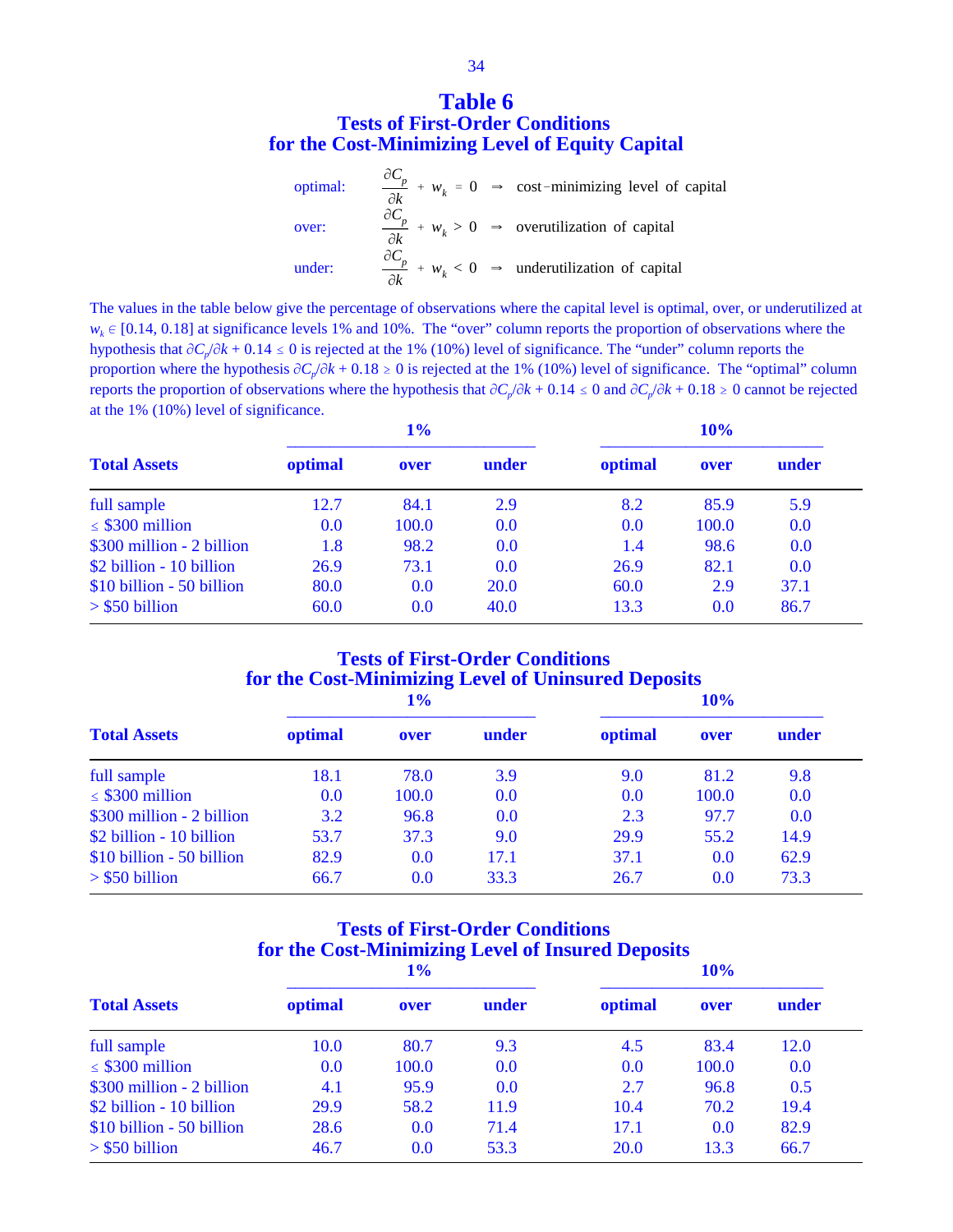## Total Assets Mean Std. Dev. T-Stat. ( $\neq$ 0) T-Stat. ( $\neq$ 1) full sample 1.144532 \*, † 0.010111 113.194 14.294  $\leq$  \$300 million 1.117420 \*, † 0.008658 129.069 13.562 \$300 million - 2 billion 1.125790 \*, † 0.009038 124.562 13.918 \$2 billion - 10 billion 1.171363 \*, † 0.011877 98.628 14.428 \$10 billion - 50 billion 1.247416 \*, † 0.018151 68.725 13.631  $> $50$  billion 1.250270 \*, † 0.017810 70.199 14.052

## **Estimated Cash-Flow Scale Economies from the Most-Preferred Production System**

The means are calculated as the mean estimate of scale economies rather than the scale economies evaluated at the mean of the data.

\* Significantly different from zero at the 1 percent level.

† Significantly different from one at the 1 percent level.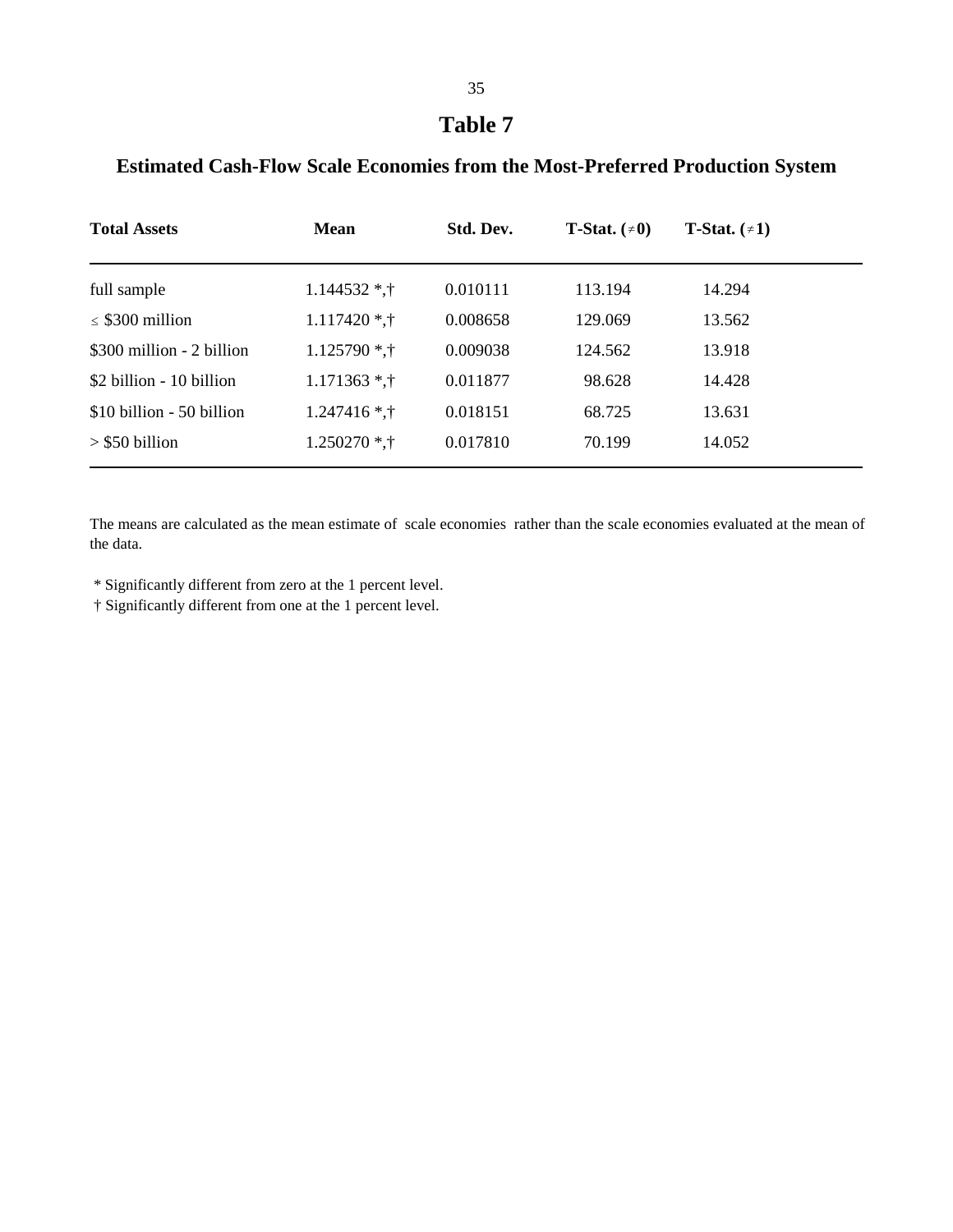#### **Isolating the Effects of Risk-Taking and Diversification on Scale Economies Measured by the Most-Preferred Production System**

| <b>Independent Variable</b>                        | <b>Parameter Estimate</b> | <b>Standard Error</b> | <b>T-Statistic</b> |  |
|----------------------------------------------------|---------------------------|-----------------------|--------------------|--|
| constant                                           | 0.01468                   | 0.17956               | 0.08176            |  |
| <i>ln</i> (index of diversification)               | 0.01584                   | 0.01510               | 1.04929            |  |
| <i>ln</i> (total assets)                           | $0.01975*$                | 0.00321               | 6.16064            |  |
| $ln(\text{average contractual asset return})$      | $-0.36906*$               | 0.06558               | $-5.62741$         |  |
| $ln(\text{average uninsured funds interest rate})$ | 0.02148                   | 0.01388               | 1.54761            |  |
| nonperforming loans/total assets                   | $-0.41434$                | 0.55267               | $-0.74970$         |  |
| loans/total assets                                 | $-0.08970$ **             | 0.05131               | $-1.74827$         |  |
| equity/total assets                                | $-0.00033$                | 0.24533               | $-0.00136$         |  |
| asset growth rate                                  | $-0.03877$                | 0.03845               | $-1.00853$         |  |

#### Dependent Variable: Cash-Flow Scale Economies

Number of observations = 441

Estimated using GMM. Standard errors are computed from a heteroscedasticity-consistent covariance matrix estimate (Robust-White).

Adjusted R-squared  $= 0.237$ 

 \* Significantly different from zero at the 1 percent level. \*\*Significantly different from zero at the 10 percent level.

C **change in scale economies due to a proportional increase in diversification and assets,** *ceteris paribus*

 $\frac{\partial \text{ scale economics}}{\partial \ln(\text{diversification index})} + \frac{\partial \text{ scale economics}}{\partial \ln(\text{asserts})}$ =  $= 0.01584 + 0.01975$ **= 0.03559\*\*** with standard error  $= 0.015614$  and t-statistic  $= 2.279$ 

C **change in scale economies due to a increase in diversification and assets from their minimum levels to their maximum levels in the sample (i.e., from 0.4311 to 2.06569 and from \$32 million to \$249 billion, respectively),** *ceteris paribus*

 $= 0.01584 \times [ln(2.06569) - ln(0.4311)] + 0.01976 \times [ln(249) - ln(0.032)]$ **= 0.20148\*** with standard error  $= 0.037728$  and t-statistic  $= 5.301$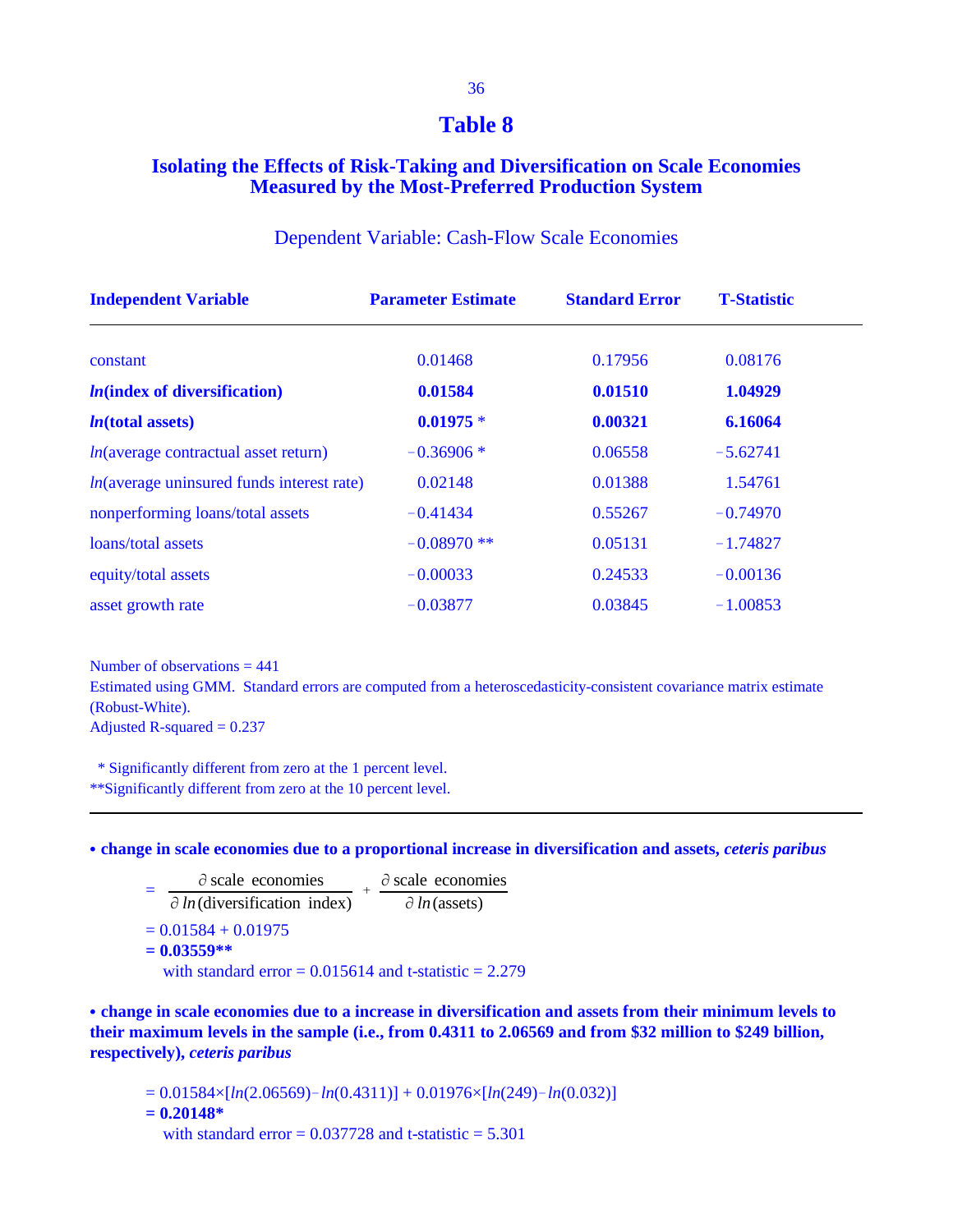#### **Estimated Cash-Flow Scale Economies from the Most-Preferred Production System for the Value-Maximizing Expansion Path**

| <b>Total Assets</b>       | <b>Utility-Max.</b><br><b>Expansion Path</b>       | Value-Max.<br><b>ROE</b><br><b>Efficiency</b> | Value-Max.<br><b>MV-Asset</b><br><b>Efficiency</b>                                                    | Value-Max.<br><b>MV-Equity</b><br><b>Efficiency</b> |
|---------------------------|----------------------------------------------------|-----------------------------------------------|-------------------------------------------------------------------------------------------------------|-----------------------------------------------------|
|                           | Mean Scale Economies<br>for All Banks in the Group |                                               | Mean Scale Economies for the 25% Most Efficient<br>(Mean Scale Economies for the 25% Least Efficient) |                                                     |
| full sample               | 1.145                                              | $1.188$ $(1.130)$                             | 1.240(1.139)                                                                                          | $1.236$ $(1.110)$                                   |
| $\leq$ \$300 million      | 1.117                                              | $1.164$ $(1.097)$                             | 1.166 (1.079)                                                                                         | 1.177(1.079)                                        |
| \$300 million - 2 billion | 1.126                                              | 1.170(1.104)                                  | $1.106$ $(1.079)$                                                                                     | $1.108$ $(1.112)$                                   |
| \$2 billion - 10 billion  | 1.171                                              | $1.224$ $(1.161)$                             | $1.161$ $(1.130)$                                                                                     | 1.160(1.149)                                        |
| \$10 billion - 50 billion | 1.247                                              | 1.280(1.291)                                  | 1.242(1.192)                                                                                          | 1.285 (1.196)                                       |
| $>$ \$50 billion          | 1.250                                              | 1.220(1.344)                                  | 1.213(1.343)                                                                                          | 1.244(1.343)                                        |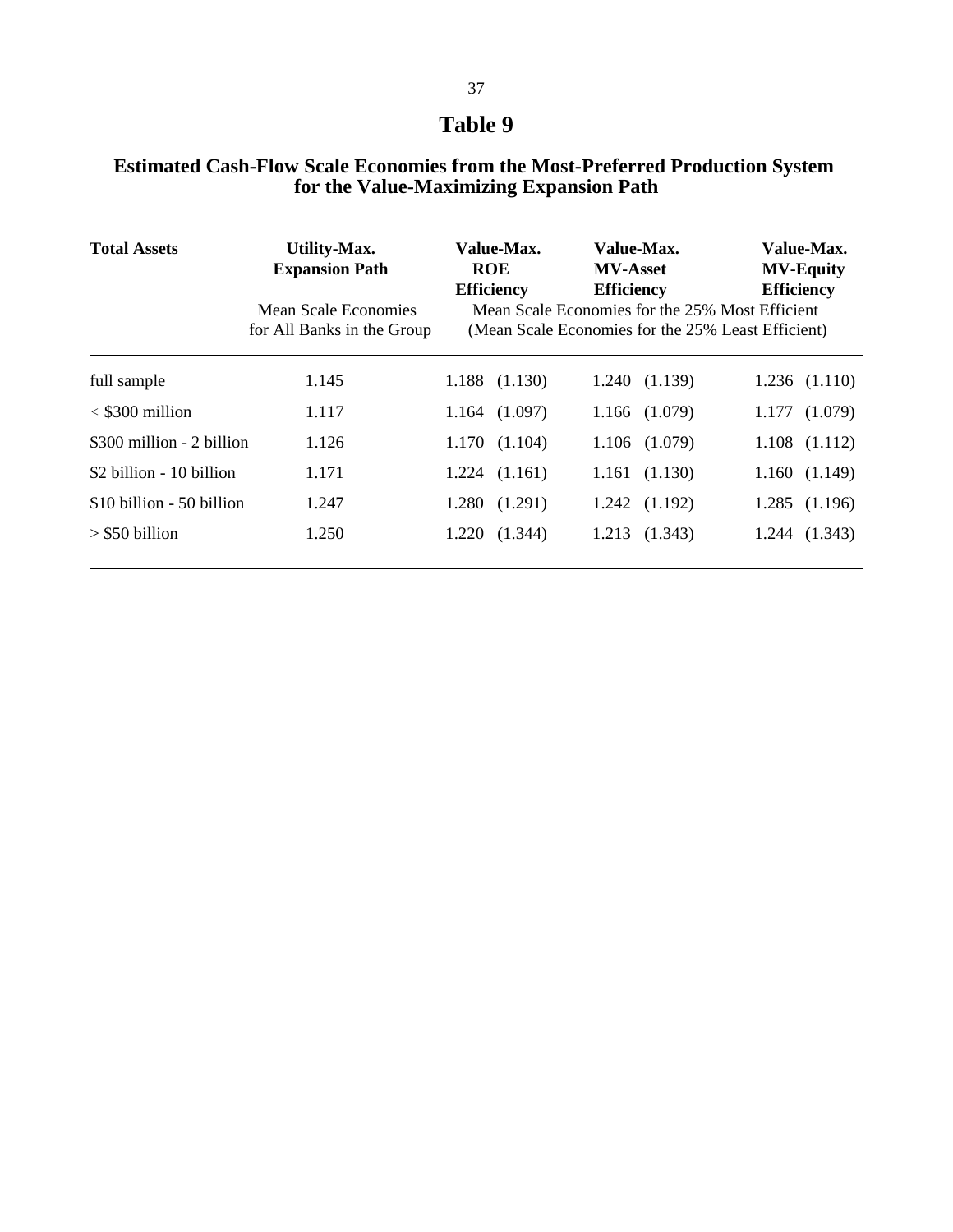## **Isolating the Effects of Risk-Taking and Diversification on Scale Economies Measured by the Most-Preferred Production System**

| <b>Independent Variable</b>                        | <b>Parameter Estimate</b> | <b>Standard Error</b> | <b>T-Statistic</b> |
|----------------------------------------------------|---------------------------|-----------------------|--------------------|
| constant                                           | $-0.48564*$               | 0.16404               | $-2.96048$         |
| <i>ln</i> (index of diversification)               | 0.01275                   | 0.01328               | 0.95996            |
| $ln(total$ assets)                                 | $0.01447*$                | 0.00286               | 5.06042            |
| $ln(\text{average contractual asset return})$      | $-0.59481*$               | 0.06106               | $-9.74206$         |
| $ln(\text{average uninsured funds interest rate})$ | $0.03660*$                | 0.01228               | 2.97975            |
| nonperforming loans/total assets                   | $1.14266*$                | 0.50532               | 2.26125            |
| loans/total assets                                 | $-0.21009*$               | 0.04638               | $-4.53020$         |
| equity/total assets                                | 1.99587 *                 | 0.27902               | 7.15319            |
| asset growth rate                                  | $-0.02473$                | 0.03384               | $-0.73076$         |
| <b>ROE</b> inefficiency                            | $-0.78125$ *              | 0.06923               | $-11.2856$         |

#### Dependent Variable: Cash-Flow Scale Economies

Number of observations  $= 441$ 

Estimated using GMM. Standard errors are computed from a heteroscedasticity-consistent covariance matrix estimate (Robust-White).

Adjusted R-squared  $= 0.422$ 

 \* Significantly different from zero at the 1 percent level. \*\*Significantly different from zero at the 5 percent level.

C **change in scale economies due to a proportional increase in diversification and assets,** *ceteris paribus*

 $\frac{\partial \text{ scale economics}}{\partial \ln(\text{diversification index})} + \frac{\partial \text{ scale economics}}{\partial \ln(\text{asserts})}$ =  $= 0.01275 + 0.01447$ **= 0.02722\*\*** with standard error  $= 0.013766$  and t-statistic  $= 1.979$ 

C **change in scale economies due to a increase in diversification and assets from their minimum levels to their maximum levels in the sample (i.e., from 0.4311 to 2.06569 and from \$32 million to \$249 billion, respectively),** *ceteris paribus*

 $= 0.01275 \times [ln(2.06569) - ln(0.4311)] + 0.01447 \times [ln(249) - ln(0.032)]$ **= 0.16137\*** with standard error  $= 0.03398$  and t-statistic  $= 4.403$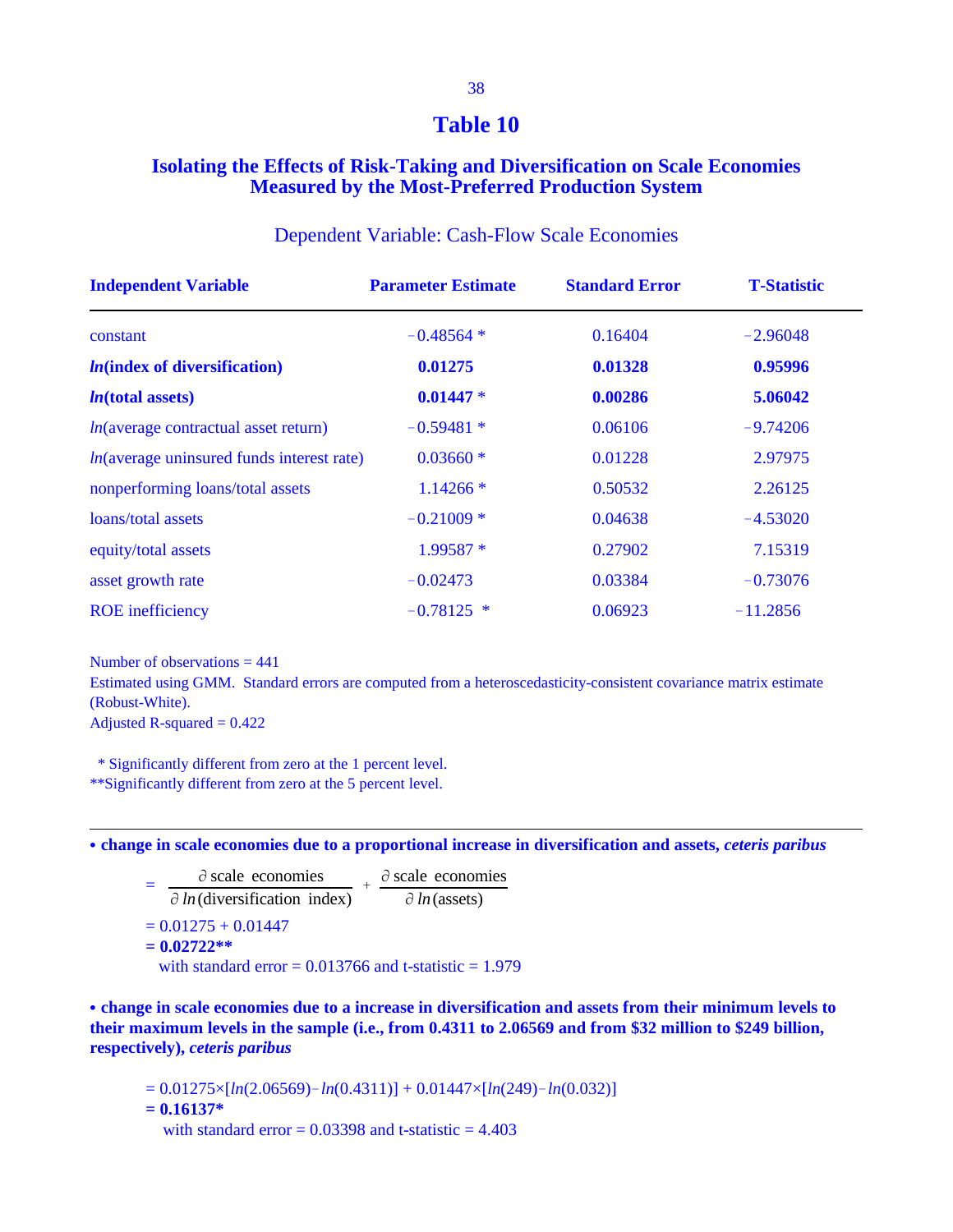#### The Data

The various specifications of cost are estimated using 1994 data obtained from the Y-9C Call Reports filed quarterly by bank holding companies operating in the United States. Rather than focus on individual banks, we examine the highest level bank holding companies. These are holding companies that are not owned by other companies. They may own only one bank, but in many cases, they own multiple banks that operate in different states. We focus on the highest level holding companies, since the investment strategies of individual banks reflect the composite strategy of the top holding company and so are not necessarily independent. There are 441 companies, which range in size from \$33 million to \$250 billion in consolidated assets.

Of these, 190 are publicly traded. We obtain the number of shares outstanding from the Standard  $\&$ Poor's Compustat database and end-of-year stock prices from the Center for Research in Securities Prices (CRSP).

The vector **y** consists of five outputs: liquid assets, short-term securities, long-term securities, loans and leases net of unearned income, and other assets. Labor and physical capital constitute the physical inputs,  $x<sub>n</sub>$ . Debt,  $x_d$ , includes insured deposits, uninsured deposits, and other borrowed money. Insured deposits are deposits in domestic offices excluding time deposits over \$100,000; uninsured deposits are domestic time deposits over \$100,000; and other borrowed money comprises foreign deposits, federal funds purchased, securities sold under agreement to repurchase, other borrowed funds, subordinated debt, and mandatory convertible debt. Equity capital is measured by the sum of shareholders' equity, loan-loss reserves, and subordinated debt (Tier 1 and Tier 2 capital). With the exception of equity capital, input prices are computed by dividing the input expenditure by its quantity. *Ex post* asset quality is measured by the amount of nonperforming assets, *n*—accruing and nonaccruing loans, leases, and other assets that are past due over 90 days. *Ex ante* asset quality is gauged by the average contractual return on assets, which is the ratio of income accruing to assets divided by the quantity of accruing assets. The variable *m* is measured by noninterest income. All these variables are computed as the average of their values at the end of the four quarters of 1994.

The state tax rates are obtained from *The Book of the States*, published by the Council of State Governments, and from *Significant Aspects of Fiscal Federalism*, published by the U.S. Advisory Commission on Intergovernmental Relations.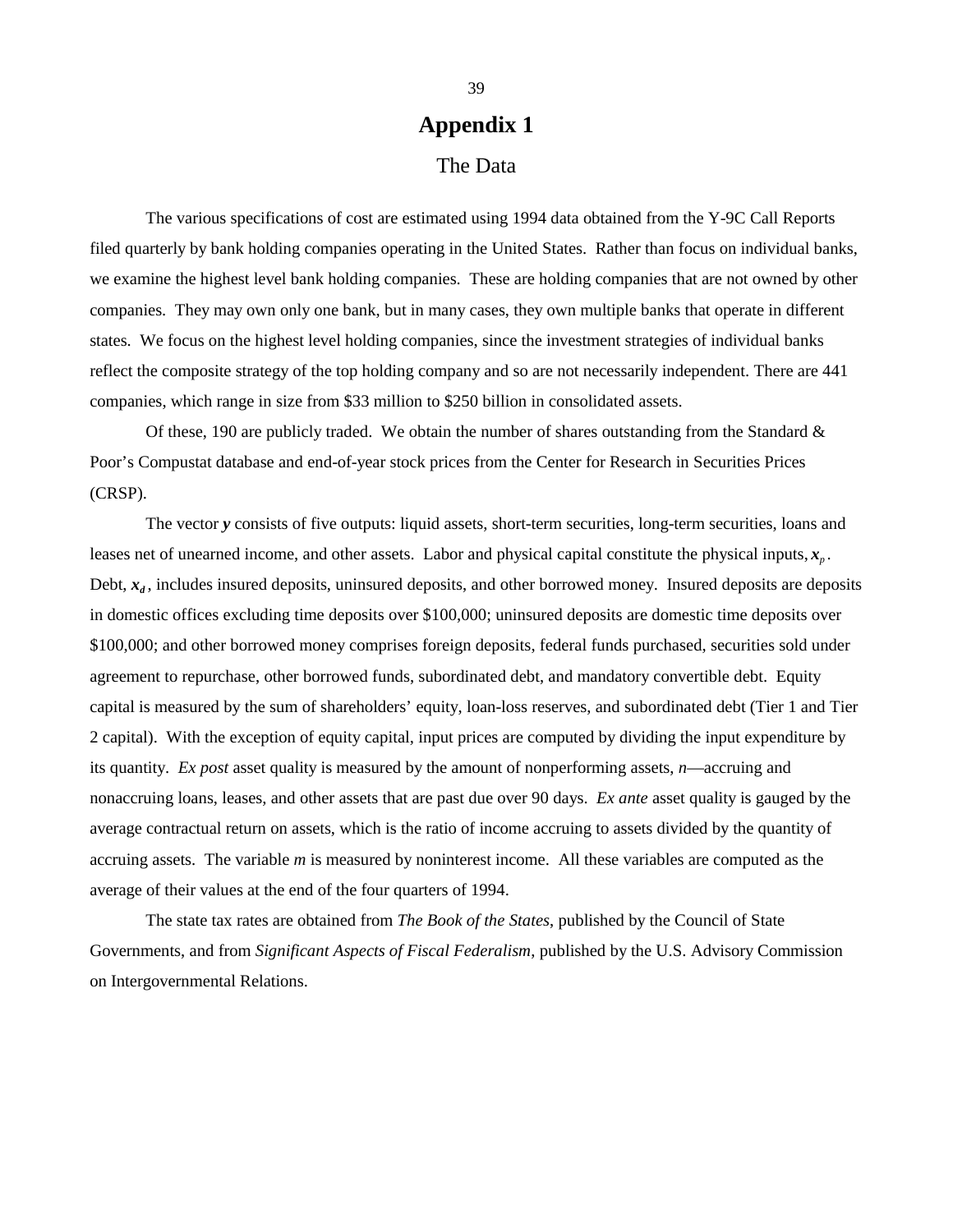#### Can Demand Deposits Be Modeled Both as Inputs and Outputs?

Reasoning that deposits have the characteristics of both inputs and outputs, some studies have included both the price and the quantity of deposits in the cost function. We avoid this formulation since it adds nothing theoretically to the specification of the operating cost function (1) in the text and can yield a misleading measure of scale economies. If deposits are in fact inputs but are treated as outputs in computing scale economies, then their "marginal costs" are used to compute their cost elasticities and these elasticities are added to the other output elasticities to calculate scale economies. But the derivative of cost function (5) in the text, which includes both the prices and quantities of deposits, is not really a marginal cost of deposits: it is a **test** of whether the level of deposits minimizes cost. Taking the derivative of (5) with respect to deposits gives

$$
(A2.1) \qquad \frac{\partial C_{CF}(y, w_p, w_d, x_d)}{\partial x_d} = \frac{\partial [\min(w_p x_p)]}{\partial x_d} + w_d
$$

 $= 0$  in cost-minimizing equilibrium.

That is, the partial derivative must equal zero when deposits are inputs  $(\partial[\min(w_p x_p)]/\partial x_d < 0 \rightarrow input)$  *and* their levels minimize cash-flow cost.<sup>35</sup> If these studies find that the "marginal cost" of deposits is positive,  $\partial$ [min( $w_p$  $x_p$ ]/ $\partial x_d + w_d > 0$ , they have really found that the first-order condition of cost minimization is violated and that deposits are overutilized. Hence, including the "marginal cost" of deposits in the scale economies calculation is not justifiable when deposits function as inputs and do not minimize cost. If scale economies are measured by the *inverse* sum of output elasticities (see (9) in the text), the measure will be biased downward when deposits are overutilized and upward when deposits are underutilized.

<sup>&</sup>lt;sup>35</sup>See section III of the text for an explanation of this point.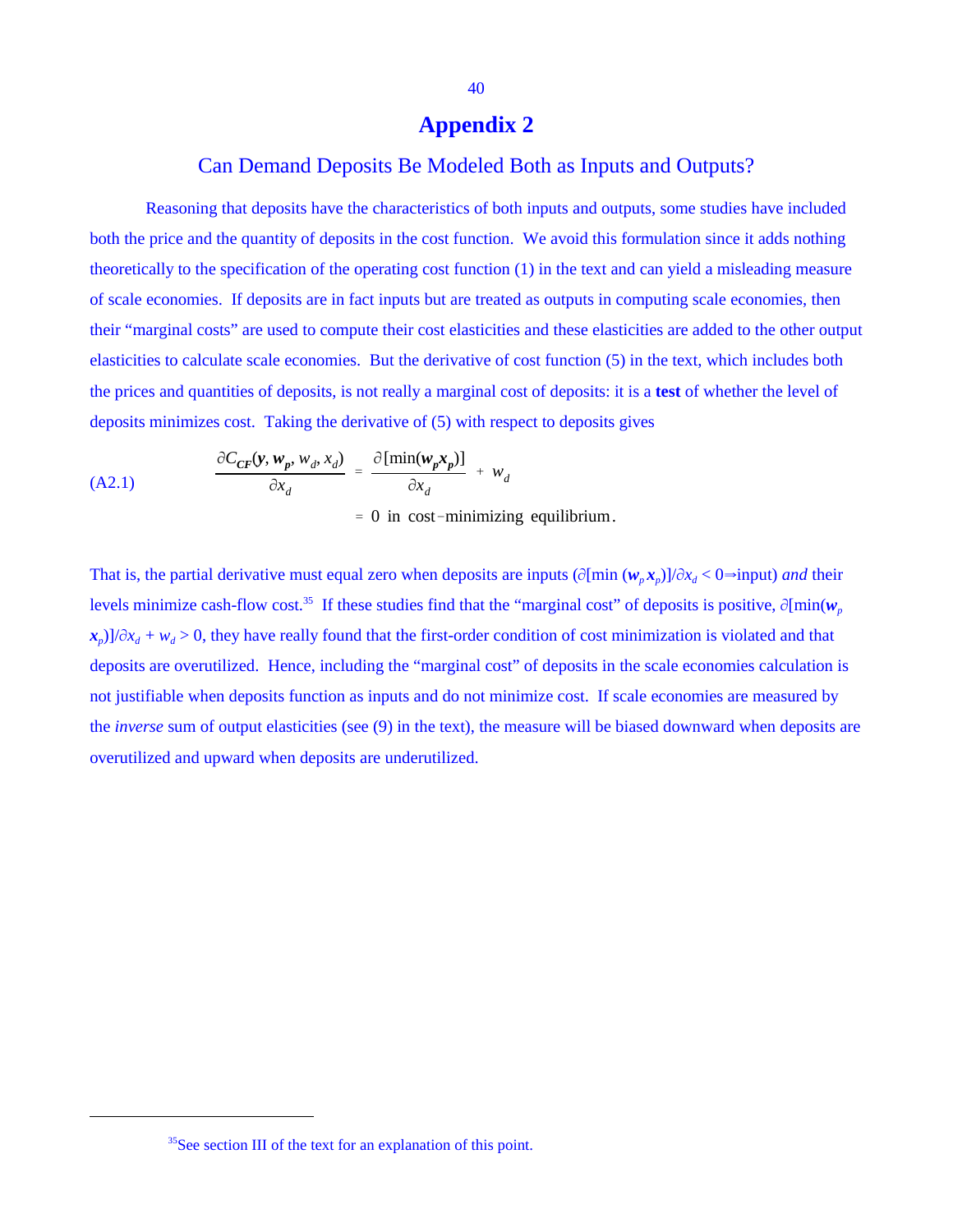## Cost-Minimizing versus Utility-Maximizing Expansion Paths

Scale economies measured by the most-preferred cost function describe the elasticity of cost along the utility-maximizing expansion path. This path is a generalization of the cost-minimizing path and can accommodate value-maximizing production decisions. Hence, it accounts for managers' assessment of how their production decisions affect the bank's exposure to market-priced risk.

The contrast between scale economies measured along the utility-maximizing expansion path and those measured along the cost-minimizing path is apparent in the utility-maximizing first-order conditions derived from (17a-c) in the text:

(A3.1)

\n
$$
\frac{\lambda \partial T(\cdot)/\partial x_i}{\lambda \partial T(\cdot)/\partial x_j} = \frac{\mu w_i - \partial U/\partial x_i}{\mu w_j - \partial U/\partial x_j},
$$

where  $\lambda$  and  $\mu$  are Lagrange multipliers. When managers rank production plans by the first-moment of their implied probability distributions of profit, production plans influence utility only through their effect on profit. Thus, while  $\partial U/\partial \pi > 0$ , components of the production plan do not inherently affect utility so that  $\partial U/\partial x$  = 0. Moreover, in this case production must be technically efficient so that  $T(\cdot) = 0$  and  $\lambda > 0$ . Thus, profit maximization (cost minimization) implies the familiar equality between the marginal rates of technical substitution and the input price ratios:

$$
\frac{\partial T(\cdot)/\partial x_i}{\partial T(\cdot)/\partial x_j} = \frac{w_i}{w_j}
$$

When production is technically efficient, but managers have preferences for inputs apart from their influence on profit, inputs affect utility so that  $\partial U/\partial x_j > 0$ . Such preferences could result from regulatory incentives, as Evanoff (1998) and Evanoff, Israilevich, and Merris (1990) have emphasized. In this case the firstorder conditions take the form

.

.

(A3.3)

\n
$$
\frac{\partial T(\cdot)/\partial x_i}{\partial T(\cdot)/\partial x_j} = \frac{\mu w_i - \partial U/\partial x_i}{\mu w_j - \partial U/\partial x_j}
$$

Note that this is the shadow-price formulation: the shadow prices are given by  $\mu w_i - \frac{\partial U}{\partial x_i} = w_i^*$ . Thus, marginal rates of technical substitution equal ratios of shadow prices.

In contrast, when managers consider how production decisions influence risk, they may use additional resources to reduce the risk of producing any output vector. Hence, technical efficiency is no longer a meaningful requirement since risk matters. Thus, the transformation function becomes an inequality  $T(\cdot) < 0$  so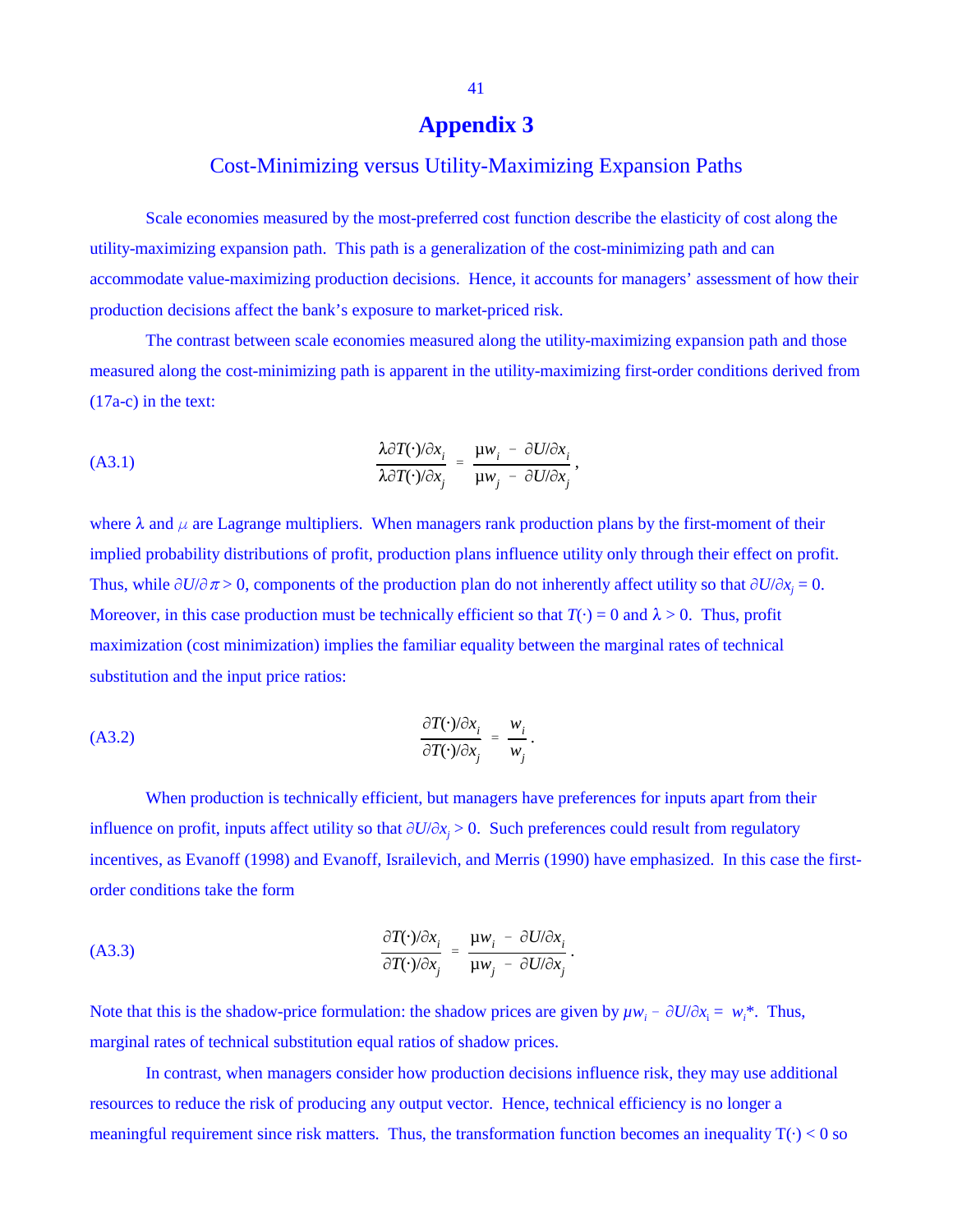that the technology constraint is no longer binding, which implies that the associated Lagrange multiplier equals zero:  $\lambda = 0$ . In this case the utility-maximizing first-order conditions become

(A3.4)

\n
$$
\frac{\partial U/\partial x_i}{\partial U/\partial x_j} = \frac{w_i}{w_j},
$$

which require the marginal rates of substitution in *"consumption"* to equal the input price ratios. This case highlights the important difference between the assumptions of profit maximization and utility maximization and their respective expansion paths. Not even the shadow price technique, whose first-order conditions are given by (A3.3), can capture the essential feature of risky production, given by (A3.4), namely, that any given output vector may require extra resources to manage risk.

Note that the idea that managers might use resources to manage risk cannot be implemented by merely adding a control for *ex post* risk into the traditional cost function. The *ex ante* level of risk that managers associate with any given production plan is not directly observable, so the cost function would have to include a measure of historical risk. But *ex ante* risk depends on expectation of *future* states of the world and how those future states interact with production plans to generate realizations of profit. And since expectations change, so do *ex ante* risk assessments. Although managers*'* assessments of *ex ante* risk cannot be directly measured and included in the cost function, their *rankings* of production plans, which reflect their *subjective* risk assessments, can be inferred from their choices which, by assumption, maximize utility. Only this assumption is sufficiently general to account for profit-maximizing rankings as well as rankings that are influenced by risk.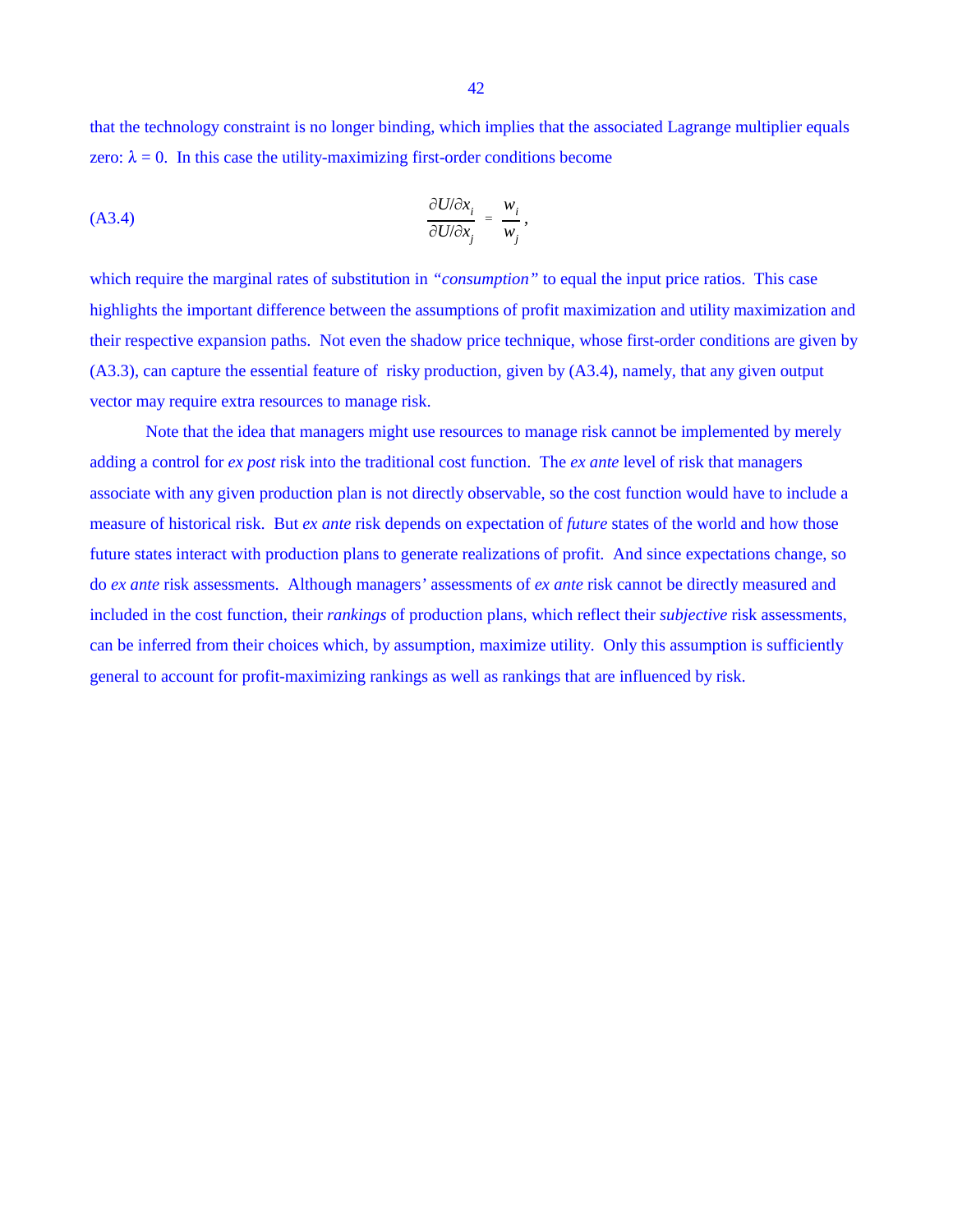#### Derivation of the Almost Ideal Demand (Production) System

The estimation of the most preferred profit and input demand functions recovers managers' preferences for production plans or, equivalently, for subjective probability distributions conditional on the production plan from their production data. We use the Almost Ideal Demand System (Deaton and Muellbauer, 1980) to estimate these equations.

Just as the cost function can be used to represent technology, the Almost Ideal Demand (AID) System represents preferences with the expenditure function, which gives the minimum expenditure required to achieve a given level of utility. Hence, it solves the problem,

$$
\min_{\pi, \mathbf{x}} p_{\pi} \pi + \mathbf{w} \mathbf{x}
$$

(A4.2) s.t.  $U^0 - U(\pi, x; y, n, p, r, k) = 0$ 

$$
(A4.3) \tT(y, n, p, x, k) \leq 0.
$$

Its solution yields the constant-utility (expenditure-minimizing) demand functions for inputs,  $x^u = x^u(y, n, v, u)$ k,  $U^0$ ), and for profit,  $\pi^u = \pi^u(y, n, v, k, U^0)$ . The minimum expenditure function,  $E = E(y, n, v, k, U^0)$  is obtained by substituting these demand functions into (A4.1). The indirect utility function,  $V = V(y, n, v, m, k)$ , follows from inverting the expenditure function. Duality between utility maximization and expenditure minimization implies that the expenditure,  $p\mathbf{v}+m$ , that results in a maximum value of utility,  $U^*$ , is also the minimum expenditure required to achieve a utility level of  $U^0 = U^*$ . Hence,  $E(y, n, v, k, U^0) = py + m$ .

HLMM (1995, 1996, 1999) adapted the expenditure function of the AID System to represent generalized managerial preferences:

(A4.4) 
$$
ln \mathbf{E}(\cdot) = ln \mathbf{P} + \mathbf{U} \cdot \beta_0 \left( \Pi \mathbf{y}_i^{\beta_i} \right) \left( \Pi \mathbf{w}_j^{\nu_j} \right) \mathbf{p}_\pi^{\mu} \mathbf{k}^{\kappa},
$$

where  $\ln P = \alpha_0 + \sum_i \alpha_i \ln z_i + (\frac{1}{2}) \sum_i \sum_j \alpha_{ij} \ln z_i \ln z_j$  and  $z = (y, n, v, k)$ . Inverting the expenditure function (A4.4) gives the indirect utility function:

$$
V(\cdot) = \frac{\ln(p y + m) - \ln P}{\beta_0 \left( \prod_{i} y_i^{\beta_i} \right) \left( \prod_{j} w_i^{\nu_j} \right) p_{\pi}^{\mu} k^{\kappa}}
$$

Applying Shephard's lemma to (A4.4) yields the functional forms for the profit demand constant-utility input demand equations, and substituting the indirect utility function (A4.5) into these constant-utility functions